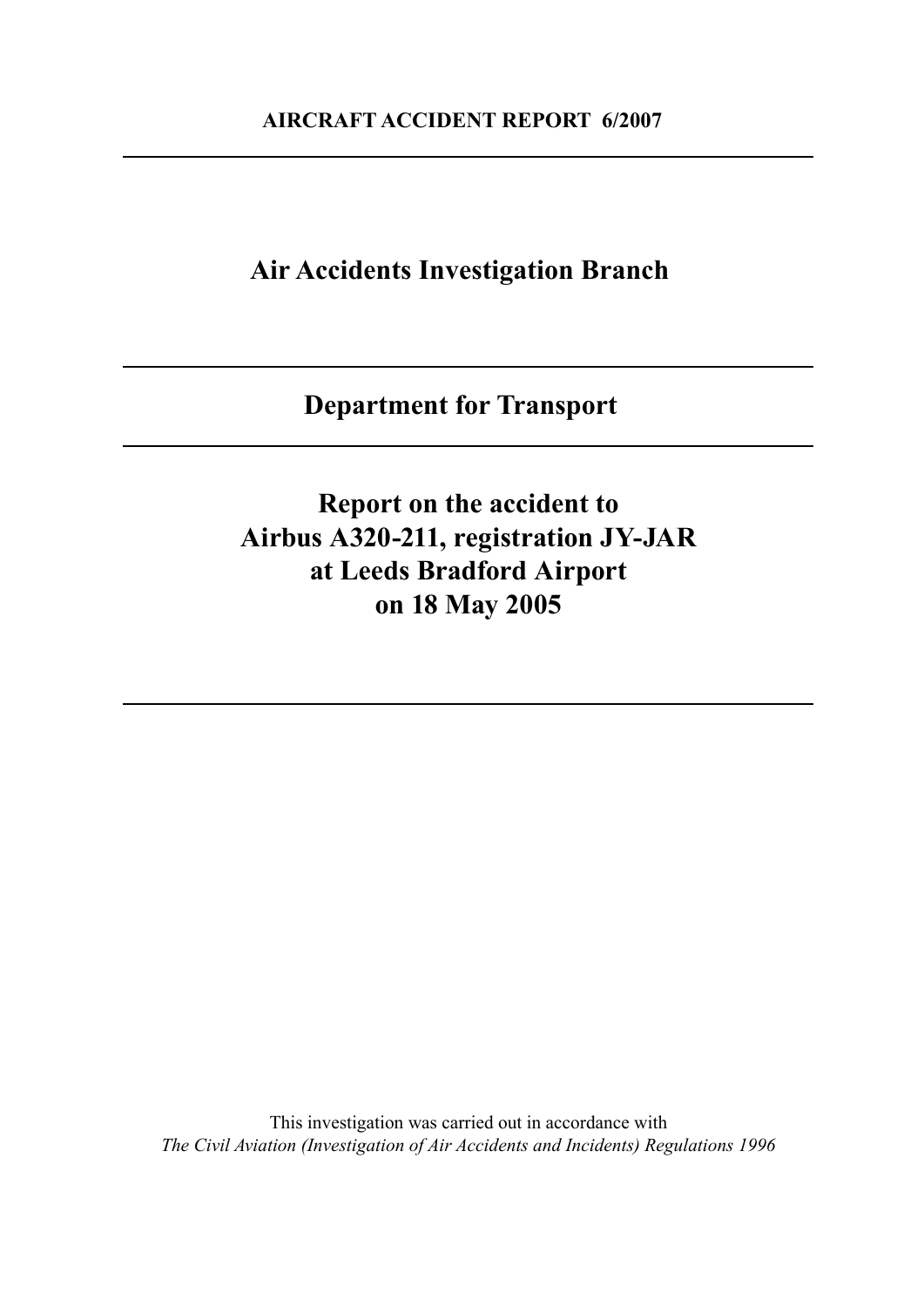#### *© Crown Copyright 2007*

Published with the permission of the Department for Transport (Air Accidents Investigation Branch).

This report contains facts which have been determined up to the time of publication. This information is published to inform the aviation industry and the public of the general circumstances of accidents and serious incidents.

Extracts can be published without specific permission providing that the source is duly acknowledged.

Published 11 December 2007

**Printed in the United Kingdom for the Air Accidents Investigation Branch**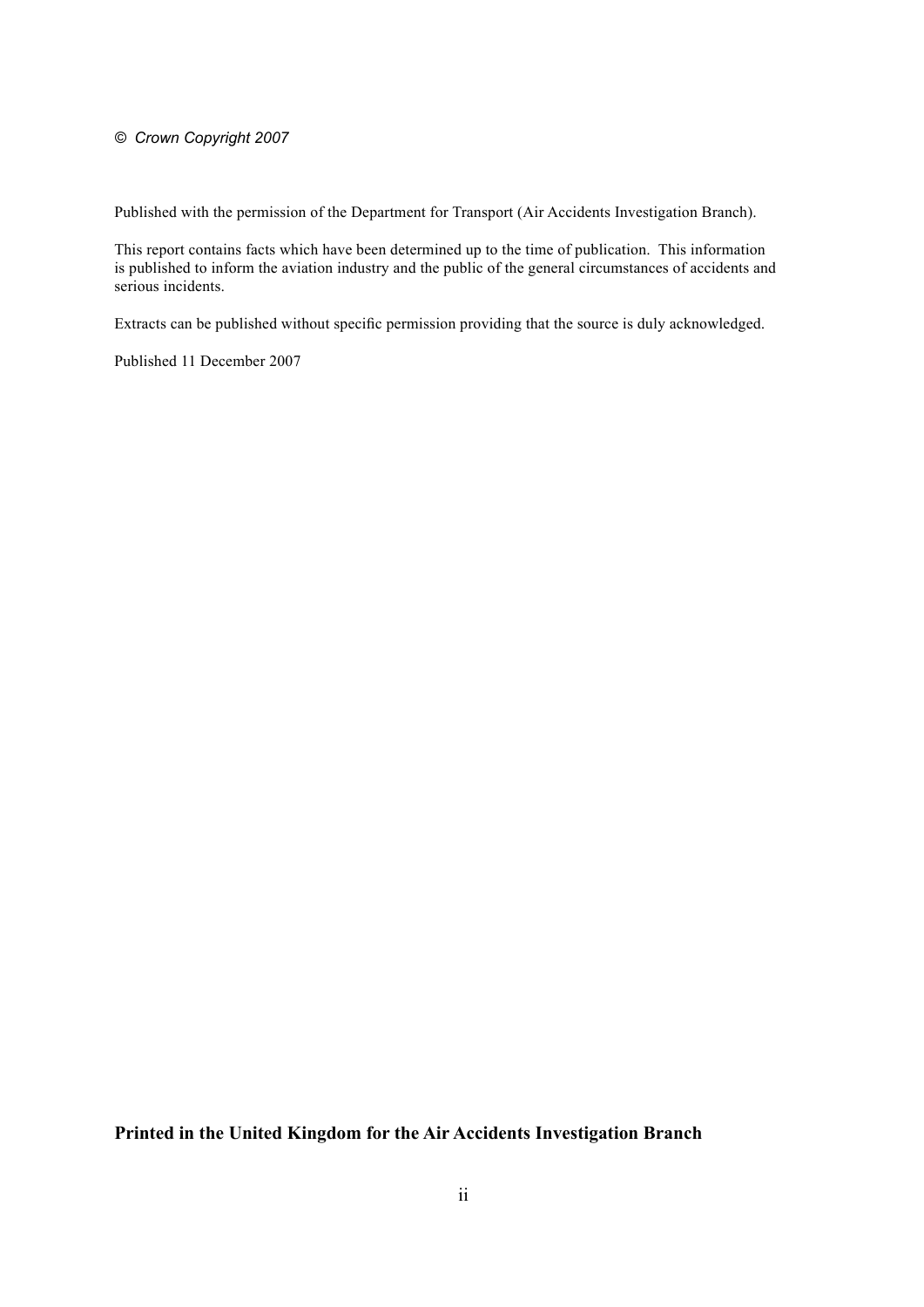## **RECENT FORMAL AIRCRAFT ACCIDENT AND INCIDENT REPORTS ISSUED BY THE AIR ACCIDENTS INVESTIGATION BRANCH**

## **THE FOLLOWING REPORTS ARE AVAILABLE ON THE INTERNET AT http://www.aaib.gov.uk**

| 3/2005 | Boeing 757-236, G-CPER<br>on 7 September 2003.                                                                           | December 2005  |
|--------|--------------------------------------------------------------------------------------------------------------------------|----------------|
| 1/2006 | Fairey Britten Norman BN2A Mk III-2 Trislander, G-BEVT<br>at Guernsey Airport, Channel Islands<br>on 23 July 2004.       | January 2006   |
| 2/2006 | Pilatus Britten-Norman BN2B-26 Islander, G-BOMG<br>West-north-west of Campbeltown Airport, Scotland<br>on 15 March 2005. | November 2006  |
| 3/2006 | Boeing 737-86N, G-XLAG<br>at Manchester Airport<br>on 16 July 2003.                                                      | December 2006  |
| 1/2007 | British Aerospace ATP, G-JEMC<br>10 nm southeast of Isle of Man (Ronaldsway) Airport<br>on 23 May 2005.                  | January 2007   |
| 2/2007 | Boeing 777-236, G-YMME<br>on departure from London Heathrow Airport<br>on 10 June 2004.                                  | March 2007     |
| 3/2007 | Piper PA-23-250 Aztec, N444DA<br>1 nm north of South Caicos Islands, Caribbean<br>on 26 December 2005.                   | May 2007       |
| 4/2007 | Airbus A340-642, G-VATL<br>en-route from Hong Kong to London Heathrow<br>on 8 February 2005.                             | September 2007 |
| 5/2007 | Airbus A321-231, G-MEDG<br>during an approach to Khartoum Airport, Sudan<br>on 11 March 2005.                            | December 2007  |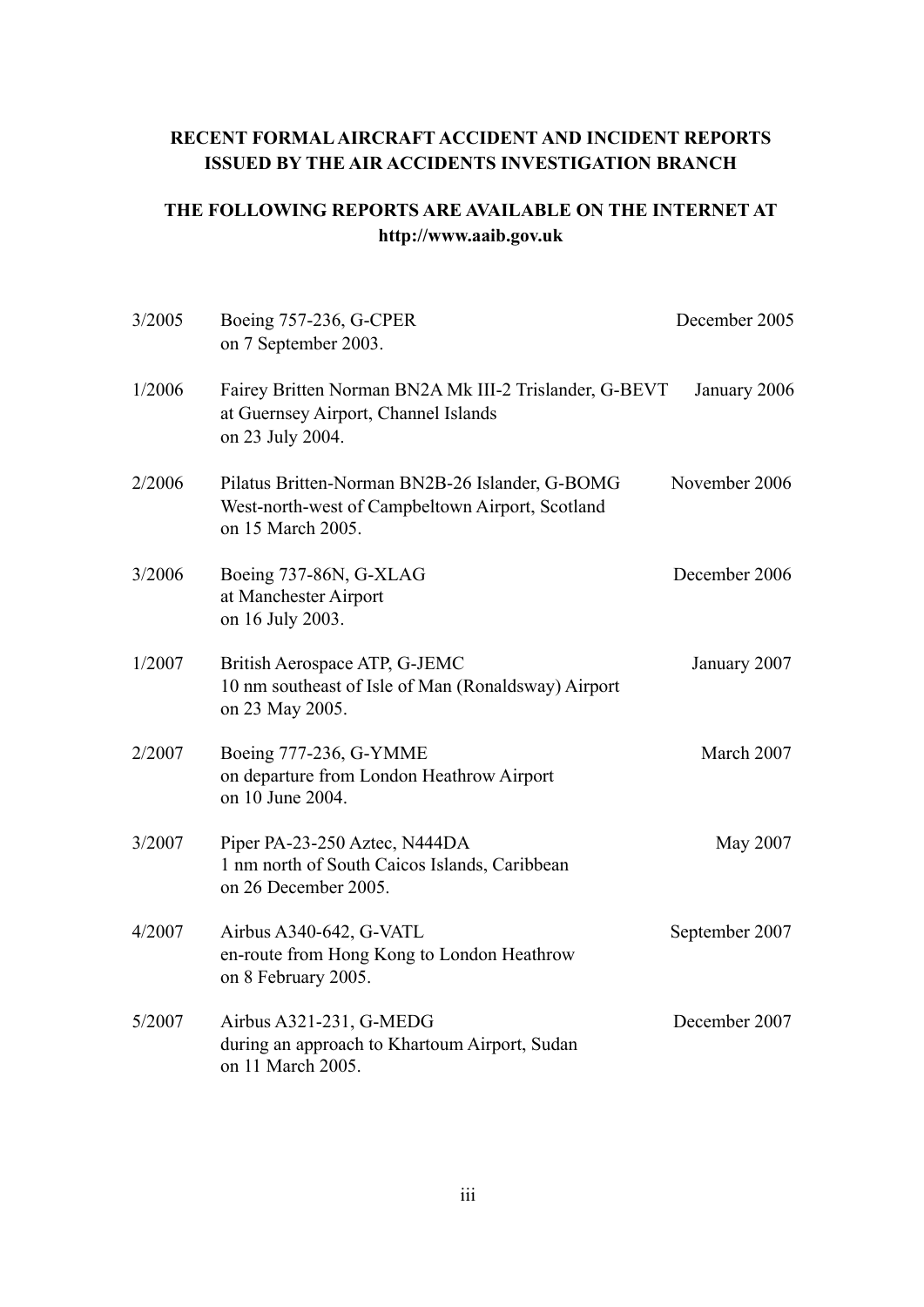**Department for Transport Air Accidents Investigation Branch Farnborough House Berkshire Copse Road Aldershot Hampshire GU11 2HH**

November 2007

*The Right Honourable Ruth Kelly Secretary of State for Transport*

Dear Secretary of State

I have the honour to submit the report by Mr A P Simmons, an Inspector of Air Accidents, on the circumstances of the accident to Airbus A320-211, registration JY-JAR at Leeds Bradford Airport on 18 May 2005.

Yours sincerely

**David King** Chief Inspector of Air Accidents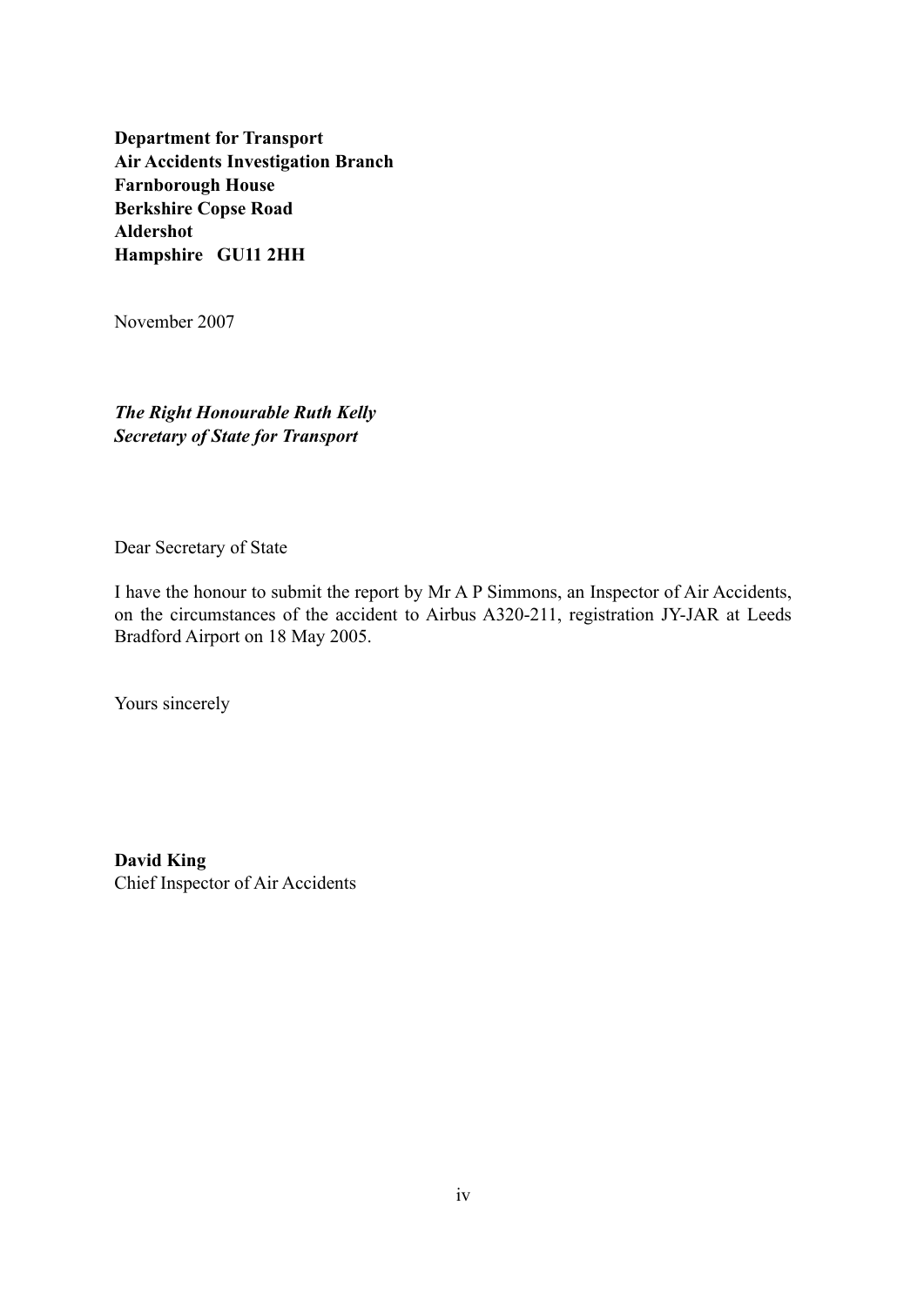## **Contents**

| 1. |      |       |         |  |
|----|------|-------|---------|--|
|    | 1.1  |       |         |  |
|    | 1.2  |       |         |  |
|    | 1.3  |       |         |  |
|    | 1.4  |       |         |  |
|    | 1.5  |       |         |  |
|    |      | 1.5.1 |         |  |
|    |      | 1.5.2 |         |  |
|    | 1.6  |       |         |  |
|    |      | 1.6.1 |         |  |
|    |      | 1.6.2 |         |  |
|    |      |       | 1.6.2.1 |  |
|    |      |       | 1.6.2.2 |  |
|    |      |       | 1.6.2.3 |  |
|    |      |       | 1.6.2.4 |  |
|    |      |       | 1.6.2.5 |  |
|    |      | 1.6.3 |         |  |
|    |      | 1.6.4 |         |  |
|    |      | 1.6.5 |         |  |
|    |      |       | 1.6.5.1 |  |
|    |      |       | 1.6.5.2 |  |
|    |      |       | 1.6.5.3 |  |
|    | 1.7  |       |         |  |
|    | 1.8  |       |         |  |
|    | 1.9  |       |         |  |
|    | 1.10 |       |         |  |
|    |      |       |         |  |
|    |      |       | 1.11.1  |  |
|    |      |       | 1.11.2  |  |
|    |      |       | 1.11.3  |  |
|    |      |       | 1.11.4  |  |
|    |      |       |         |  |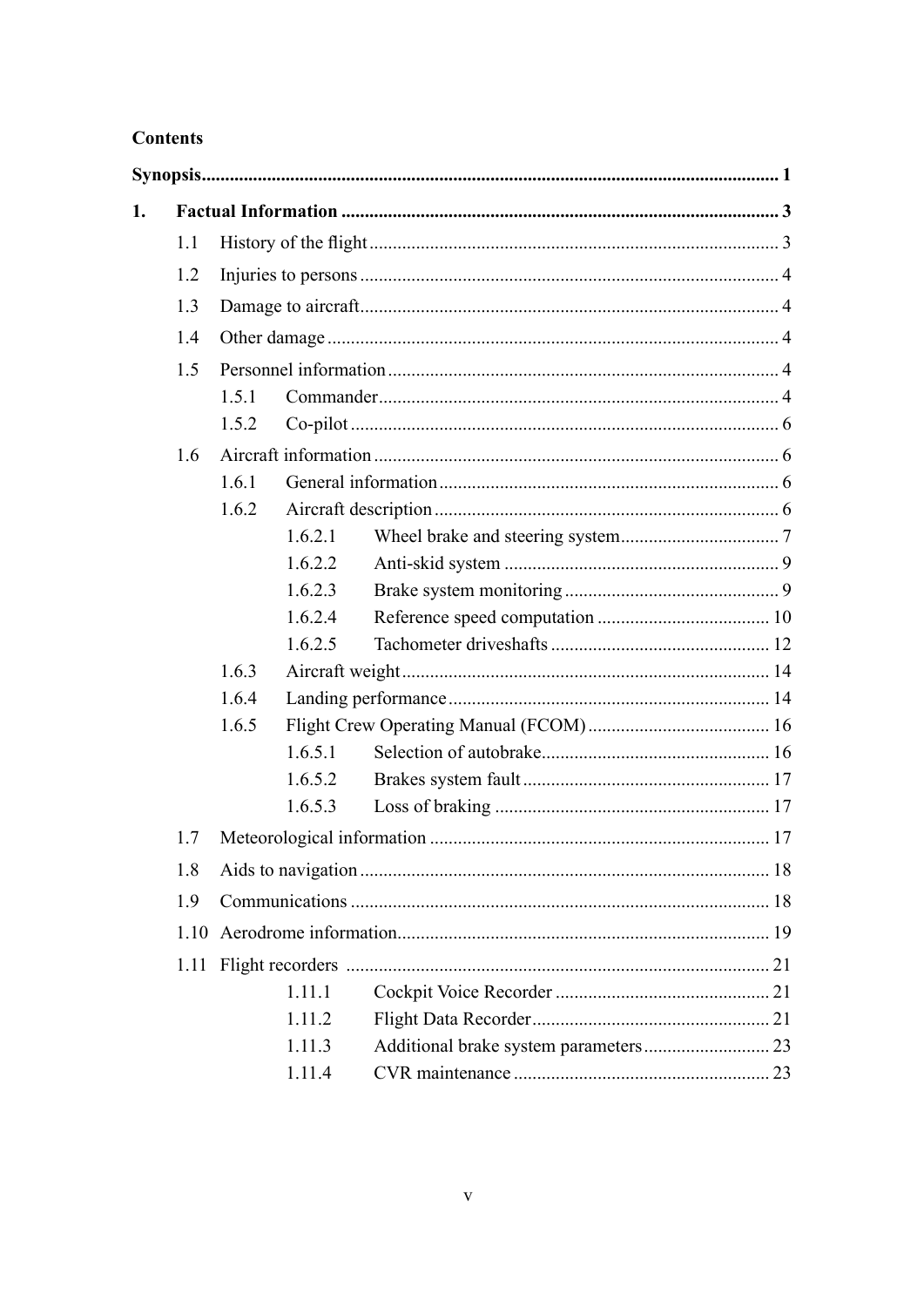|     | 1.12.1 |                                                              |  |
|-----|--------|--------------------------------------------------------------|--|
|     | 1.12.2 |                                                              |  |
|     |        |                                                              |  |
|     |        |                                                              |  |
|     |        |                                                              |  |
|     |        |                                                              |  |
|     | 1.16.1 |                                                              |  |
|     |        |                                                              |  |
|     |        |                                                              |  |
|     | 1.18.1 |                                                              |  |
|     | 1.18.2 |                                                              |  |
|     | 1.18.3 |                                                              |  |
|     | 1.18.4 |                                                              |  |
|     |        | 1.18.4.1                                                     |  |
|     |        | 1.18.4.2                                                     |  |
|     |        | 1.18.4.3                                                     |  |
|     |        | 1.18.4.4                                                     |  |
|     |        | 1.18.4.5                                                     |  |
|     | 1.18.5 |                                                              |  |
|     | 1.18.6 |                                                              |  |
|     | 1.18.7 | Airworthiness requirements for system design and analysis 35 |  |
|     |        |                                                              |  |
| 2.1 |        |                                                              |  |
| 2.2 |        |                                                              |  |
|     | 2.2.1  |                                                              |  |
|     | 2.2.2  |                                                              |  |
|     | 2.2.3  |                                                              |  |
|     | 2.2.4  |                                                              |  |
| 2.3 |        |                                                              |  |
|     | 2.3.1  |                                                              |  |
|     | 2.3.2  |                                                              |  |
|     | 2.3.3  |                                                              |  |
|     |        |                                                              |  |

 $2.$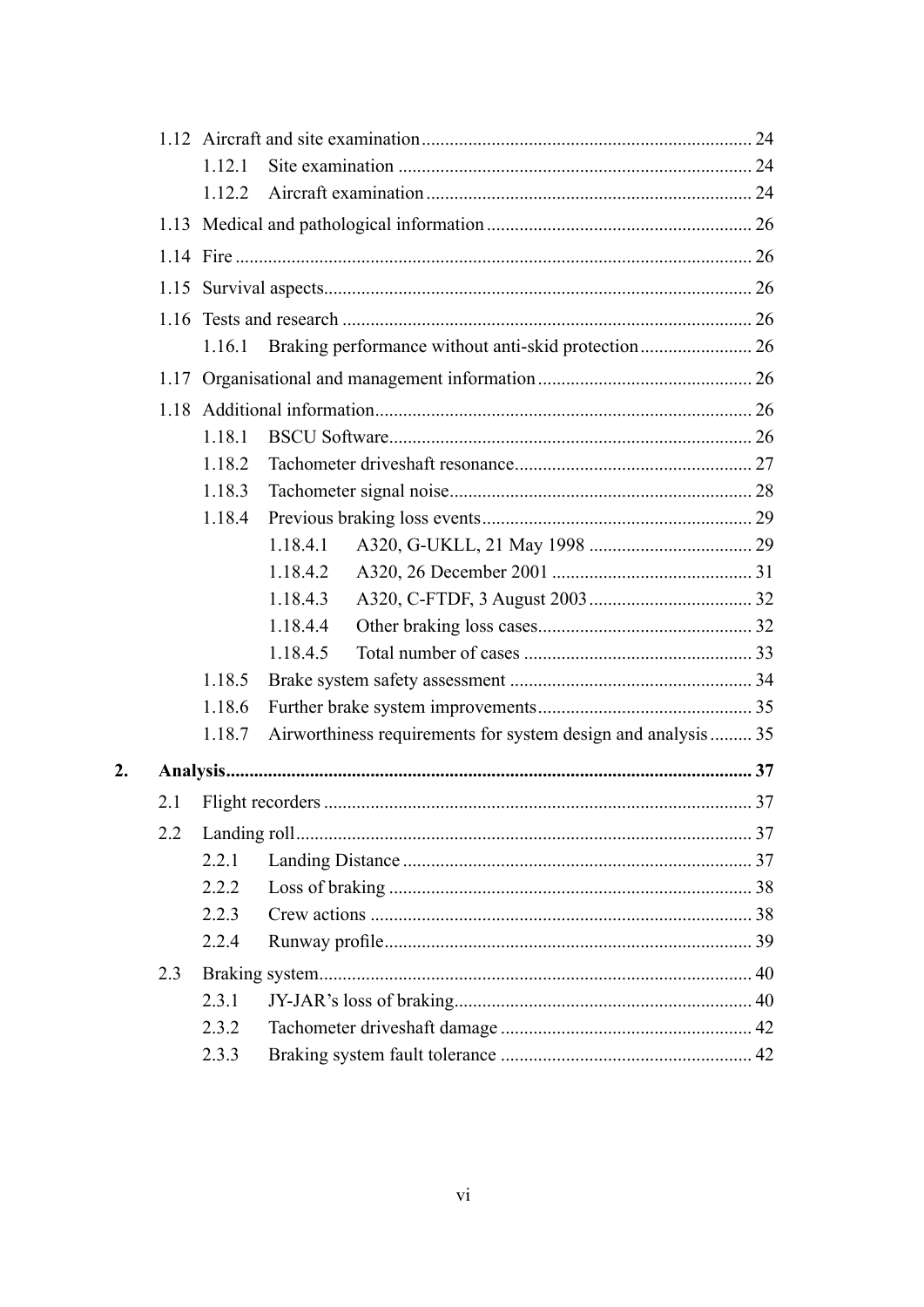|                    |     | 2.3.4 |         |                                       |  |
|--------------------|-----|-------|---------|---------------------------------------|--|
|                    |     |       | 2.3.4.1 | Tachometer driveshaft replacement  43 |  |
|                    |     |       | 2.3.4.2 |                                       |  |
|                    |     |       | 2.3.4.3 |                                       |  |
|                    |     | 2.3.5 |         |                                       |  |
|                    |     | 2.3.6 |         |                                       |  |
|                    | 2.4 |       |         |                                       |  |
|                    |     | 2.4.1 |         |                                       |  |
|                    |     | 2.4.2 |         |                                       |  |
| 3.                 |     |       |         |                                       |  |
|                    | (a) |       |         |                                       |  |
|                    | (b) |       |         |                                       |  |
| $\boldsymbol{4}$ . |     |       |         |                                       |  |
| 5.                 |     |       |         |                                       |  |
|                    | 51  |       |         |                                       |  |
|                    | 5.2 |       |         |                                       |  |
|                    | 5.3 |       |         |                                       |  |
|                    |     |       |         |                                       |  |

## **Appendices**

| Appendix A Pertinent Flight Data Recorder parameters                                      |
|-------------------------------------------------------------------------------------------|
| Appendix B EASA Airworthiness Code CS-25                                                  |
| Appendix C EASA Acceptable Means of Compliance, System Design and<br>Analysis AMC 25.1309 |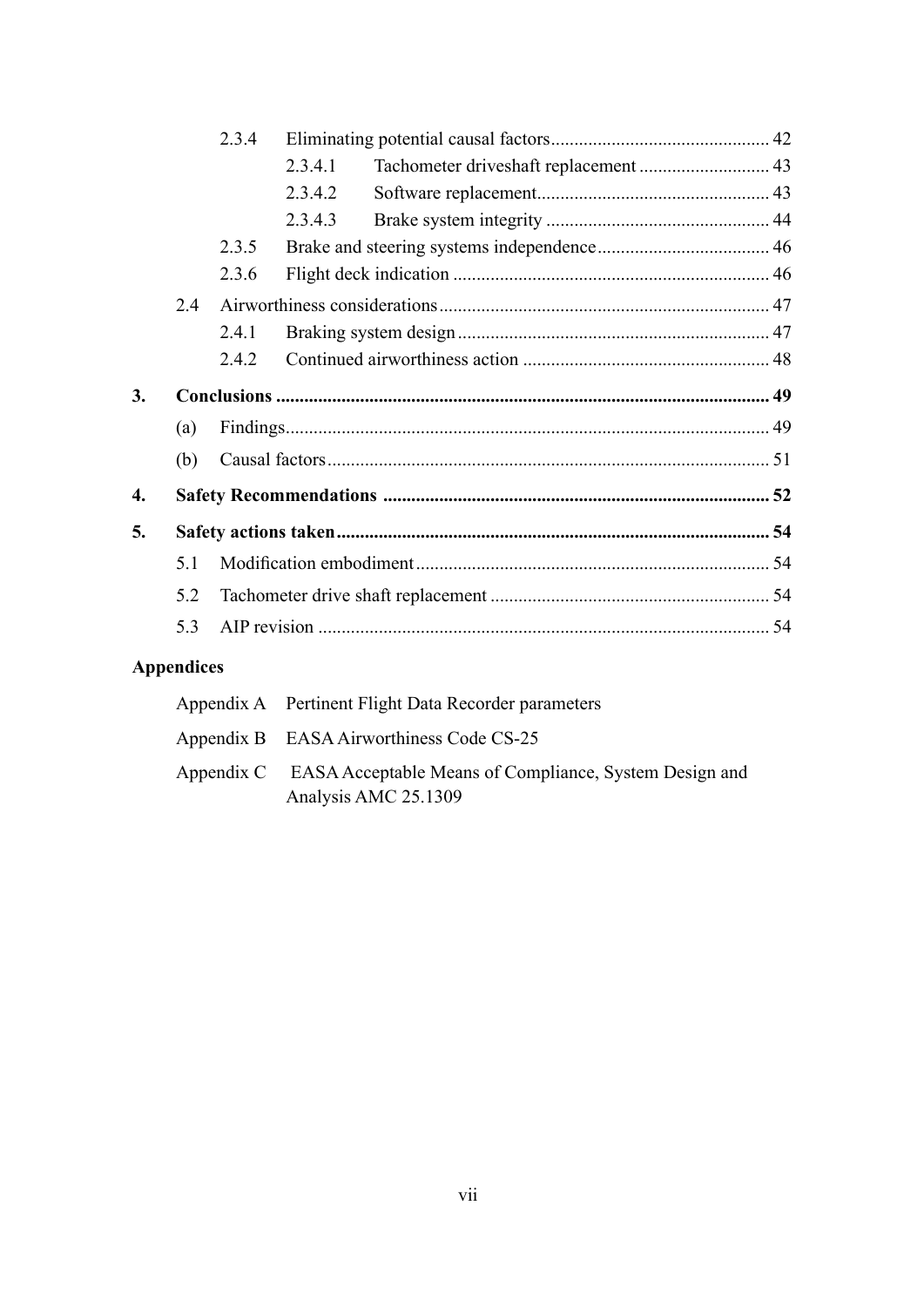## **GLOSSARY OF ABBREVIATIONS USED IN THIS REPORT**

| AAIB            | Air Accidents Investigation            | <b>KIAS</b>        | Knots Indicated Airspeed                   |
|-----------------|----------------------------------------|--------------------|--------------------------------------------|
|                 | <b>Branch</b>                          | km                 | kilometre                                  |
| <b>ABCU</b>     | Alternate Brake Control Unit           | kt                 | knot(s)                                    |
| <b>ADIRU</b>    | Air Data and Inertial                  | LBA                | Leeds Bradford Airport                     |
|                 | Reference Unit                         | LO                 | Low                                        |
| aal             | above aerodrome level                  | m                  | metre(s)                                   |
| agl             | above ground level                     | mA                 | milliampere                                |
| AIP             | <b>Aeronautical Information</b>        | <b>LDA</b>         | Landing Distance Available                 |
|                 | Publication (or Package)               | <b>MAX</b>         | Maximum                                    |
| amsl            | above mean sea level                   | <b>MED</b>         | Medium                                     |
| A/SKID          | Anti-skid                              | <b>MLG</b>         | Main Landing Gear                          |
| <b>BDDV</b>     | <b>Brake Dual Distribution Valve</b>   | mm                 | millimetre                                 |
| <b>BITE</b>     | <b>Built-In Test Equipment</b>         | <b>MMEL</b>        | Master Minimum Equipment                   |
| <b>BSCU</b>     | <b>Brake and Steering Control</b>      |                    | List                                       |
|                 | Unit                                   | <b>MON</b>         | Monitoring                                 |
| <b>CAA</b>      | Civil Aviation Authority               | m/s                | metre/second                               |
| CG              | Centre of Gravity                      | <b>MSN</b>         | Manufacturer's Serial Number               |
| <b>CIAIAC</b>   | Comisión de Investigatión de           | $N_{1}$            | Engine low pressure spool                  |
|                 | Accidentes e Incidentes de             |                    | rotational speed                           |
|                 | Aviaçion Civil                         | <b>NLG</b>         | Nose Landing Gear                          |
| <b>COM</b>      | Command                                | nm                 | nautical miles                             |
| <b>CVR</b>      | Cockpit Voice Recorder                 | N/W STRG           | Nosewheel Steering                         |
| <b>DGAC</b>     | Direction Générale de                  | <b>OBRM</b>        | On-Board Replaceable                       |
|                 | l'Aviation Civile                      |                    | Module                                     |
| dt              | Time Increment                         | psig               | pounds per square inch                     |
| <b>EASA</b>     | <b>European Aviation Safety</b>        |                    | (gauge)                                    |
|                 | Agency                                 | <b>QNH</b>         | pressure setting to indicate               |
| <b>ECAM</b>     | <b>Electronic Centralised Aircraft</b> |                    | elevation above mean sea                   |
|                 | Monitor                                |                    | level                                      |
| EM <sup>2</sup> | <b>Enhanced Maintenance and</b>        | TDZ                | Touchdown Zone                             |
|                 | Manufacturability                      | <b>TPIS</b>        | <b>Tyre Pressure Indicating</b>            |
| <b>FCOM</b>     | <b>Flight Crew Operating Manual</b>    |                    | System                                     |
| <b>FDR</b>      | Flight Data Recorder                   | <b>VAP</b>         | visual aids panel                          |
| <b>FMEA</b>     | <b>Failure Modes and Effects</b>       | $\rm V_{\rm cons}$ | V <sub>consigne</sub> , ie Command Speed   |
|                 | Analysis                               | $V_{\rm r}$        | $\rm V_{\rm roue}$ ie Filtered Wheel Speed |
| ft              | feet                                   | $V_{ref}$          | Reference Speed                            |
| g               | normal acceleration                    | $V_{x}$            | <b>Computed Groundspeed</b>                |
| hPA             | hectopascal                            | $\rm ^{o}C$        | Degrees celsius                            |
| hr(s)           | hour(s)                                | $\rm ^{o}M$        | Degrees magnetic                           |
| <b>ICAO</b>     | <b>International Civil Aviation</b>    |                    |                                            |
|                 | Organization                           |                    |                                            |
| ILS             | <b>Instrument Landing System</b>       |                    |                                            |
| JAR             | Joint Aviation Requirements            |                    |                                            |
| kg              | kilogram(s)                            |                    |                                            |
|                 |                                        |                    |                                            |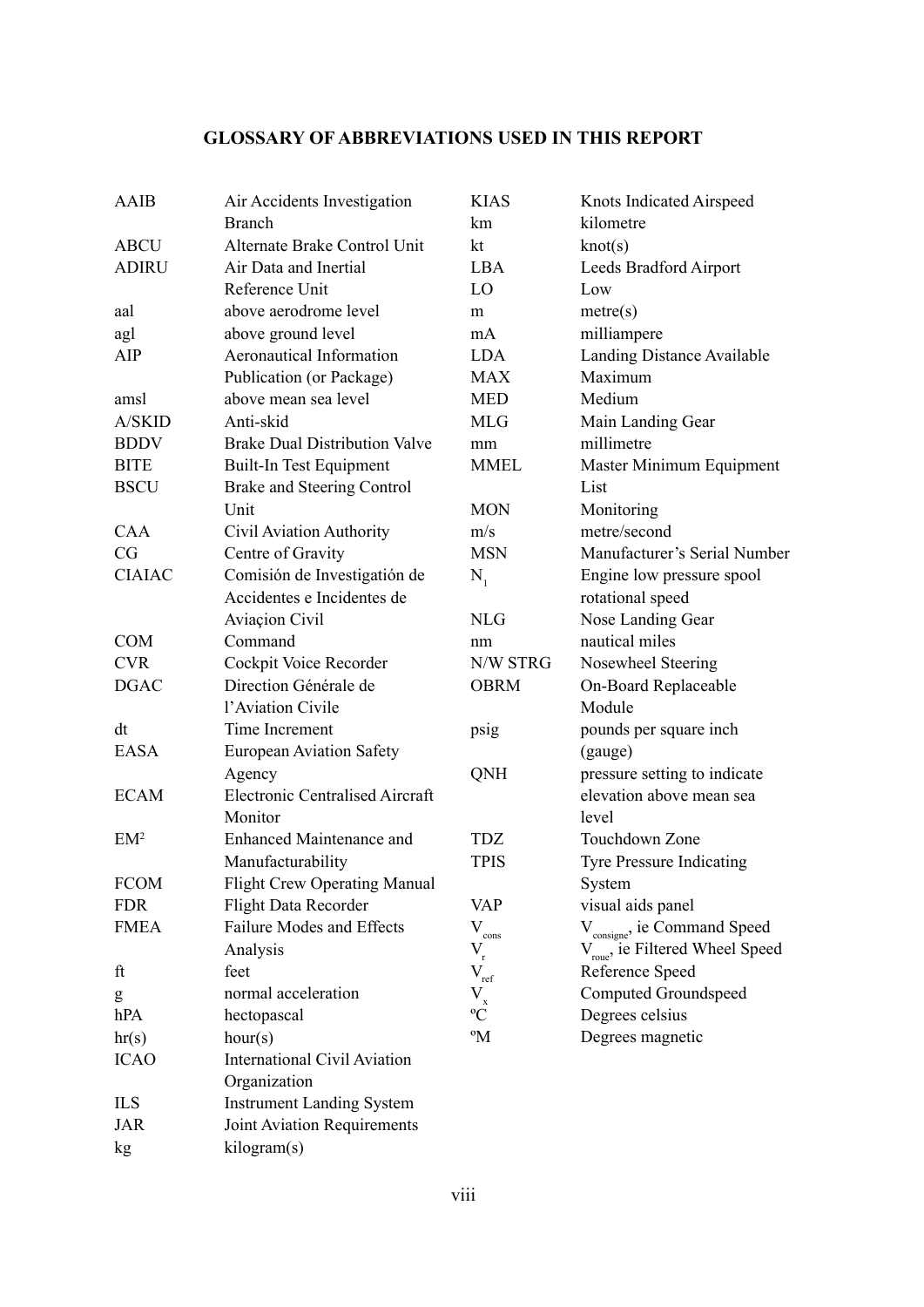#### **Air Accidents Investigation Branch**

**Aircraft Accident Report No: 6/2007 (EW/C2005/05/03)**

| Registered Owner and Operator: | Jordan Aviation, Hashemite Kingdom of Jordan                |
|--------------------------------|-------------------------------------------------------------|
| Aircraft Type:                 | Airbus A320-211                                             |
| Nationality:                   | Jordanian                                                   |
| Registration:                  | <b>JY-JAR</b>                                               |
| Place of Accident:             | Leeds Bradford International Airport, UK                    |
| Date and Time:                 | 18 May 2005 at 1143 hrs                                     |
|                                | All times in this report are UTC unless otherwise<br>stated |

## **Synopsis**

The accident was notified to the Air Accidents Investigation Branch (AAIB) by Air Traffic Control at Leeds Bradford International Airport at 1155 hrs on 18 May 2005. The following Inspectors participated in the investigation:

| Investigator-in-Charge (until 30 April 2007) |
|----------------------------------------------|
| Investigator-in-Charge (from 30 April 2007)  |
| Operations                                   |
| Engineering                                  |
| <b>Flight Recorders</b>                      |
|                                              |

While landing on Runway 14 at Leeds Bradford Airport the aircraft touched down just beyond the end of the marked touchdown zone with low autobrake selected. Manual wheel braking commenced shortly after mainwheel touchdown. At a groundspeed of around 70 kt the brakes ceased operating, for about 17 seconds. A pronounced dip in the runway surface initially prevented the pilots from seeing the runway end. When it became apparent to the commander that it would not be possible to stop before the end of the runway, he deliberately did not select alternate braking, as this would have caused loss of nosewheel steering, but instead used nosewheel steering to turn the aircraft sharply to the right. The aircraft skidded sideways and came to a halt with its nosewheels off the runway, shortly before the end of the paved surface and the start of a steep down slope.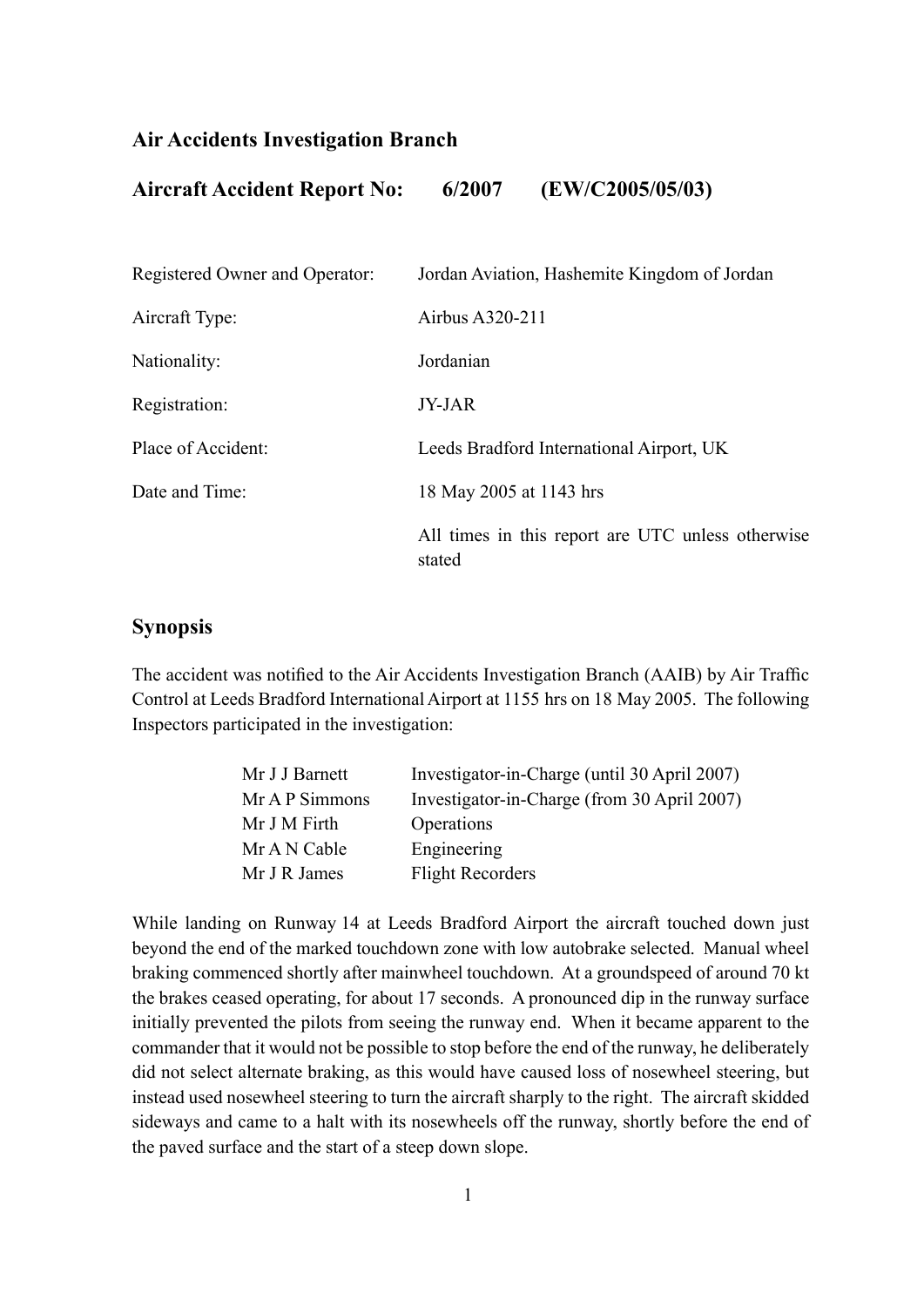The cause of the braking loss could not be positively established but it was consistent with the effects of excessive noise in the electrical signals from the mainwheel tachometers used to sense groundspeed. Two of the tachometer driveshafts were found bent and it was known that this encouraged a resonant condition that could cause tachometer signal errors above the groundspeed at which they would be detected by the aircraft's monitoring systems. Should the condition affect both main landing gears simultaneously, the brake control system logic could generate an erroneous aircraft reference speed, which could activate the anti-skid system and release the brakes. Fluctuation in the signal errors would prevent the system from detecting and correcting the braking loss or providing a warning to the crew.

It was found that there were a number of other known anomalies with the brake control and monitoring system that could cause either brake failure or locking of the wheels, some of which had resulted in previous incidents and accidents. The aircraft manufacturer and the Airworthiness Authority had defined and implemented corrective actions, and redesigned tachometer driveshafts and updated software intended to correct some of the faults were available, but had not been incorporated on a substantial number of aircraft, including JY‑JAR. The findings raised concerns about the aircraft manufacturer's procedures intended to ensure design quality and continued airworthiness.

The investigation identified the following causal factors:

- 1. Excessive wheel tachometer signal noise, caused by a bent tachometer driveshaft on each main landing gear assembly, resulted in loss of braking using the Normal system.
- 2. Inadequate fault tolerance within the brake control system led to the sustained loss of Normal braking during the landing ground roll.
- 3. There was no flight deck indication of brake system malfunction, and this delayed the crew's recognition of the loss of braking.
- 4. There was a lack of effective action to fully rectify brake system anomalies apparent from previous incidents and accidents.

Seven Safety Recommendations were made.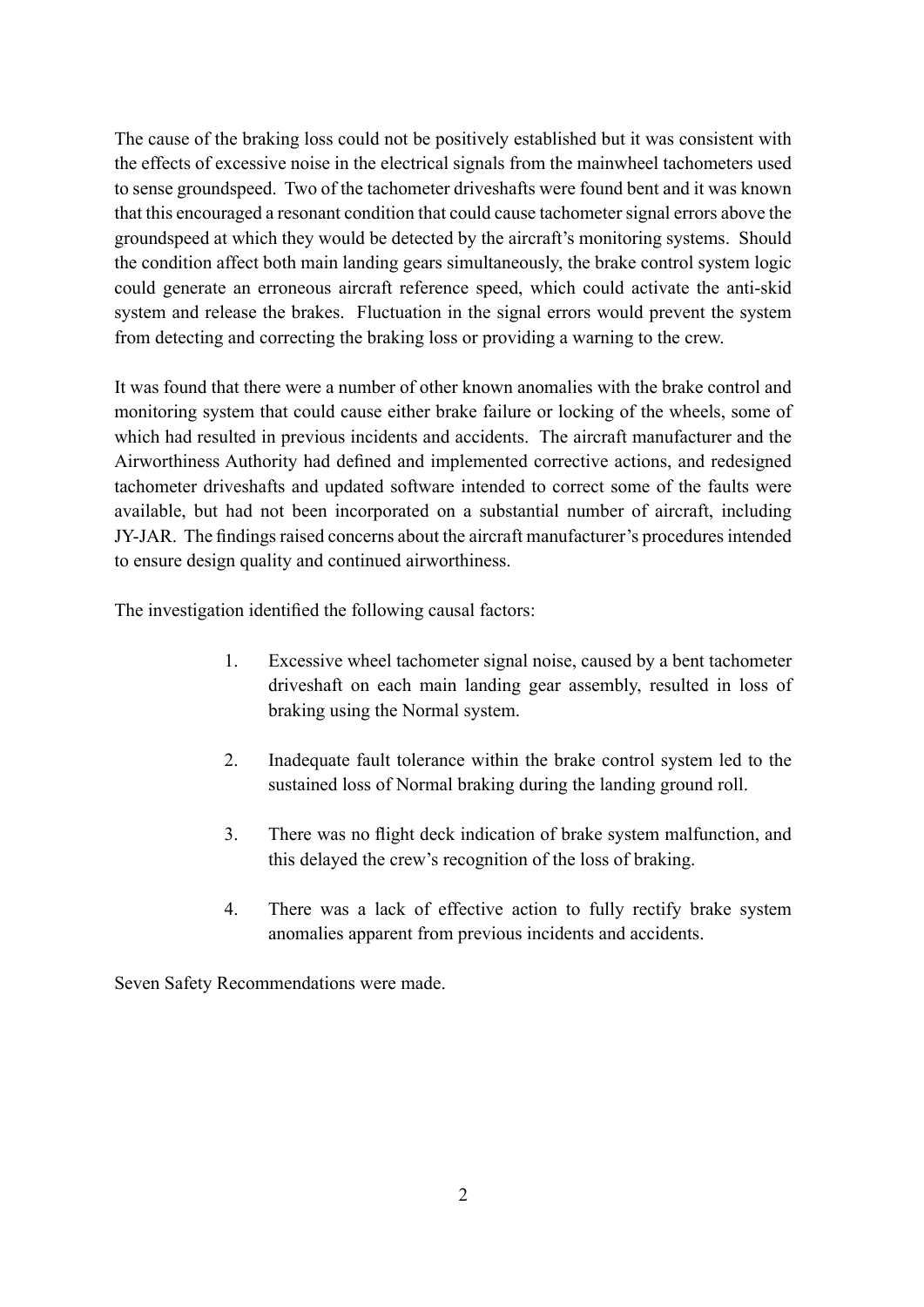#### **1. Factual Information**

#### **1.1 History of the flight**

The Jordanian registered aircraft was operating on behalf of a Spanish charter airline, carrying mostly British passengers who were returning to the UK from Fuerteventura in Spain. The aircraft had last flown two days before the accident, and its crew were adequately rested.

On the morning of the accident the aircraft departed Fuerteventura at 0735 hrs and was flown by the co-pilot on the four-hour flight to Leeds Bradford International Airport (LBA). The aircraft was radar vectored for an Instrument Landing System (ILS) approach to Runway 14. Before commencing the final approach, the flight crew selected low autobrake and briefed that idle reverse thrust would be used during the landing run in order to comply with a published noise abatement procedure requesting the use of minimum reverse on landing. The commander took control of the aircraft after it was established on final approach to Runway 14 at LBA, stating later that he did so only because neither of the pilots had landed at this airport before. The statements of the pilots plus information provided by the Flight Data Recorder (FDR) indicated that the approach was stable and that the aircraft crossed the displaced threshold at the target speed of approximately 140 KIAS.

At 1143 hrs the aircraft touched down just beyond the end of the marked Touchdown Zone (TDZ), approximately 700 m beyond the touchdown threshold and 400 m beyond the Aiming Point (Figure 1, page 5). The pilots stated that they observed normal indications of ground spoiler deployment and the selection of idle reverse thrust. The commander commenced manual (pedal) braking shortly after touchdown. A few seconds later, he considered the rate of deceleration was inadequate so he applied increased brake pedal displacement and then maximum reverse thrust. Adequate retardation was not restored. The co-pilot shared the commander's perception and firmly depressed his own brake pedals. Judging that deceleration was still inadequate, the commander ordered the co-pilot to release his brake pedals whilst he continued to apply his own. As the aircraft crested a hump in the runway about 600 m before the end of the paved surface, the commander saw the end of the runway, which hitherto had been hidden from his view, and judged that the aircraft would not stop before the end. At that point he considered selecting the alternate braking system, but knew that this would cause loss of nosewheel steering. Because of the limited runway distance remaining, he considered that the only course of action available to avoid overrunning the end of the paved surface was to turn the aircraft on to a level grassed area beside the right-hand edge of the runway. Using nosewheel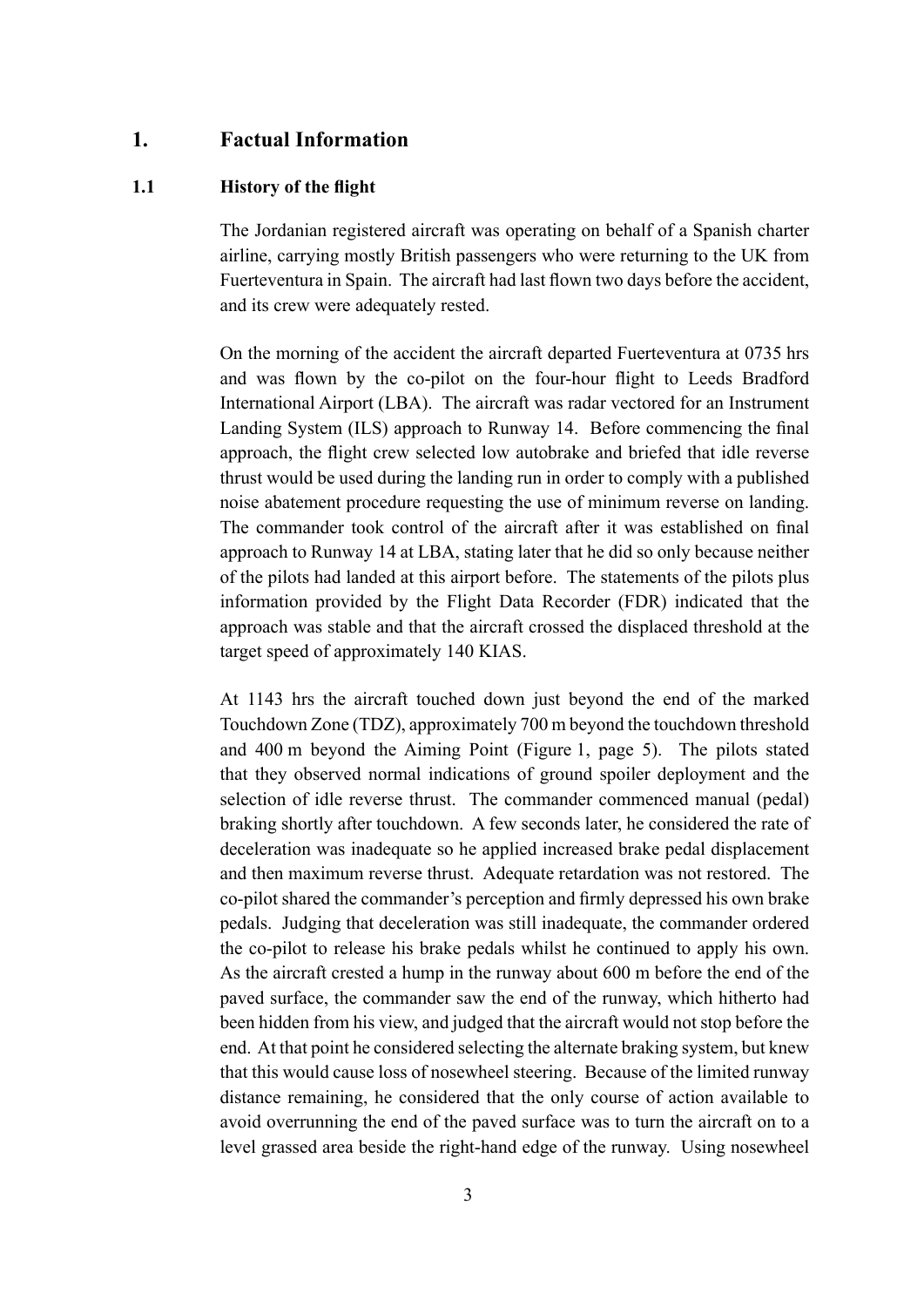steering he accomplished this manoeuvre successfully, causing the aircraft to skid sideways before it came to rest with its nosewheels on the grass.

The airfield fire and rescue service attended shortly after the aircraft came to rest. There were no indications of fire and the commander did not order an evacuation. External steps were brought to the right rear door of the aircraft and passengers began to disembark approximately 20 minutes after the aircraft had stopped. There were no injuries to the passengers or crew.

#### **1.2 Injuries to persons**

| <b>Injuries</b> | <b>Crew</b> | <b>Passengers</b> | <b>Others</b> |
|-----------------|-------------|-------------------|---------------|
| Fatal           |             |                   |               |
| Serious         |             |                   |               |
| Minor/None      |             |                   |               |

#### **1.3 Damage to aircraft**

Nose landing gear deformed.

#### **1.4 Other damage**

There was minor damage to the grassed runway margin area.

#### **1.5 Personnel information**

#### 1.5.1 Commander

| Male:                 | Aged 43 years                   |                                                    |  |
|-----------------------|---------------------------------|----------------------------------------------------|--|
| Licence:              |                                 | Airline Transport Pilot's Licence (Jordanian)      |  |
| LPC/OPC renewed:      | 12 February 2005                |                                                    |  |
| Line check renewed:   | 1 December 2004                 |                                                    |  |
| Medical certificate:  | Class 1, issued 7 February 2005 |                                                    |  |
|                       |                                 | Requiring holder to wear lenses for distant vision |  |
| Flying experience:    | Total all types                 | 12,500 hours                                       |  |
|                       | Total on type                   | $4,500$ hours                                      |  |
|                       | Last 90 days                    | 190 hours                                          |  |
|                       | Last 28 days                    | 65 hours                                           |  |
| Previous rest period: | 14 hours                        |                                                    |  |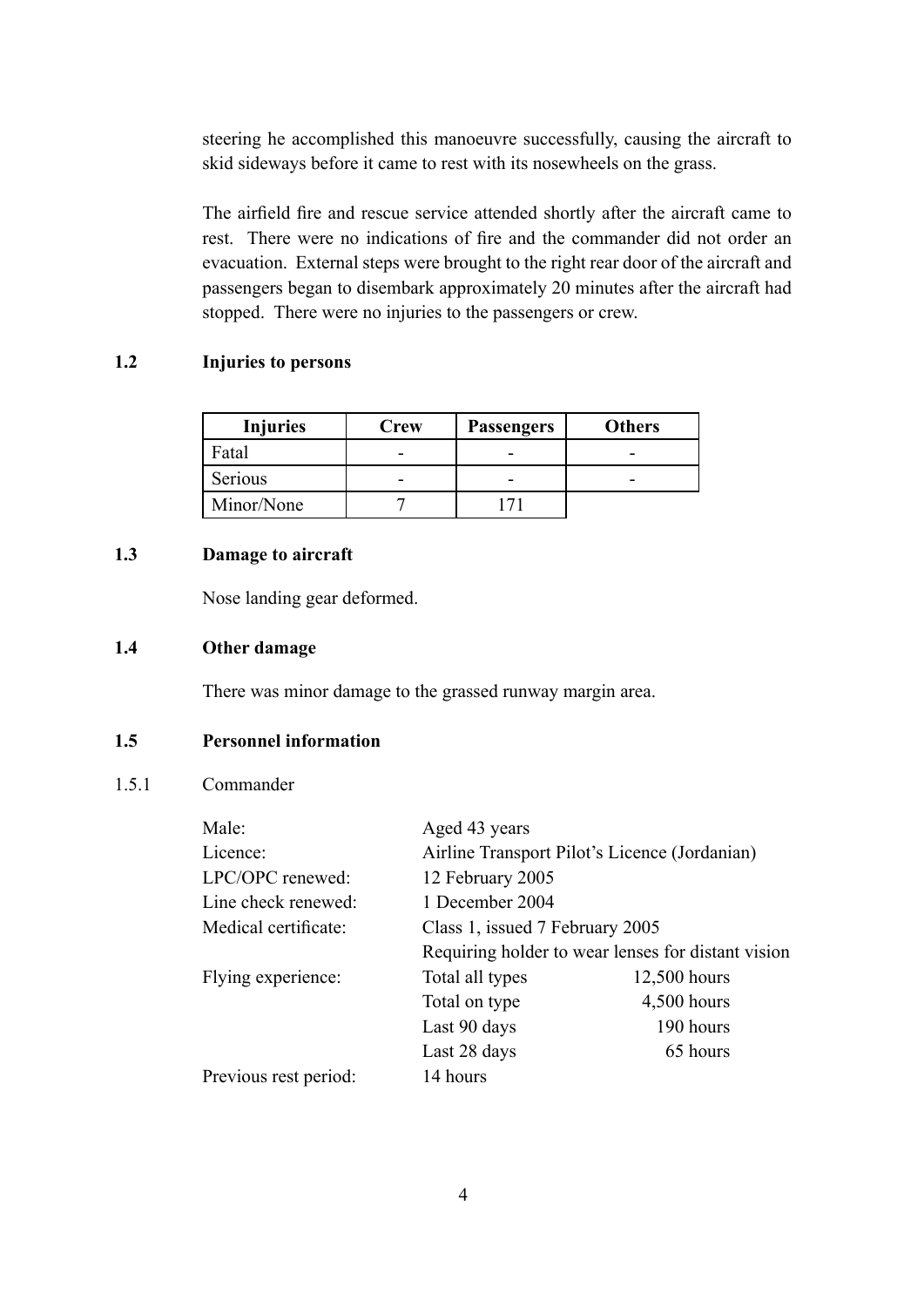

**Figure 1** Runway and Aircraft Ground Run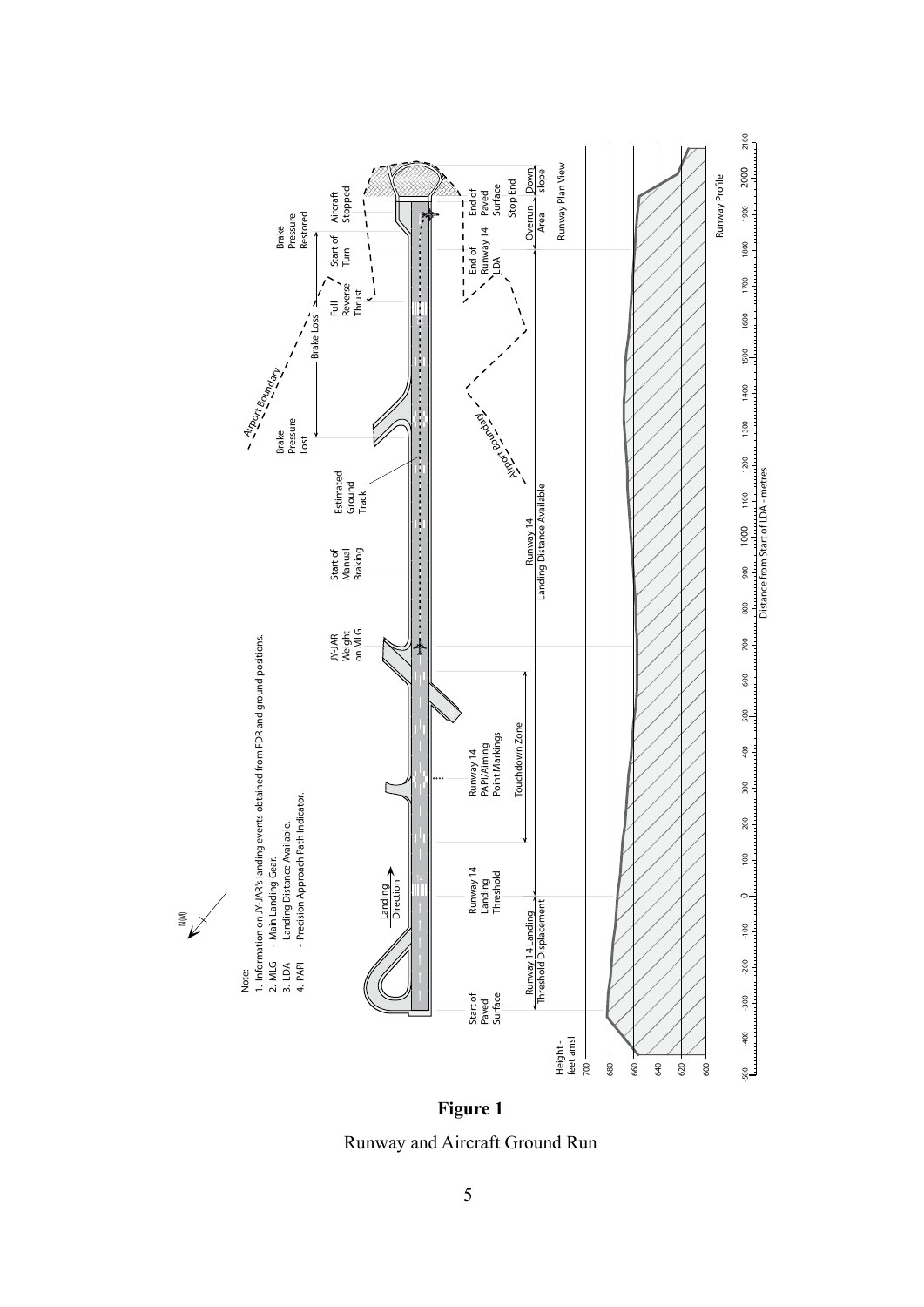#### 1.5.2 Co-pilot

| Male:                 | Aged 28 years                          |                                                    |
|-----------------------|----------------------------------------|----------------------------------------------------|
| Licence:              | Commercial Pilot's Licence (Jordanian) |                                                    |
| LPC/OPC renewed:      | 10 February 2005                       |                                                    |
| Line check renewed:   | 1 January 2005                         |                                                    |
| Medical certificate:  | Class 1, issued 9 November 2004        |                                                    |
|                       |                                        | Requiring holder to wear lenses for distant vision |
| Flying experience:    | Total all types                        | 450 hours                                          |
|                       | Total on type                          | 110 hours                                          |
|                       | Last 90 days                           | 70 hours                                           |
|                       | Last 28 days                           | 25 hours                                           |
| Previous rest period: | 24 hours                               |                                                    |

#### **1.6 Aircraft information**

#### 1.6.1 General information

| Manufacturer:                 | Airbus                                    |
|-------------------------------|-------------------------------------------|
| Type:                         | A320-211                                  |
| Aircraft Serial No:           | 234                                       |
| Year of manufacture:          | 1991                                      |
| Certificate of Registration:  | Issued by the Hashemite Kingdom of Jordan |
|                               | on 13 January 2004                        |
| Certificate of Airworthiness: | Issued by the Hashemite Kingdom of        |
|                               | Jordan on 13 January 2004, valid until    |
|                               | 12 January 2006                           |
| Engines:                      | 2 CFM56-5A3 turbofans                     |
| Total airframe hours:         | 28,957 hours                              |
| Total airframe cycles:        | 16,321 flight cycles                      |

#### 1.6.2 Aircraft description

The A320 is a twin-engined aircraft of conventional layout with a tricycle landing gear. The mainwheels are numbered from 1-4, from left to right across the aircraft. The systems used for retardation during the landing ground roll are ground spoilers fitted to the wings, engine thrust reversers and wheel brakes. The ground spoilers are normally set to deploy automatically on landing in order to reduce residual lift from the wings during the subsequent ground roll and thus improve the effectiveness of the wheel brakes. Thrust reversers are selected manually and wheel brake control is as described below. The A320 Type Certificate was issued by the French Direction Générale de l'Aviation Civile (DGAC).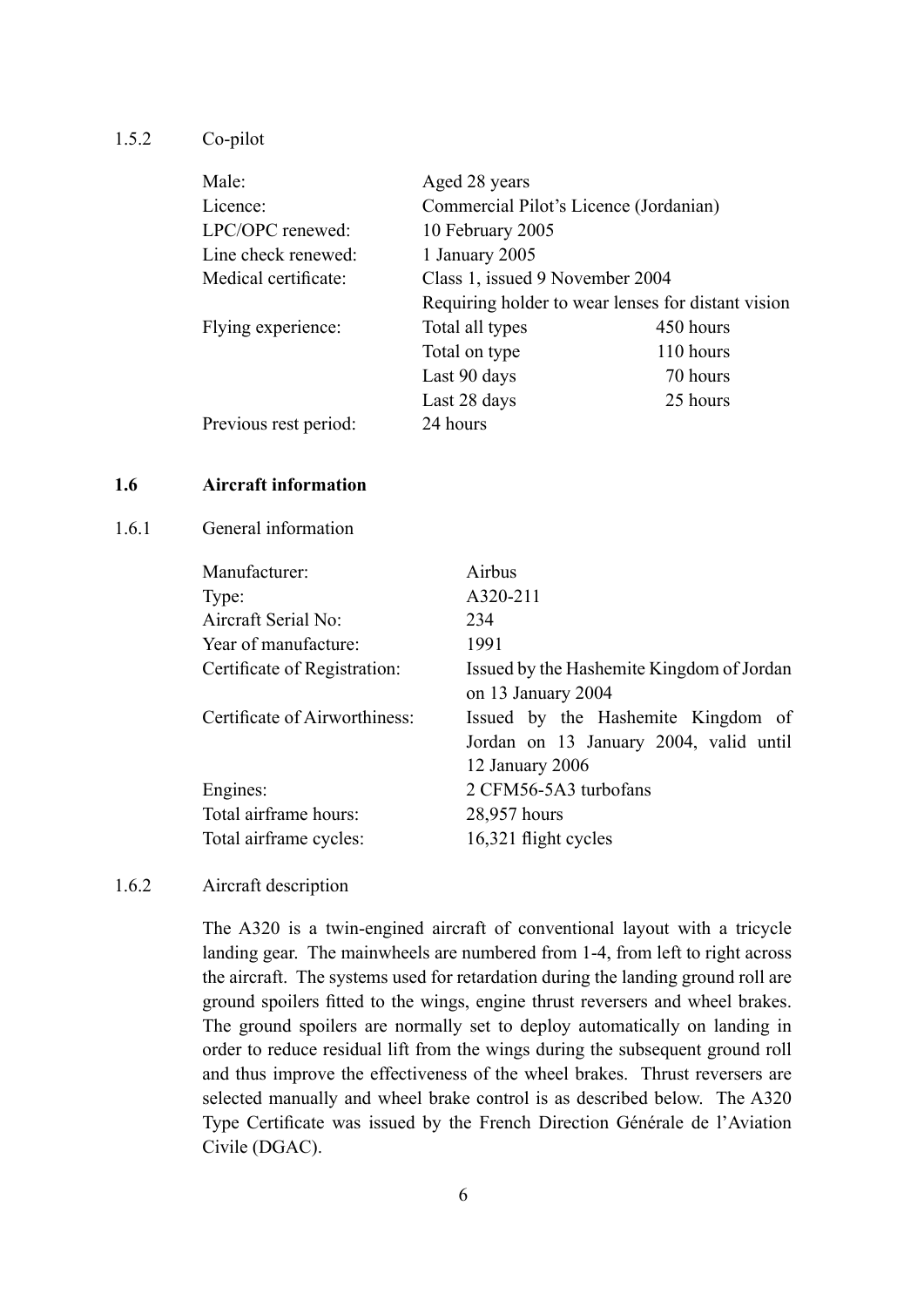#### 1.6.2.1 Wheel brake and steering system

Each main landing gear (MLG) has two wheels ('mainwheels'), each fitted with a multi-disc brake. JY-JAR was fitted with radial type tyres at the time of the accident. The brakes can operate in Normal, Alternate With Anti-Skid, Alternate Without Anti-Skid, or Park Brake modes. The brakes are applied by hydraulically pressurising a number of cylinder/piston callipers on each brake unit, using the aircraft's 'green' hydraulic system in Normal mode and the 'yellow' hydraulic system, backed up by an accumulator, in Alternate and Park modes. Maximum brake pressure is  $2,538$  psig<sup>1</sup> (175 bar).

In Normal mode the pressure applied to each brake is regulated by a dual servo-valve which responds to electrical current signals. The signals are determined by a digital electronic computer, known as the Brake and Steering Control Unit (BSCU), installed in an equipment bay beneath the flight deck. For brake system operation, the BSCU responds to commands from the pilots' brake pedals or from an autobrake system, attenuated as necessary by an anti‑skid function. The unit has two channels, one active and the other passive at any moment, and each channel has two lanes, one in command (COM) and the other monitoring (MON). Disagreement and fault conditions detected by the BSCU cause the channels to interchange or to deactivate. A number of different standards of BSCU software have been used (see paragraph 1.18.1); JY-JAR had Standard 9 installed.

Flight deck controls consist of left and right brake pedals for each pilot, an autobrake control panel and an A/SKID & N/W STRG (Anti-skid and Nosewheel Steering) On/Off switch (Figure 2) on the forward panel and a parking brake switch on the centre console. The flight deck brake pedals drive resolvers (with a left and a right channel) that convert pedal displacement into



**Figure 2**



four parallel electrical signals. In Normal braking mode these pass to the BSCU as the pilots' manual braking commands.

<sup>1</sup> Pounds per square inch, gauge, ie above ambient pressure.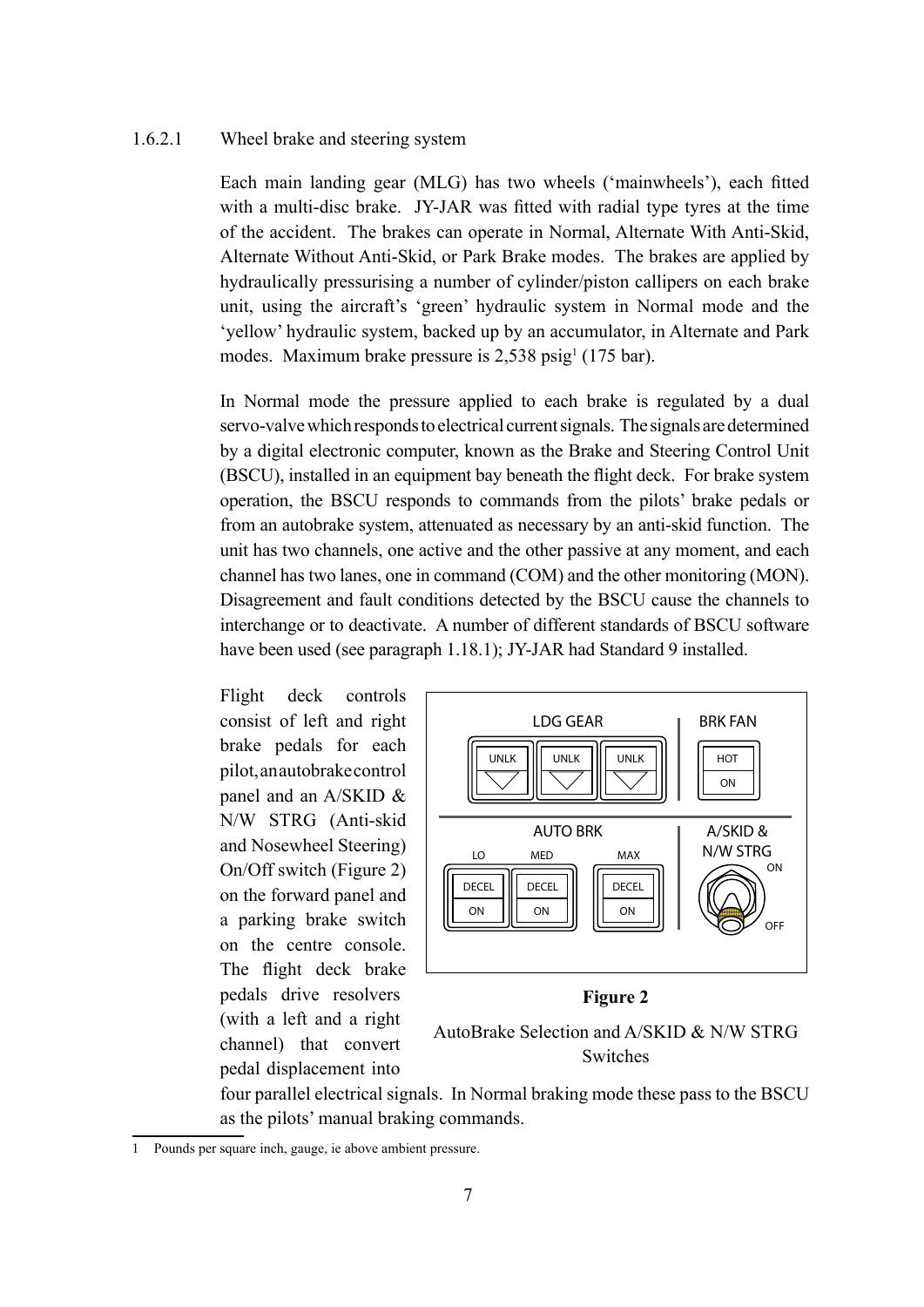The autobrake system can be armed in one of three modes, LO, MED OR MAX (low, medium or maximum), by pushbuttons on the autobrake control panel. When Normal braking is active, each mode provides a target aircraft longitudinal deceleration rate on the ground without brake pedal operation. The MAX mode is not used for landing; it is armed only for takeoff to apply maximum braking automatically in the event of a rejected takeoff. LO or MED can be used for landing. In each case the mode is initiated by ground spoiler deployment and, after a certain time delay, wheel brakes are automatically and progressively applied with the aim of producing a target deceleration rate, as follows:

| <b>Autobrake Mode</b> | <b>Delay</b> | <b>Deceleration</b>       |           |    |  |
|-----------------------|--------------|---------------------------|-----------|----|--|
| for Landing           | seconds      | metre/second <sup>2</sup> | kt/second | ա∗ |  |
| LO                    |              |                           |           |    |  |
| MED                   |              |                           | 5.8       |    |  |

 $*$  g – gravitational acceleration

A green DECEL caption in the mode button illuminates when the actual deceleration rate is at or above 80% of the selected rate. All autobrake modes are deactivated if brake pedals are displaced.

In Alternate braking modes the brake pedal demands are transmitted via a hydro-mechanical system and the brakes are pressurised by the yellow hydraulic system. The detection of a fault in Normal braking causes the system to revert to the 'Alternate With Anti-skid' mode, and in this situation the BSCU continues to regulate anti-skid. If the A/SKID & N/W STRG switch is selected off, or a BSCU failure is detected, the 'Alternate Without Anti-Skid' mode becomes active and brake calliper pressure is directly proportional to brake pedal angle.

A triple gauge adjacent to the brake and steering control panel indicates the yellow accumulator pressure and, when the yellow hydraulic system is providing brake pressure, the hydraulic pressure at the left and right brake callipers. Brake pressures are not indicated in Normal mode.

Operation of the parking brake switch applies an unmodulated 2,031 psig (140 bar) pressure to the brakes for parking or emergency braking.

The nosewheel steering is also operated by the green hydraulic system and controlled by the BSCU in response to demands from each pilot's steering tiller, the rudder pedals and the autopilot. Tiller operation provides maximum nosewheel steering angles of  $\pm 75^{\circ}$ . Switching off the A/SKID & N/W STRG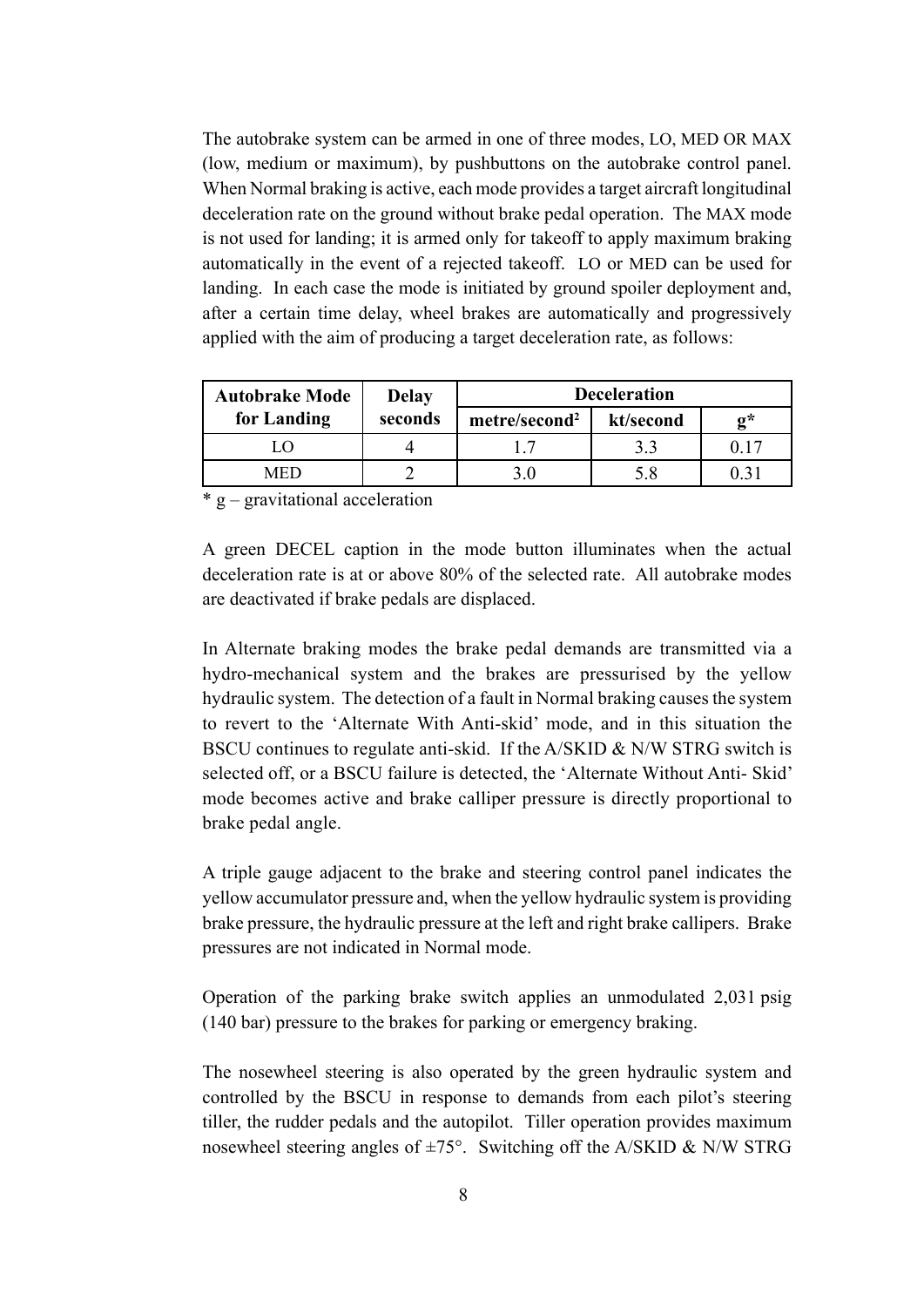switch deactivates the nosewheel steering system. The aircraft manufacturer's Master Minimum Equipment List (MMEL) permits dispatch with the nosewheel steering system inoperative.

#### 1.6.2.2 Anti-skid system

The anti-skid system is intended to prevent the mainwheels locking by individually reducing brake pressures should tyre adhesion to the runway become marginal. The system deactivates when the aircraft's groundspeed is below 20 kt.

Groundspeed information for the BSCU is derived from four tachometers, one driven by each mainwheel, and from the aircraft's three Air Data and Inertial Reference Units (ADIRUs). The BSCU repeatedly computes a minimum allowable wheel speed  $(V_{\text{cons}})$ , the target speed) and compares this with each of the four tachometer signals. Whenever the measured speed of a wheel is below  $V_{\text{cons}}$  an anti-skid electrical current is generated, which is subtracted from the brake demand current (see paragraph 1.6.2.1) to provide a progressive, filtered brake release signal to the respective servo-valve. If autobrake is in use, the autobrake current is fixed and the anti-skid current is subtracted.

 $V_{\text{cons}}$  is computed by the BSCU from a reference speed ( $V_{\text{ref}}$ ), intended to closely approximate to the aircraft's actual groundspeed (see paragraph 1.6.2.4). The available braking effort is maximised by allowing a degree of slippage of the wheel (ie wheel groundspeed less than aircraft groundspeed). Thus it is arranged for  $V_{\text{cons}}$  to be less than  $V_{\text{ref}}$  by a small percentage, varying as a function of groundspeed.

#### 1.6.2.3 Brake system monitoring

The aircraft incorporates Built-In Test Equipment (BITE) that automatically checks many system signals for faults and passes information on any faults found to a Central Fault Display System for recording. Faults are classified as:

- Class 1 Generally indicated to the crew during flight (but some fault indications are inhibited during certain flight phases).
- Class 2 Available to the crew on request on the ground.
- Class 3 Available for maintenance personnel on request on the ground.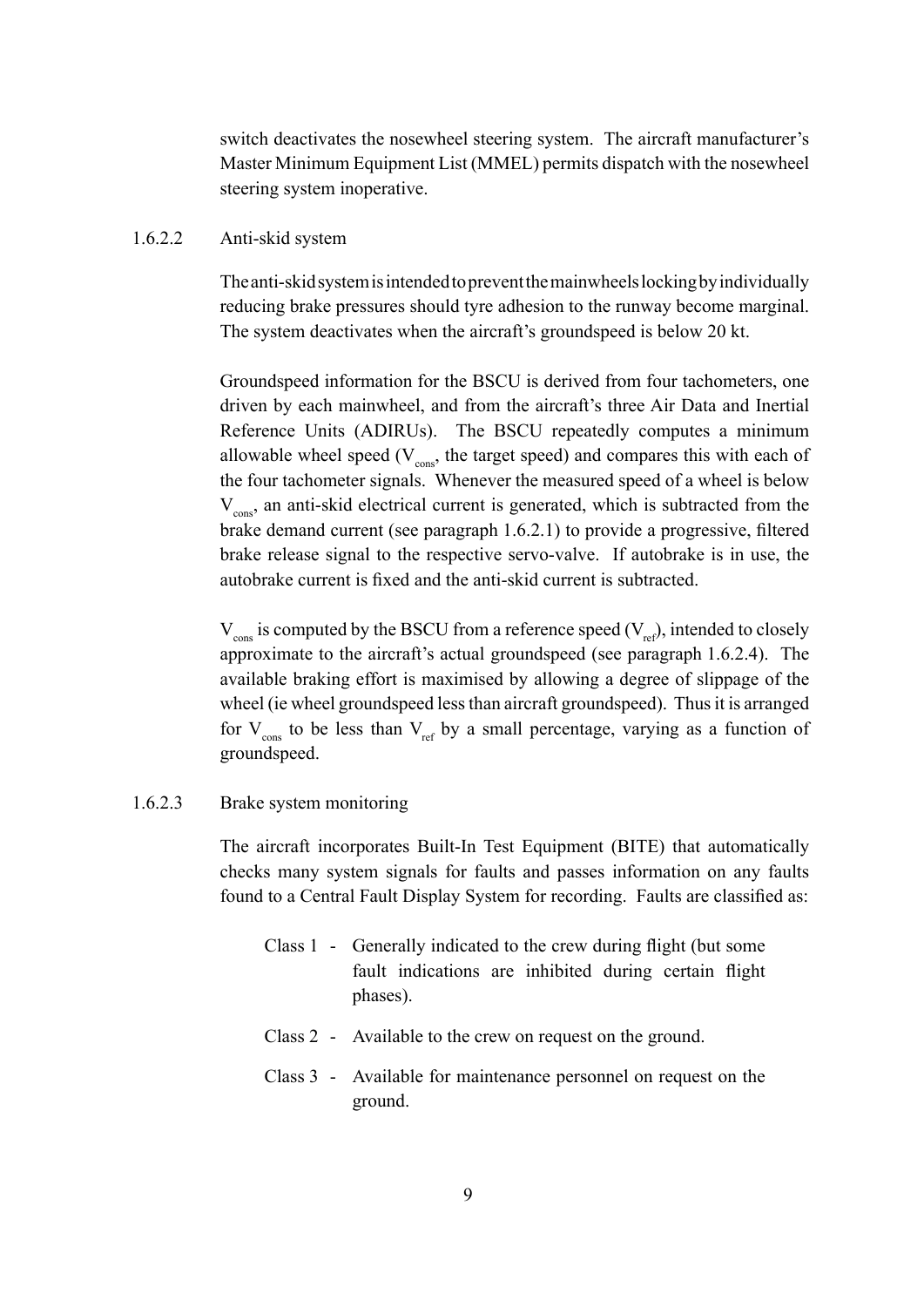The Flight Crew Operating Manual (FCOM) specifies a number of Class 1 messages as '*For Crew Awareness only*' with no action required.

The monitoring system checks the braking system tachometer circuits for continuity. It also checks tachometer signals during each takeoff run by comparing each of the signals with a filtered wheel speed,  $V_r$  (see paragraph 1.6.2.4), at groundspeeds of 15‑20 m/s (29‑39 kt) and 20‑25 m/s (39‑49 kt).

The monitoring system is intended to record a '*Total Loss of Braking*' event if all anti-skid currents exceed a threshold value and all brake pressures are below a threshold value for more than a certain period while a braking command is present. The monitoring is arranged in three steps. For the BSCU Standard 9 software the thresholds are 23 milliamperes (mA) anti-skid current and 21 bar brake pressure, effectively corresponding to all brakes fully released, for more than 2 seconds. This event, known as a 'Failure 87', is categorised as Class 3 and therefore, initially (Step 1) not indicated to the flight crew, because it was intended that automatic action would recover the braking.

The system response is for the BSCU, after 0.2 seconds, to set  $V_{ref}$  to the current filtered wheel speed  $V<sub>r</sub>$ . It was intended that this reset should occur only once and that, if a Failure 87 persisted for a further 2 seconds after the reset (Step 2), a Class 1 fault should be generated. This should be accompanied by the Electronic Centralised Aircraft Monitor (ECAM) message 'BRAKES SYSTEM 1(2) FAULT'. If the fault was re-confirmed at a groundspeed of less than 30 kt (Step 3) a 'BRAKES A/SKID NWS FAULT' ECAM message should be displayed.

#### 1.6.2.4 Reference speed computation

Before touchdown,  $V_{ref}$  is set at a nominal speed in the order of 100 kt (the aircraft manufacturer considered the actual value to be proprietary data). After a wheel spin-up phase following MLG touchdown,  $V_{ref}$  is computed by the BSCU every 0.2 seconds using either mainwheel tachometer signals or an inertial deceleration value determined from the ADIRUs.

Tachometer signals, indicating wheel rotation rate, are converted to a groundspeed via multiplication by a nominal tyre rolling radius. The maximum groundspeed signal from the pair of wheels on each MLG is determined (Figure 3), to give a  $V_{\text{left}}$  and a  $V_{\text{right}}$  value, and the minimum of these two values is taken as the filtered wheel speed,  $V_r$ . This logic would prevent  $V_r$  from being affected by a single erroneous tachometer signal.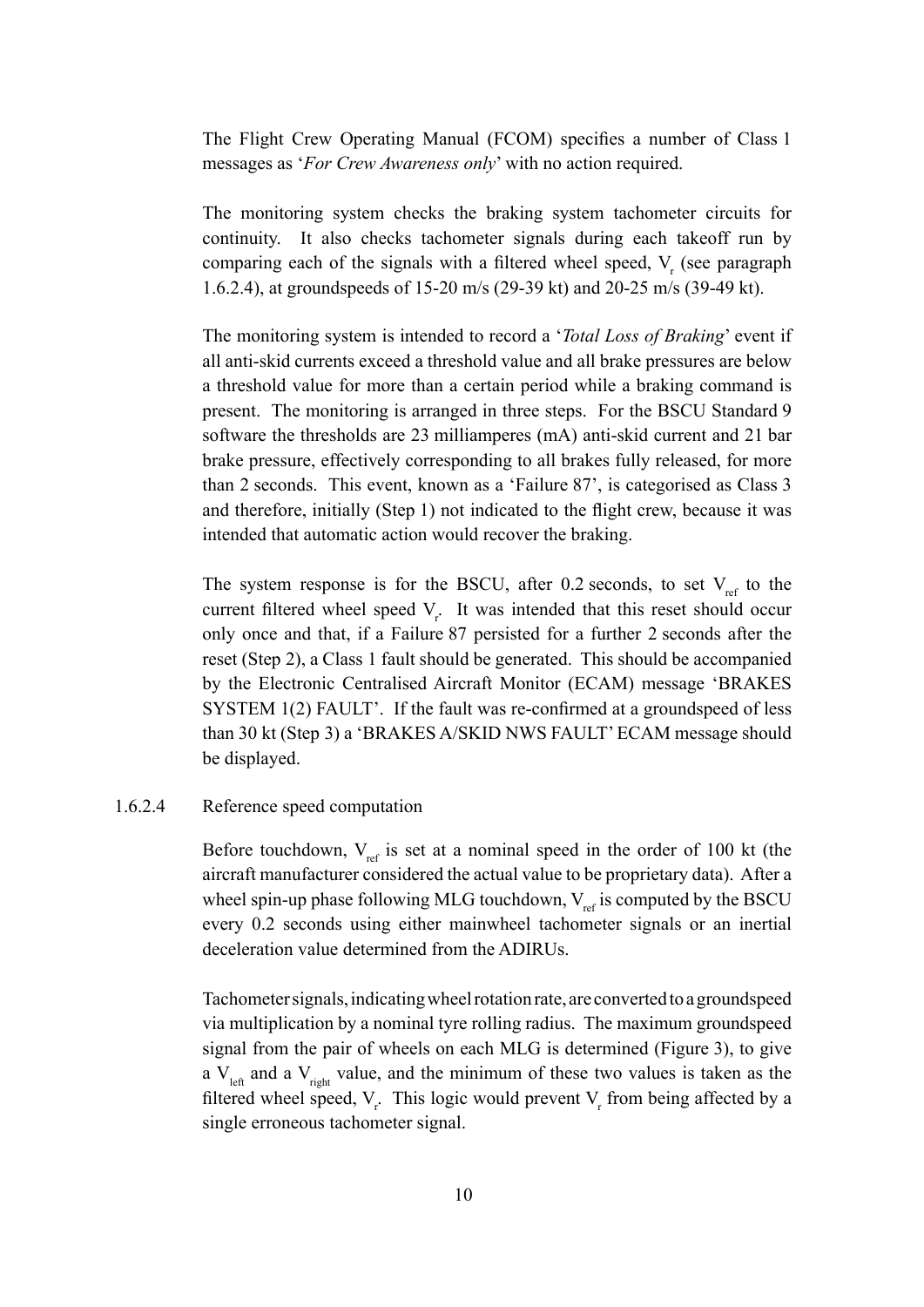

**Figure 3** A320 Wheel Braking System Schematic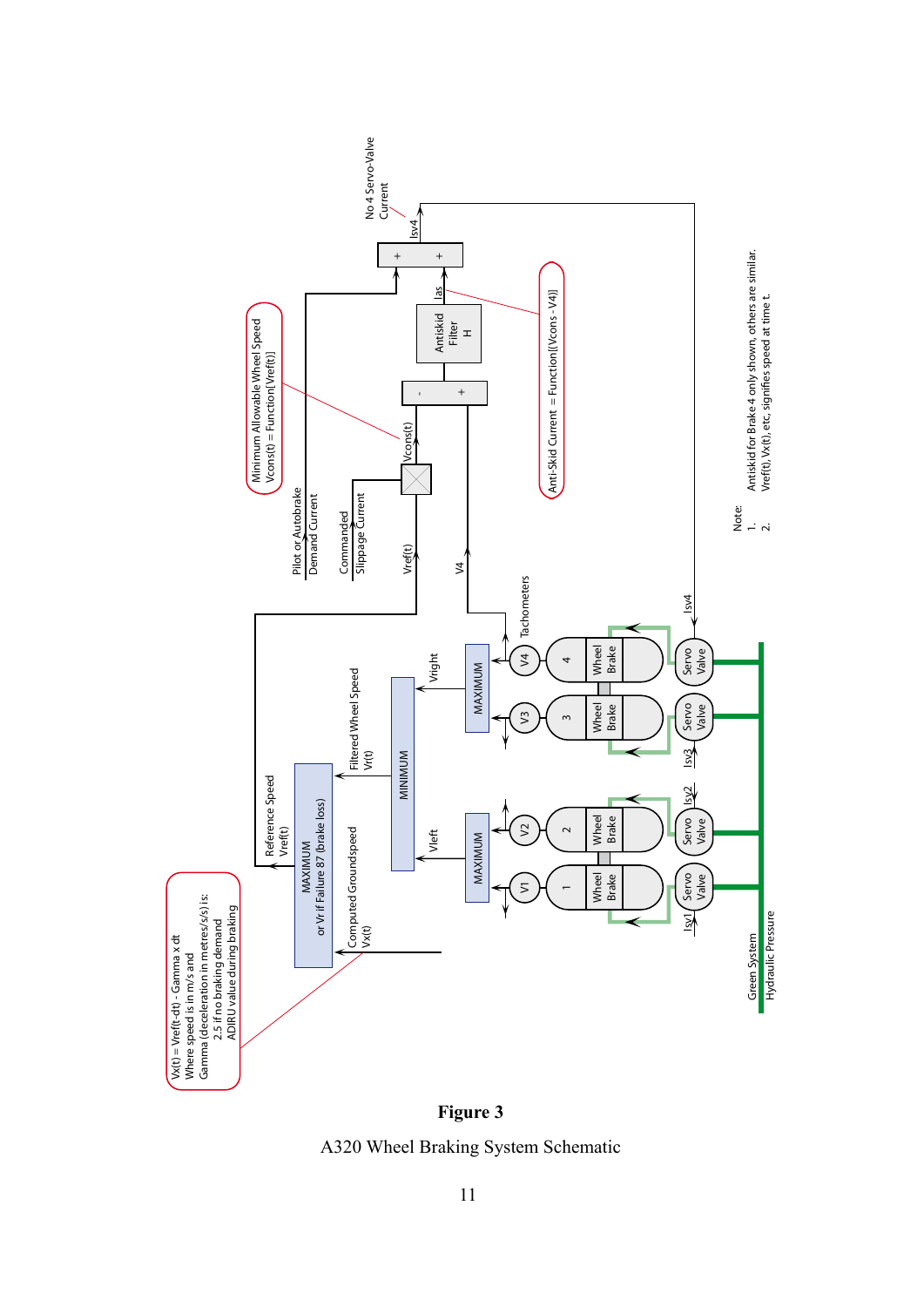A computed groundspeed,  $V_{x}$ , is calculated by subtracting from the value of  $V_{ref}$ determined at the previous time step, a deceleration value (gamma) multiplied by the time increment (dt), and a constant. Gamma is set at a constant value (referred to as 'C' in this report) while no braking is commanded, corresponding to a deceleration between the LO and MED autobrake settings. When a braking command is present, from either the autobrake system or the pedals, gamma is set at the value determined from the ADIRUs. The BSCU then takes the maximum of  $V_r$  and  $V_x$  as the new value of  $V_{ref}$  and from this calculates a new value of  $V_{\text{cons}}$  for comparison with individual tachometer derived wheel speeds.

In summary,  $V_r(t)$  and  $V_{ref}(t)$  (the filtered wheel speed and the reference speed at time t) are intended to be set as follows, where dt is the time interval in seconds between calculation steps:

| <b>Situation</b>               | Vr(t)                               | $V_{ref}(t)$                                    |  |  |
|--------------------------------|-------------------------------------|-------------------------------------------------|--|--|
| No braking<br>command          | $Min[Max(V_1, V_2), Max(V_3, V_4)]$ | $Max[V_r(t), \{V_{ref}(t-dt) - C \times dt\}]$  |  |  |
| With braking<br>command        | Ditto                               | $Max[V_{r}(t), \{V_{ref}(t-dt) - Gamma x dt\}]$ |  |  |
| $0.2$ secs after<br>Failure 87 | Ditto                               | $V_{r}(t)$ (intended to be once only reset)     |  |  |

#### 1.6.2.5 Tachometer driveshafts

The tachometer for each mainwheel is located in the respective wheel stub axle (see Figure 4) and connected to the wheel by a driveshaft and the wheel cap (sometimes called the 'debris guard').

JY‑JAR was fitted with carbon brake packs, each with an optional brake cooling fan system and an optional Tyre Pressure Indicating System (TPIS). The brake fan is driven by an electric motor fitted in the wheel axle and a TPIS slip-ring unit is mounted on the outer end of the motor. The tachometer is mounted on the inner end of the motor. With this configuration the tachometer driveshaft passes through the fan and the TPIS units and is required to be longer than for an installation where a brake fan is not fitted.

The driveshafts fitted to JY‑JAR were of the original type, referred to as the 'long hollow titanium driveshaft'. This consists of a hollow shaft, 0.22 inches (5.5 mm) in diameter, with a fitting at either end, forming an assembly 12.9 inches (329 mm) long (Figure 5). The outer fitting is formed into a male spline that mates with a female spline in the wheel cap and the inner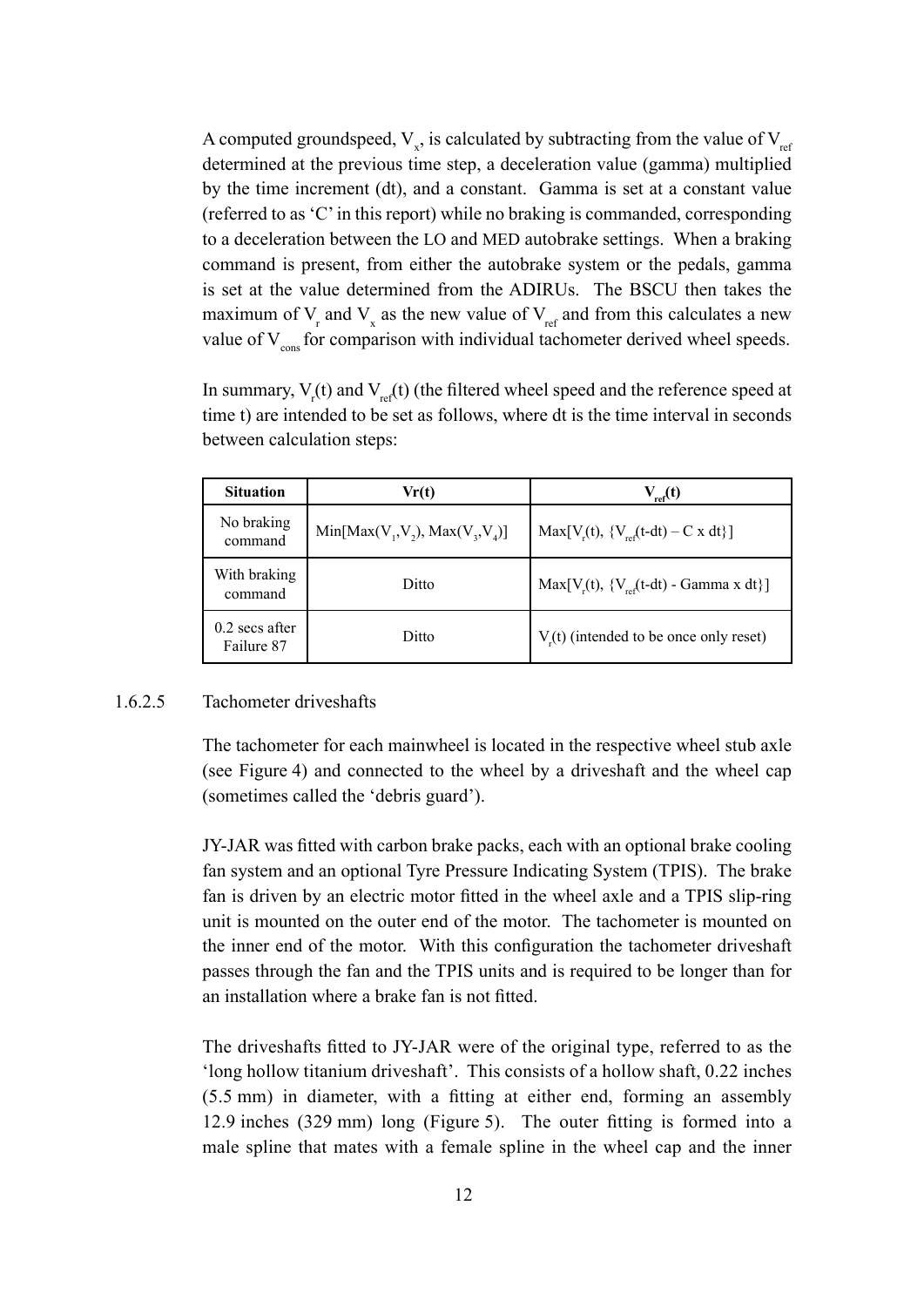

**Figure 4**

Mainwheel Assembly



**Figure 5** 

Tachometer Driveshaft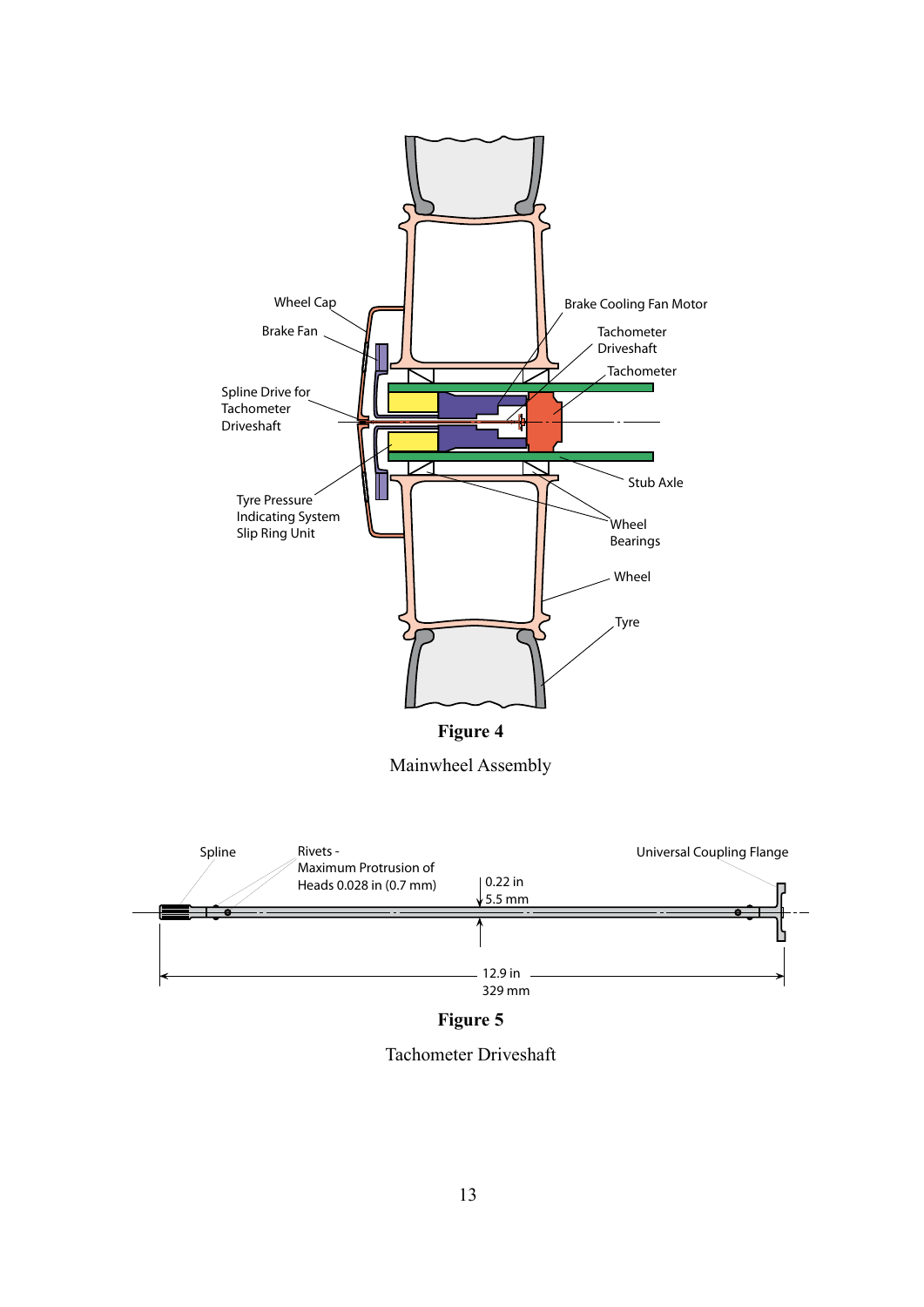fitting carries a cross-piece that forms part of a universal coupling bolted to the tachometer rotor. Each fitting is connected to the shaft by two orthogonal rivets. The specified maximum protrusion of the rivet heads above the fitting surface was 0.7 mm. Only a small radial clearance is present between the shaft and the fan and TPIS units.

In its installed position the driveshaft protrudes approximately 1.5 inches (38 mm) beyond the outer end of the axle. A procedure is given in the A318/A319/A320/A321 Trouble Shooting Manual for investigating the cause of '*Loss of Normal Braking without Warning Indication*' (Task 32‑42‑00‑810‑919). Part of the procedure specifies checking that '*There is no deformation (twisting) and/or signs of friction on the drive shaft*'. The aircraft manufacturer has confirmed that the procedure should have required a check for bending, not twisting, of the shafts and plans to correct the wording. No limits for the allowable level of shaft bending distortion or the required concentricity of the tachometer and the associated wheel cap were specified in the relevant maintenance or overhaul manuals or available from the aircraft manufacturer.

#### 1.6.3 Aircraft weight

Before the flight the crew received details of the passenger load; it comprised 153 adults, 9 children, 9 infants and 171 bags. The commander signed a trim sheet indicating that the aircraft was loaded so as to operate at all times within its approved Centre of Gravity (CG) envelope. He also signed a loadsheet which indicated that the landing weight of the aircraft would be 61,250 kg. This itemised the total passenger weight as 12,000 kg and total baggage weight as 2,200 kg. The correct figures, using International Civil Aviation Organization (ICAO) standard notional weights for a charter operation, were in fact 11,943 kg and 2,223 kg respectively. Thus, the calculated total load value presented to the commander was not significantly different to the figure based on standard values. When the bags were weighed individually after offloading it was found that their total weight was 2,919 kg. The distribution of passengers and baggage was such that the difference between notional and actual aircraft weight and CG position would not have had a significant effect on aircraft performance. The investigation used the actual landing weight of approximately 62,000 kg in assessing the landing performance of the aircraft.

#### 1.6.4 Landing performance

The A320 FCOM, a copy of which was kept on the flight deck of JY‑JAR, contains advice on the selection of retardation devices to achieve adequate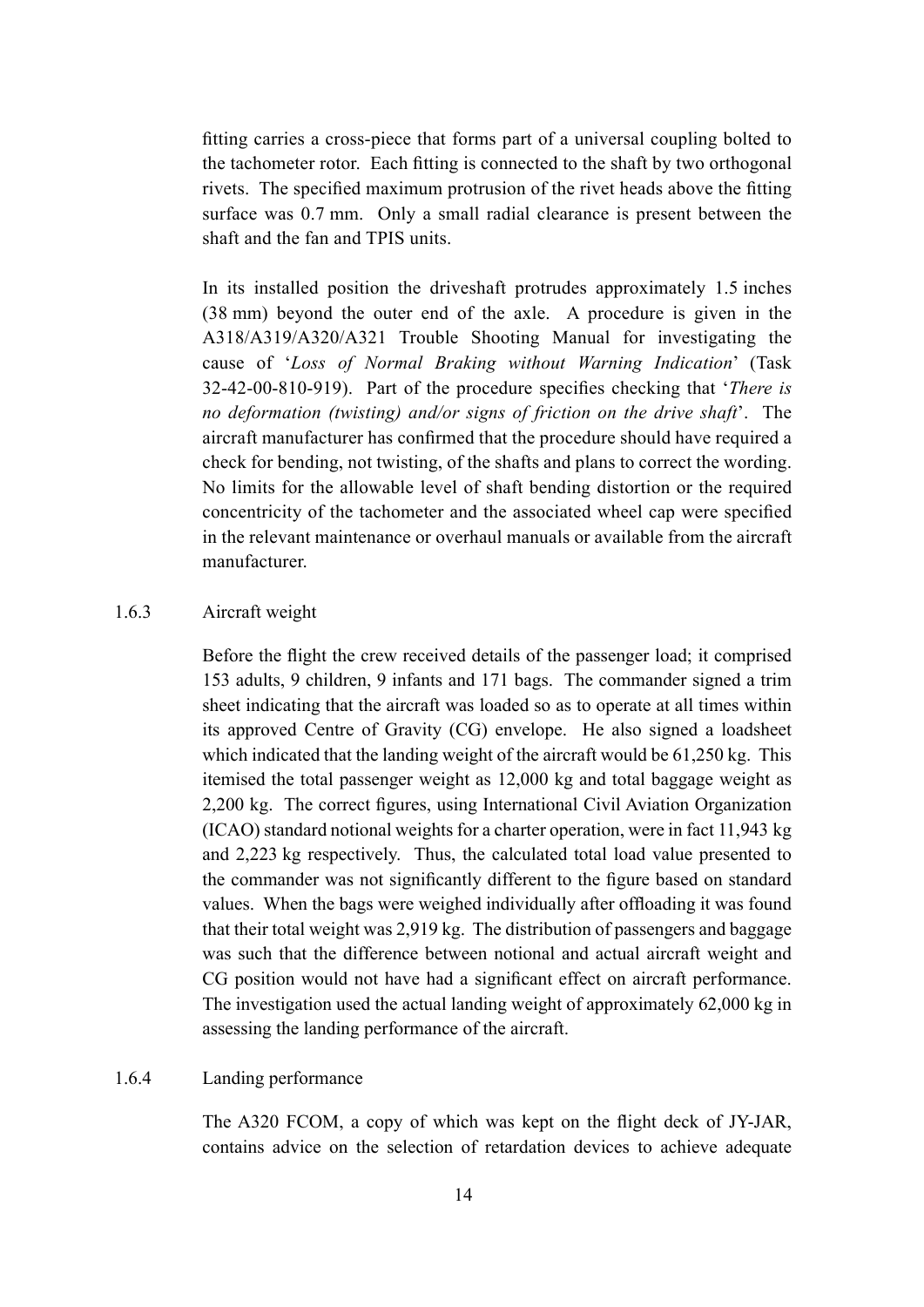stopping performance. Tables are provided showing approximate actual landing distance to be expected under various conditions. The FCOM defines Actual Landing Distance as:

*'the distance measured between a point 50 feet above the runway threshold and the point where the complete stop of the aircraft is achieved.'*

The published tables assume that the approach speed is on target at the threshold and that the anti-skid system and ground spoilers are operating. Not all of the tables consider the effects of using reverse thrust but a correction factor of 2% may be applied if LO autobrake is used together with two engines in reverse thrust. The table does not specify whether idle or maximum reverse thrust is intended.

The tables show that in standard atmospheric conditions at sea level, the actual landing distance of an A320 weighing 62,000 kg at touchdown on a dry runway, with LO autobrake selected, would be 1,886 m without the use of reverse thrust. However, the tables state that landing distance is increased by 4% per 1,000 ft above sea level on a dry runway, but without specifying whether elevation or density altitude should be used. If the appropriate density altitude in the prevailing conditions (305 ft amsl) were used, the corrected landing distance would be 1,909 m. The tables indicate that the use of reverse thrust would reduce this landing distance by 39 m, to 1,870 m.

The tables show that the predicted landing distance using MED autobrake would have been 1,230 m, but in this case no increment is allowed for the use of reverse thrust. The correction for density altitude would increase the predicted landing distance to 1,245 m. There is no factor for headwind component in either case. The actual headwind component was insignificant.

In determining the landing ground run required, the aircraft is assumed to cross the landing threshold at a height of 50 ft and touch down, after travelling approximately a further 300 m, at the painted Aiming Point (Figure 1, page 5). This distance will vary with piloting technique, but is unlikely to be less than 300 m if the aircraft crosses the landing threshold at 50 ft. Therefore, the landing ground run required may be assumed to be the predicted Actual Landing Distance minus approximately 300 m; therefore the predicted ground roll will be approximately 1,570 m using LO autobrake and reverse thrust, or approximately 945 m using MED autobrake and reverse thrust.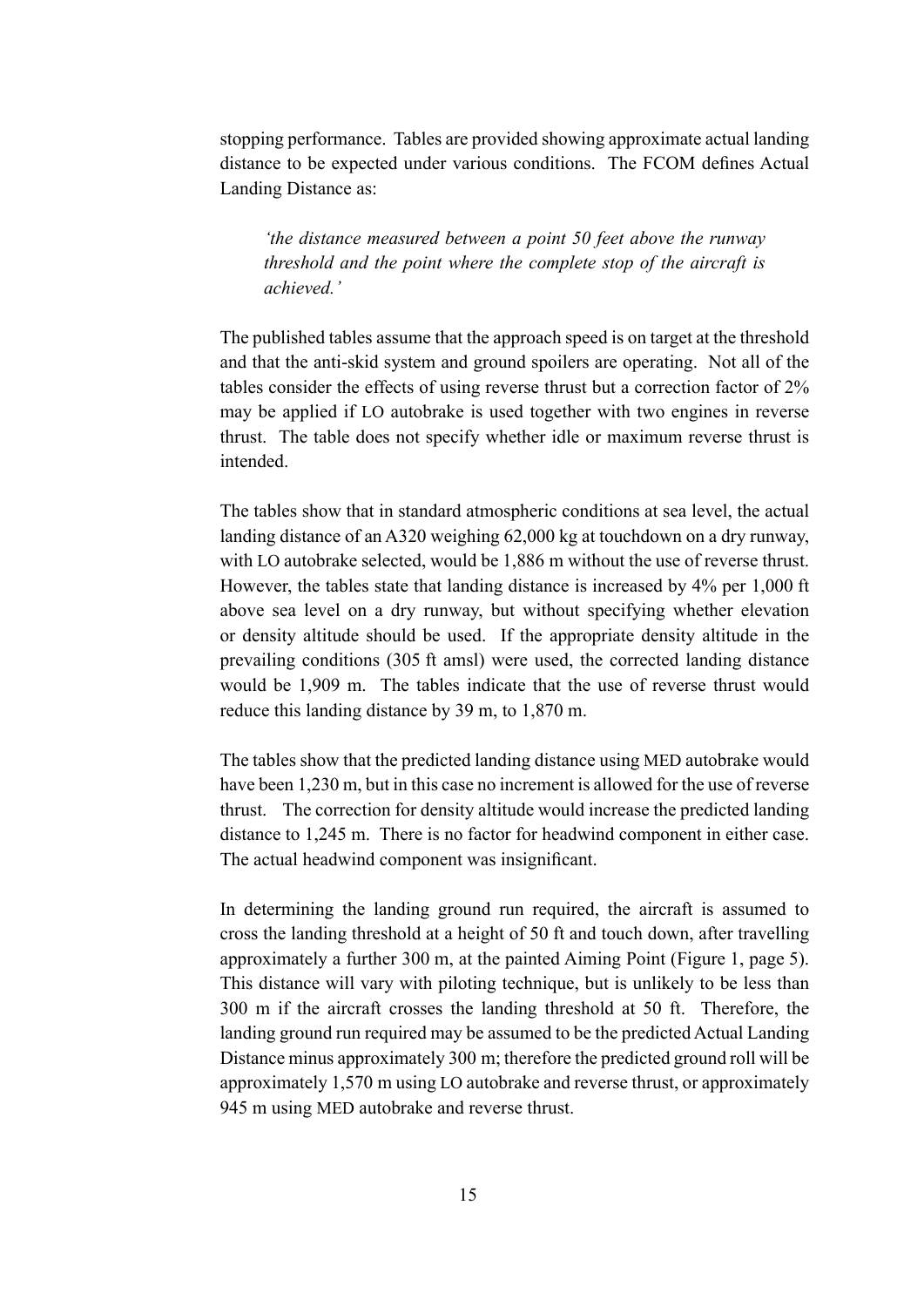Assuming normal operation of all systems, with LO autobrake selected, idle reverse and no manual intervention by the pilots, the published figures indicate that JY-JAR would not have come to a complete stop before the end of the paved runway surface, even if it had touched down at the Aiming Point. In fact, the aircraft touched down just beyond the end of the marked TDZ, approximately 360 m beyond the aiming point, with approximately 1,100 m of runway remaining in which to stop (see paragraph 1.10). Consequently, the application of MED autobrake should have been adequate, even in the absence of manual intervention by the pilots.

The FCOM also contains a table showing actual landing distances resulting from maximum application of manual braking, with an operating anti-skid system, uncorrected for runway slope. This indicates an actual landing distance of 845 m for the subject aircraft in the prevailing conditions. Consequently, although touchdown occurred slightly beyond the TDZ, had the brakes not malfunctioned it should have been possible to stop the aircraft within the remaining runway using manual braking.

Noise abatement procedures promulgated by LBA do not prohibit the use of reverse thrust, but they discourage it. The text of the relevant document reads:

*'To minimise disturbance in areas adjacent to the airport, captains are requested to avoid/reduce the use of reverse thrust after landing, consistent with safe operation of the aircraft, wherever possible.'*

1.6.5 Flight Crew Operating Manual (FCOM)

#### 1.6.5.1 Selection of autobrake

The FCOM, produced by the aircraft manufacturer, describes standard operating procedures and provides information about aircraft performance in various phases of flight. In relation to the selection of autobrake it states:

*'Use of autobrake is recommended. On short or contaminated runways, use MED mode. On long and dry runways, LO mode is recommended.'*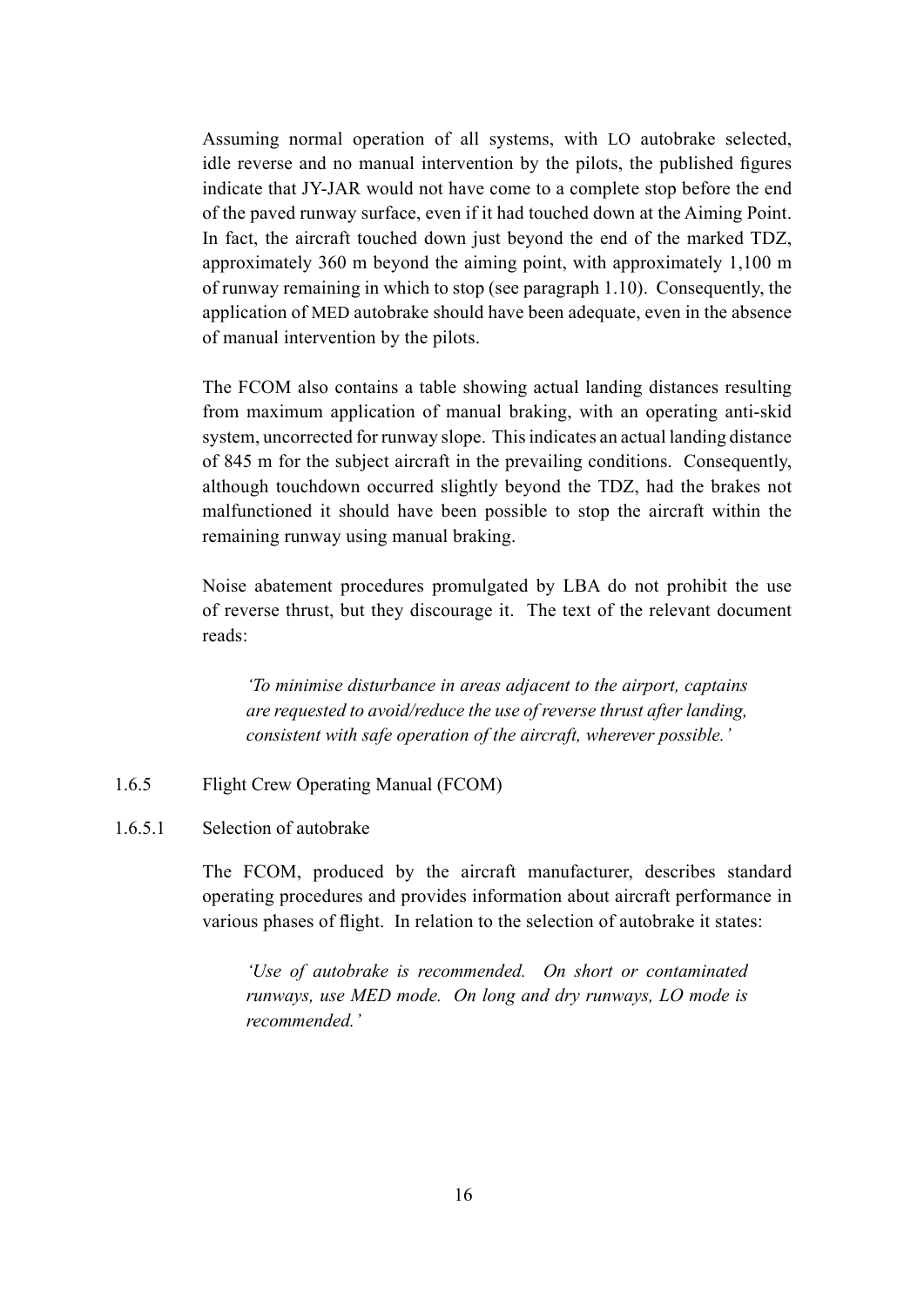In the section describing standard operating procedures for landing, it states:

*'Select MAX REV immediately after main landing gear touches down. If the airport regulations restrict the use of reversers, select and maintain reverse idle until taxi speed is reached.'*

*'Monitor autobrake, if it is on. When required, brake with the pedals.'*

However, the commander believed that the operator's standard procedure was always to use LO autobrake. Other operators of the type advise the use of MED autobrake except on very long, dry, runways where the pilot's own experience has shown that LO mode is always sufficient.

1.6.5.2 Brakes system fault

The Abnormal and Emergency section of the FCOM states that the ECAM message BRAKES SYS 1(2) FAULT is provided for crew awareness only; no action is required.

#### 1.6.5.3 Loss of braking

There is no ECAM annunciation of loss of braking. If the flight crew perceive a loss of braking, the FCOM Abnormal and Emergency section specifies the procedure shown at Figure 6, page 18).

The black edges on the title bar indicate that this procedure is not displayed on the ECAM and so, when needed, it must completed from memory by the flight crew. Switching off the A/SKID & N/W STRG switch selects Alternate braking without anti-skid protection but it also deactivates the nosewheel steering system. The aircraft manufacturer has demonstrated that the aircraft is controllable for taxi, takeoff and landing with the nosewheel steering deactivated, and the aircraft is certified for dispatch with the nosewheel steering system inoperative.

#### **1.7 Meteorological information**

Meteorological conditions at the time of the accident were recorded by the Aerodrome Controller. The surface wind was from 190° at 7 kt. Surface visibility was 30 km with scattered cloud at 3,000 ft aal. Local QNH was 1,018 hPa, temperature was 11°C and dew point 3°C. The runway surface was dry.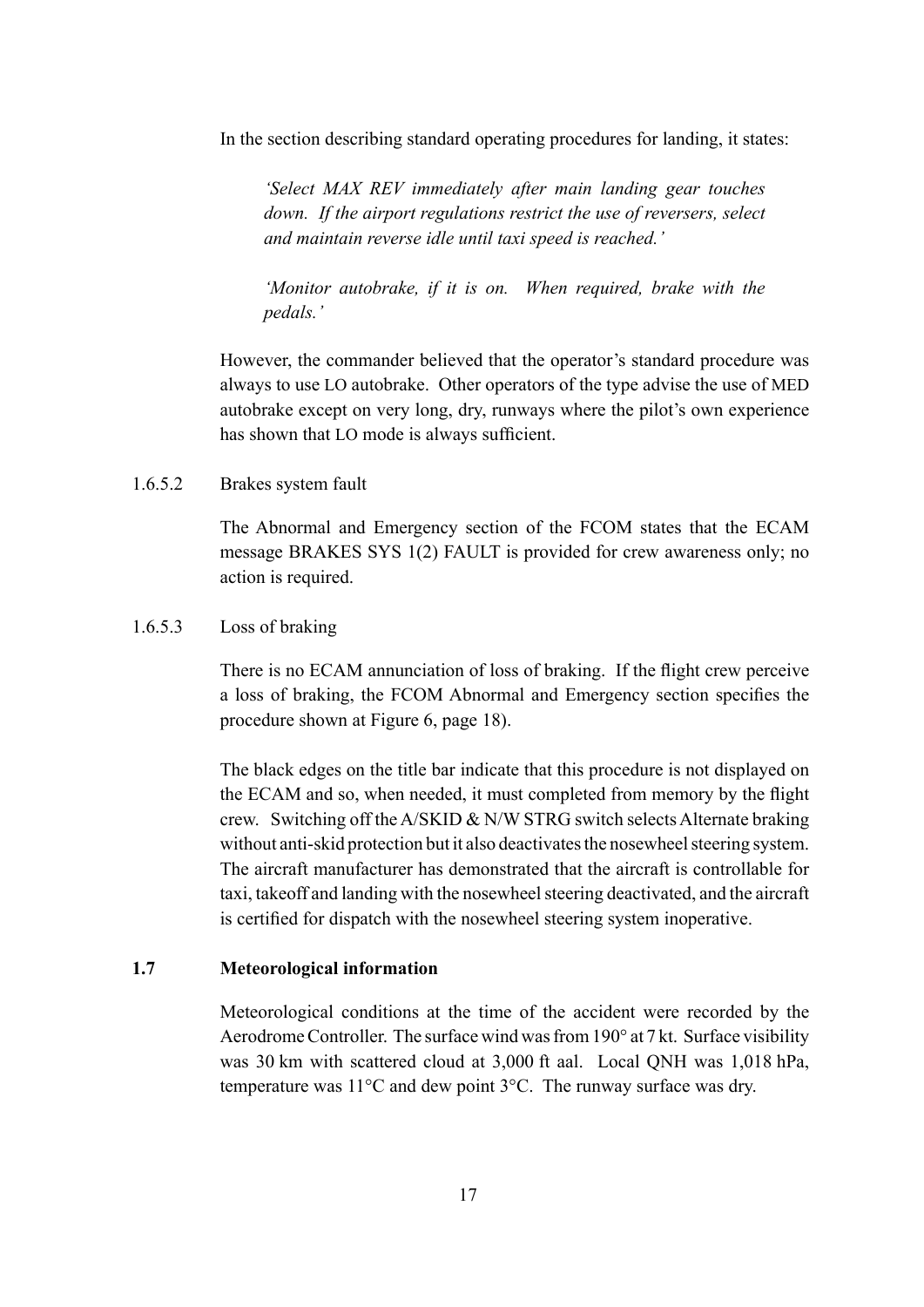| ©A318/319/320/321                                                                                                                                                                                   |                       | ABNORMAL AND EMERGENCY                                                                                                                                                                                                                                                                 |  | 3.02.32 | P 11          |  |  |  |
|-----------------------------------------------------------------------------------------------------------------------------------------------------------------------------------------------------|-----------------------|----------------------------------------------------------------------------------------------------------------------------------------------------------------------------------------------------------------------------------------------------------------------------------------|--|---------|---------------|--|--|--|
| LIGHT CREW OPERATING MANUAL                                                                                                                                                                         |                       | LANDING GEAR                                                                                                                                                                                                                                                                           |  | SEQ 100 | <b>REV 33</b> |  |  |  |
|                                                                                                                                                                                                     |                       |                                                                                                                                                                                                                                                                                        |  |         |               |  |  |  |
|                                                                                                                                                                                                     |                       | <b>LOSS OF BRAKING</b>                                                                                                                                                                                                                                                                 |  |         |               |  |  |  |
|                                                                                                                                                                                                     |                       | IF AUTOBRAKE IS SELECTED :                                                                                                                                                                                                                                                             |  |         |               |  |  |  |
|                                                                                                                                                                                                     |                       | - BRAKE PEDALS  PRESS                                                                                                                                                                                                                                                                  |  |         |               |  |  |  |
|                                                                                                                                                                                                     |                       | This will override the autobrake.                                                                                                                                                                                                                                                      |  |         |               |  |  |  |
| <b>O IF NO BRAKING AVAILABLE :</b>                                                                                                                                                                  |                       |                                                                                                                                                                                                                                                                                        |  |         |               |  |  |  |
| – BREAKE PEDALS  RELEASE<br>Brake pedals should be released when the A/SKID & N/W STRG selector is switched<br>OFF, since the pedal force or displacement produces more braking action in alternate |                       |                                                                                                                                                                                                                                                                                        |  |         |               |  |  |  |
| mode than in normal mode.                                                                                                                                                                           |                       |                                                                                                                                                                                                                                                                                        |  |         |               |  |  |  |
| - A/SKID & N/W STRG  OFF                                                                                                                                                                            |                       |                                                                                                                                                                                                                                                                                        |  |         |               |  |  |  |
| Braking system reverts to alternate mode.                                                                                                                                                           |                       |                                                                                                                                                                                                                                                                                        |  |         |               |  |  |  |
| BRAKE PEDALS  PRESS                                                                                                                                                                                 |                       |                                                                                                                                                                                                                                                                                        |  |         |               |  |  |  |
| Apply brake with care, since initial pedal force or displacement produces more<br>braking action in alternate mode than in normal mode.                                                             |                       |                                                                                                                                                                                                                                                                                        |  |         |               |  |  |  |
|                                                                                                                                                                                                     |                       |                                                                                                                                                                                                                                                                                        |  |         |               |  |  |  |
| <b>O</b> If STILL NO BRAKING :                                                                                                                                                                      |                       | Monitor brake pressure or BRAKES PRESS indicator. Limit brake pressure to<br>approximately 1000 psi and, at low ground speed, adjust brake pressure as required.                                                                                                                       |  |         |               |  |  |  |
|                                                                                                                                                                                                     | control difficulties. | – PARKING BRAKE  USE<br>Use short successive parking brake applications to stop the aircraft. Brake onset<br>asymmetry may be felt at each parking brake application. If possible, delay the<br>use of the parking brake until low speed, to reduce the risk of tire burst and lateral |  |         |               |  |  |  |

#### **Figure 6**

Loss of Braking Procedure

#### **1.8 Aids to navigation**

Not applicable.

#### **1.9 Communications**

Statements received by the AAIB from a number of passengers on board the accident flight expressed concern that, immediately after the aircraft stopped, they were not given any information about the nature of the problem or the proposed course of action. Some noticed that smoke was briefly visible outside the aircraft, probably as a result of heating of the tyres during the final skidding manoeuvre. They were also surprised that disembarkation did not commence immediately.

The pilots were Jordanians whose first language was Arabic. They used Arabic for all internal cockpit communications, except where the use of English aviation terminology precluded this. The cabin crew, who were all employees of the Spanish charter airline, used Spanish for all communications among themselves.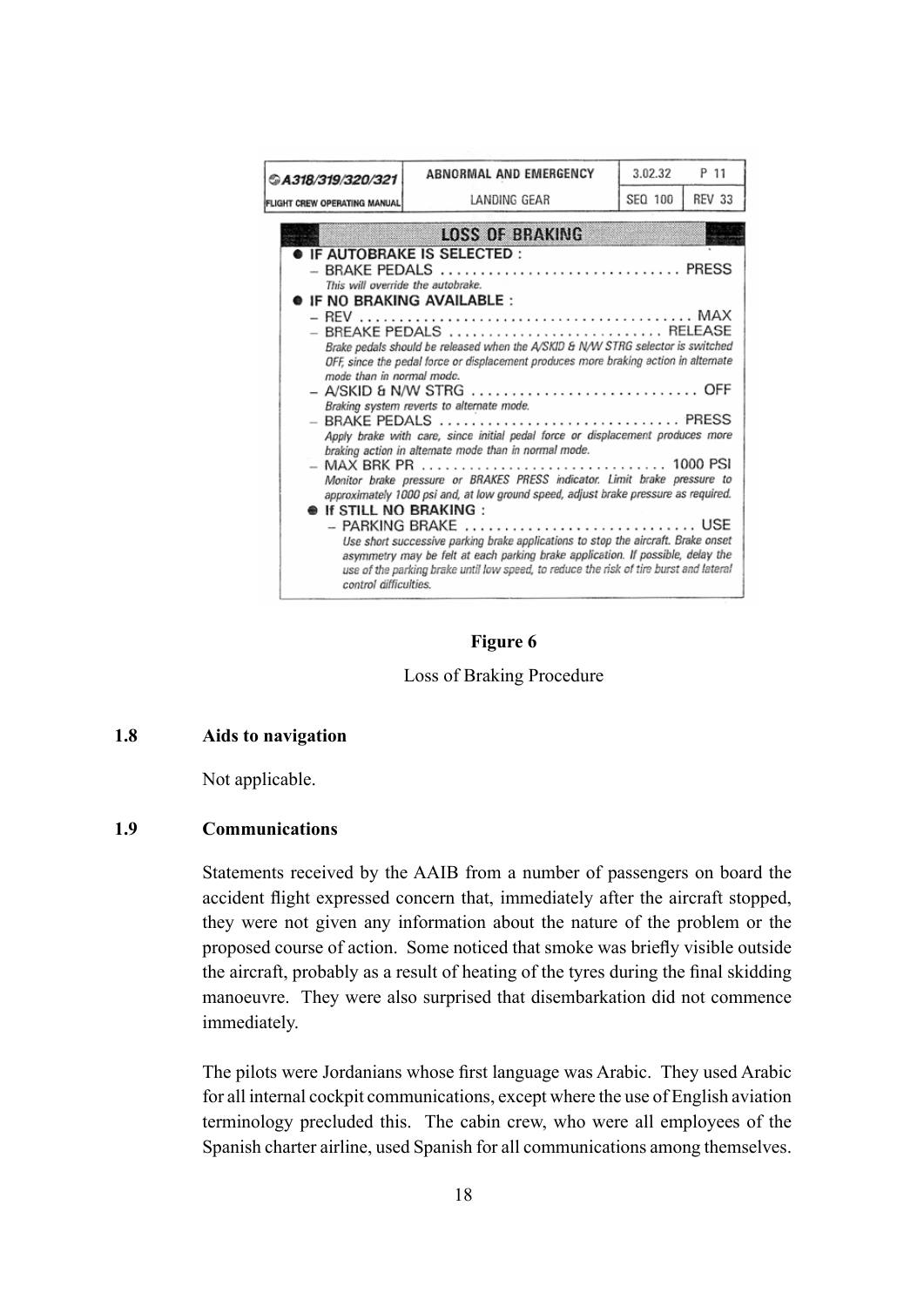English was used by the pilots and cabin crew for all communications between the cockpit and cabin and for passenger announcements. When interviewed by the AAIB, all of the crew demonstrated a good command of the English language and appeared to have no difficulty communicating as a group.

#### **1.10 Aerodrome information**

Leeds Bradford International Airport is located 6 nm north-west of Leeds city, at an elevation of 682 ft above mean sea level. There are two paved runways: Runway 09/27 (used primarily by general aviation) and the main instrument Runway 14/32. Runway 14 is 46 metres wide; it has a grooved concrete surface and a 7 metre wide asphalt shoulder on either side; its total length is 2,250 metres but a displaced touchdown threshold and overrun area reduce the landing distance available (LDA) to 1,802 metres (see Figure 1, page 5). At the end of Runway 14 is a 152 metre long flat overrun area (137 metre paved followed by 15 metres grassed), at the end of which the ground slopes downwards at around 10º to the horizontal, over a distance of 85 metres, to the airport boundary fence. Approach lights for Runway 32, mounted on pylons, together with a substantial ILS localiser aerial are located on the slope, on the runway extended centreline.

Runway 14 slopes down from a landing threshold elevation of 673 ft to a minimum of 657 ft at a point approximately 700 m from the start of the LDA. For the next 700 m the runway slopes upwards, to a peak at 668 ft, before falling once more to 659 ft at the end of the LDA. This profile results in an average down slope of approximately 0.25% from the start of the LDA to the stop end. The combination of up and down slopes means that pilots of aircraft rolling on Runway 14 are not able to see the stop end until shortly before the aircraft reaches the highest point after the TDZ, less than 500 m from the end of the LDA. Consequently, the adequacy or otherwise of the retardation effort may not become apparent until late in the landing roll.

CAP 168 – '*Licensing of Aerodromes*', published by the Civil Aviation Authority, describes the physical characteristics that are to be taken into account when an aerodrome is licensed. The extracts relevant to this investigation are:

1. *Sight distance*

*Where slope changes cannot be avoided they should be such that there will be an unobstructed line of sight from any point 3 m above the runway within a distance of at least half the length of the runway or 1,200 m whichever is less.*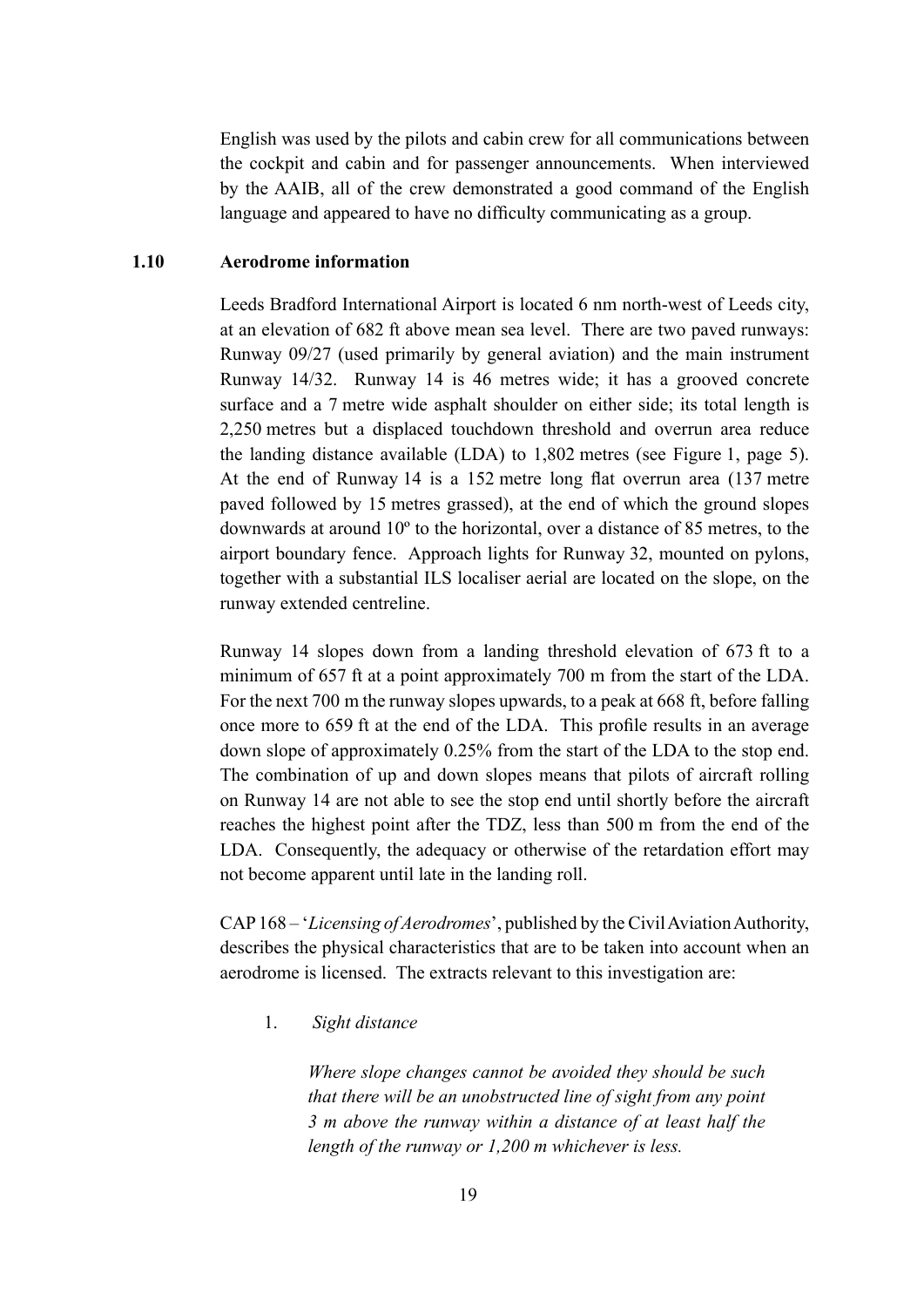#### *2. Distance between slope changes*

*The distance in metres between the points of intersection of two successive slope changes should not be less than the sum of the two slope changes in absolute terms multiplied by 300.* 

The profile of Runway 14 was assessed on behalf of the AAIB, and found to comply with the second standard but not the first. Where runways do not conform to the provisions of CAP 168, they may, nevertheless, be licensed if the variation from these provisions is deemed by the Civil Aviation Authority (CAA) to be acceptable. Any such variations should be published in the entry for that aerodrome in the Aeronautical Information Publication (AIP, now called the Air Information Package). There was no information to this effect in the edition of the AIP current at the time of the accident.

Furthermore, the CAA may, at its own discretion, publish in the AIP any other information regarding runway characteristics which may affect aircraft operations, even if the aerodrome meets all licensing criteria. Operators are required to make aerodrome information available to the aircraft operating crew in flight, but need not furnish the AIP itself. Instead, almost all operators use one of the commercially available flight guides. Information provided in the AIP is not necessarily reproduced in these flight guides.

The CAA advised the investigation that there are several other runways in the United Kingdom which, while complying with the technical provisions of CAP 168, have profiles that reduce the ability of pilots to assess landing performance visually. In each case, the CAA intends to review the information provided in the AIP with the aim of ensuring, where necessary, any anomalies regarding runway profiles and lines of sight are identified and appropriately notified.

Within the United Kingdom there are runways with special characteristics at which non-standard signs are used to provide additional information on runway length remaining. These signs take the form of lights set in the runway, painted distance-to-run markings and, in the case of government aerodromes, frangible distance-to-run placards beside the runway.

The possibility of erecting 'distance to go markers' at airports was discussed at the 13th Meeting of the ICAO Visual Aids Panel (VAP) held in Montreal in 1997. The VAP concluded that there was no operational requirement for such markers and some practical difficulties were envisaged with their installation. The VAP failed to find a suitable single solution.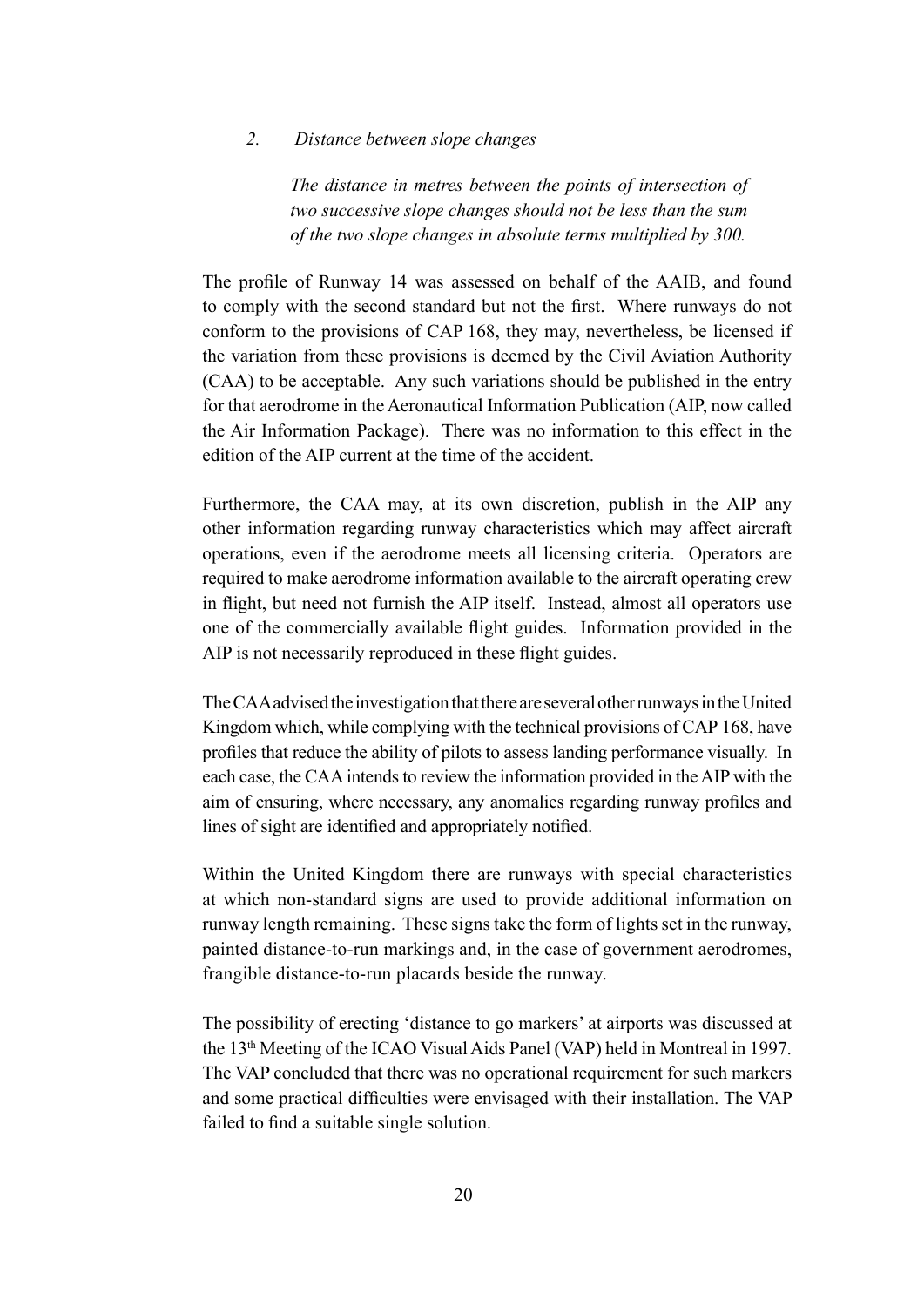The ILS and visual approach slope indicators for Runway 14 at LBA are set to indicate an approach angle of 3.5°, steeper than the conventional 3º because of rising terrain along the approach path. The landing flare from such an approach often results in touchdown at a point beyond the aiming point at the start of the TDZ, indicated by the painted Aiming Point markers centred 300 m beyond the landing threshold.

Observations on the day after the accident confirmed that most large aircraft touched down towards the end of the marked TDZ, 600 m beyond the touchdown threshold. The point at which JY‑JAR touched down was estimated by eyewitnesses to be at or just beyond the intersection of the main runway and the shorter Runway 09/27, approximately 700 m from the start of the LDA. This position was confirmed by FDR data.

#### **1.11 Flight recorders**

The 30-minute tape CVR and the solid state FDR were removed from the aircraft and replayed; both had retained information recorded during the event.

#### 1.11.1 Cockpit Voice Recorder

The Cockpit Voice Recorder (CVR) installation was of the 'hot microphone' type<sup>2</sup> but only the microphone of the commander was recorded. His speech was often masked by higher signal levels of radio communications also recorded on his CVR channel. Speech from the co-pilot could only be discerned from the area microphone recording. As a result of these two issues the overall intelligibility of flight crew speech throughout the recording was poor. The absence of a good quality audio recording did not impede this investigation, given the circumstances of the event and the fact that pertinent recorded evidence was provided by the FDR.

#### 1.11.2 Flight Data Recorder

The recorded data indicated that the cruise, descent and approach were uneventful. The aircraft was configured for landing with full flap, ground spoilers armed and low autobrake selected. The crew flew an ILS approach to Runway 14, with the autopilot remaining engaged until 540 ft agl. Airspeed at 50 ft agl was 144 kt and the auto-thrust system remained engaged, with a selected speed of 140 kt, until 20 ft agl, by which time the flare had been initiated. The thrust levers were retarded to flight idle at approximately 10 ft.

In a 'hot microphone' installation the crew microphones are always live and provide a more intelligible recording than the alternative installation type in which crew speech is only recorded from the cockpit area microphone, together with any ambient noise.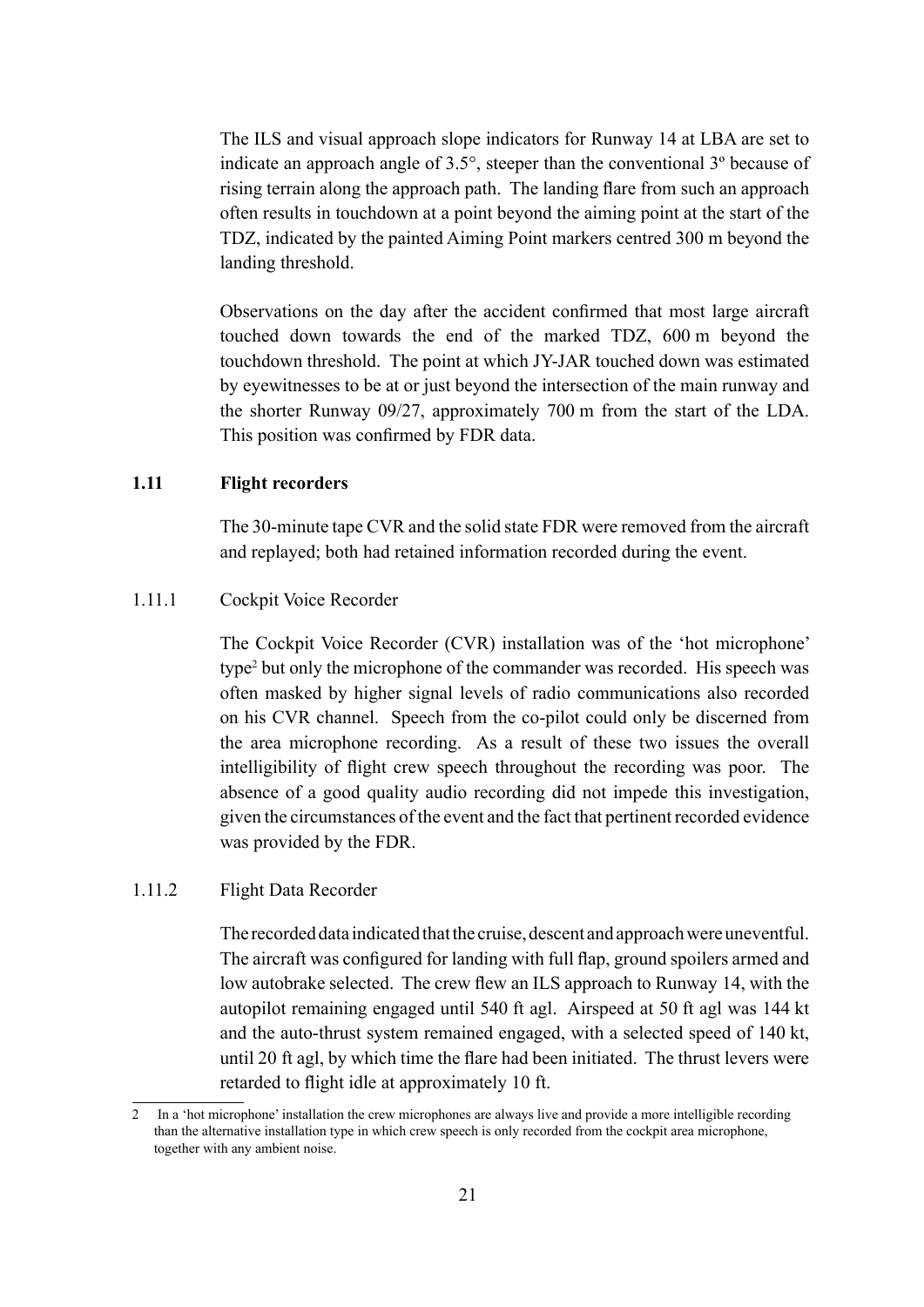Touchdown occurred at 1143:34 hrs at an airspeed of 134 kt. Analysis of recorded positional data indicated that the touchdown point was just past the intersection of the two runways at LBA. During de-rotation, the thrust levers were momentarily brought back to maximum reverse thrust before being returned to idle reverse. Ground spoilers deployed automatically. Pertinent parameters recorded during the touchdown and rollout are shown at Appendix A.

About 4 seconds after touchdown, before any brake pressure had been applied by the autobrake system, the left and right brake pedals were depressed to just under half travel and auto-braking was disengaged; at that point the retardation increased to 0.2g. Ten seconds after touchdown, with airspeed having reduced to 93 kt, both left and right brake pedals were depressed further, to just beyond half travel. The recorded values of longitudinal deceleration increased from 0.2g to 0.3g. Throughout this period of manual braking, the brake pressures recorded for each of the wheels showed values consistent with the changes in brake pedal angle.

Five seconds later, at 73 kt airspeed, both brake pedals were depressed slightly further and a large, momentary retardation 'spike' was recorded on longitudinal acceleration. Recorded deceleration values changed from 0.28g to 0.46g and back to 0.27g over a period of half a second. The brake pressures recorded for all four wheels then reduced to near zero and the overall rate of retardation reduced significantly. The left and right brake pedals were then depressed to full deflection but there was no effect on the retardation of the aircraft and only small values of brake pressure were recorded for all four wheels. The CVR recording revealed that the crew recognised that they had a braking problem and selected full reverse thrust. Both engines achieved  $70\%$  N<sub>1</sub> within 4 seconds of the selection.

One second after the selection of full reverse, another momentary longitudinal acceleration 'spike' was recorded, after which a small increase in overall retardation (0.2g) was evident for a further 4 seconds. During this period, although both brake pedals were depressed to nearly full travel, brake pressures on the right mainwheels remained at zero whilst for those on the left only 700 psig was recorded (the maximum is 2,538 psig). A maximum of 4º of left rudder was recorded at this time. As a result the aircraft yawed left by 6º during this 4 second period.

With airspeed having reduced to approximately 40 kt, but still with no appreciable retardation under the application of full brake pedal and reverse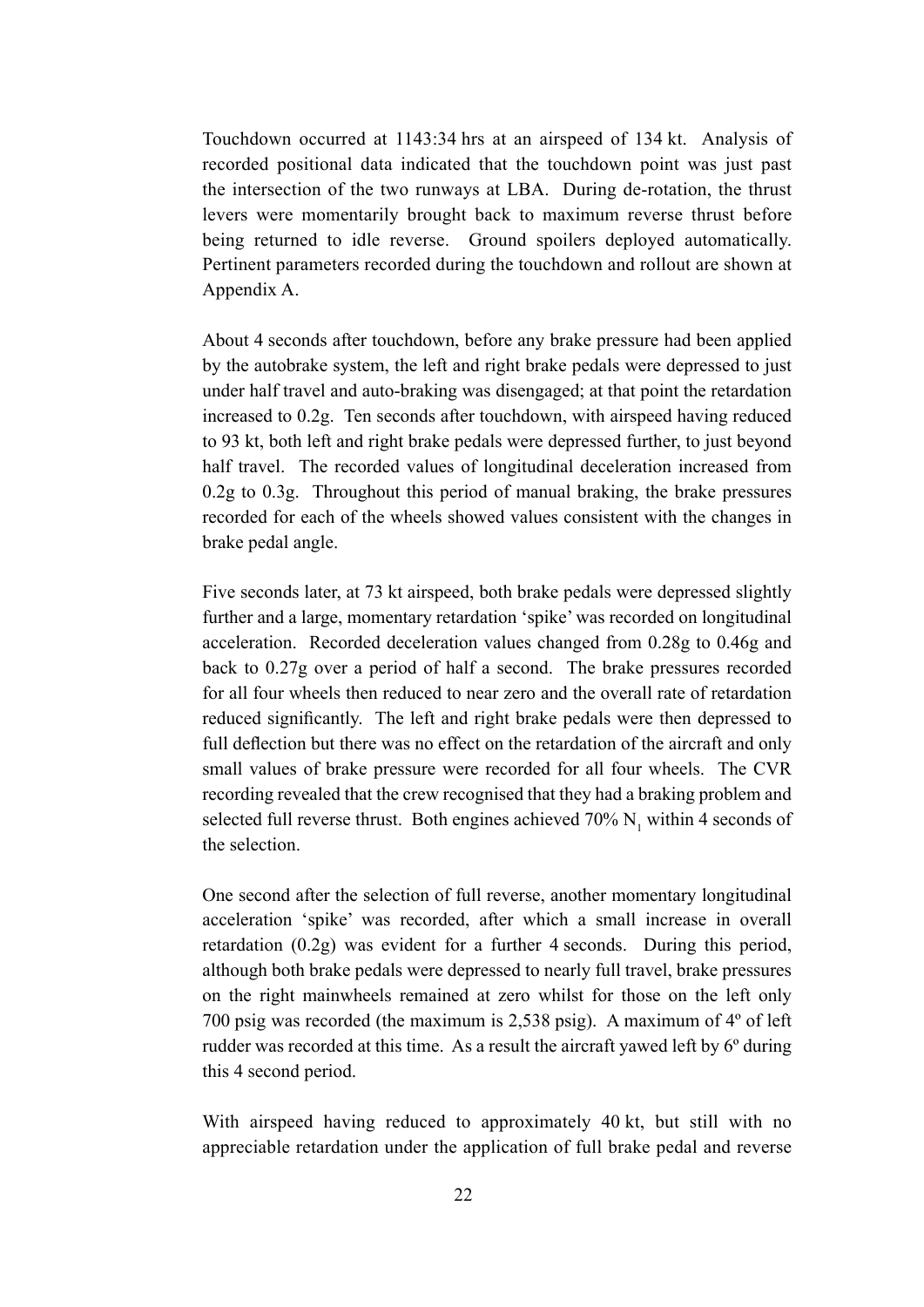thrust, the aircraft began a progressive turn to the right with right rudder also being applied. During the turn, both brake pedals were backed off to 70% of full deflection before being reapplied in full.

Just before the nosewheels departed the paved surface<sup>3</sup> at  $22 \text{ kt}^4$ , with no appreciable change in brake pedal deflection, a sudden increase in retardation was recorded<sup>5</sup> and large brake pressures of over 2,000 psig were recorded at each of the mainwheels. The aircraft came to a halt within a further 5 seconds on a heading of 230°M (90° right of runway heading). The flight crew cancelled reverse thrust and advised ATC that they had lost their brakes but were "OK". Both engines were then shut down, terminating the FDR and CVR recordings.

#### 1.11.3 Additional brake system parameters

In addition to brake pedal deflections and brake pressures, the FDR recorded a number of discrete parameters<sup>6</sup> relating to the braking system. No faults with the autobrake, anti-skid or Normal brake system were recorded by the FDR during the event. Autobrake had been selected to LO prior to the landing and was automatically cancelled upon the application of manual braking. The recording of the parameter 'autobrake off' reflected this change correctly. The A/SKID & N/W STRG switch remained ON during the entire landing sequence and the FDR recording indicated that the alternate braking system did not become active.

#### 1.11.4 CVR maintenance

Following the incident the CVR was inspected by an approved maintenance organisation. Their inspection revealed a number of shortcomings in the maintenance history of the CVR. It was confirmed that the co-pilot's audio channel was not working, due to a combination of debris on the heads and worn pole pieces on the heads. Additionally, one of the tape transport bearings was seized and, more importantly, the thermal insulation protection had not been maintained in accordance with the requirements of the manufacturer for many years. Had this recorder been involved in a fire, the poorly maintained thermal insulation would have afforded little protection to the tape within.

<sup>3</sup> Pitch attitude of the aircraft reduced by 1.5 degrees as the nosewheels left the paved surface.

As recorded airspeed indications can be unreliable below 50 kt, this approximate groundspeed has been calculated using the recorded values of longitudinal acceleration.

A rapid increase to 0.46g was recorded.

A discrete parameter has only two states; '0' or '1' which equate to on/off, pass/fail etc.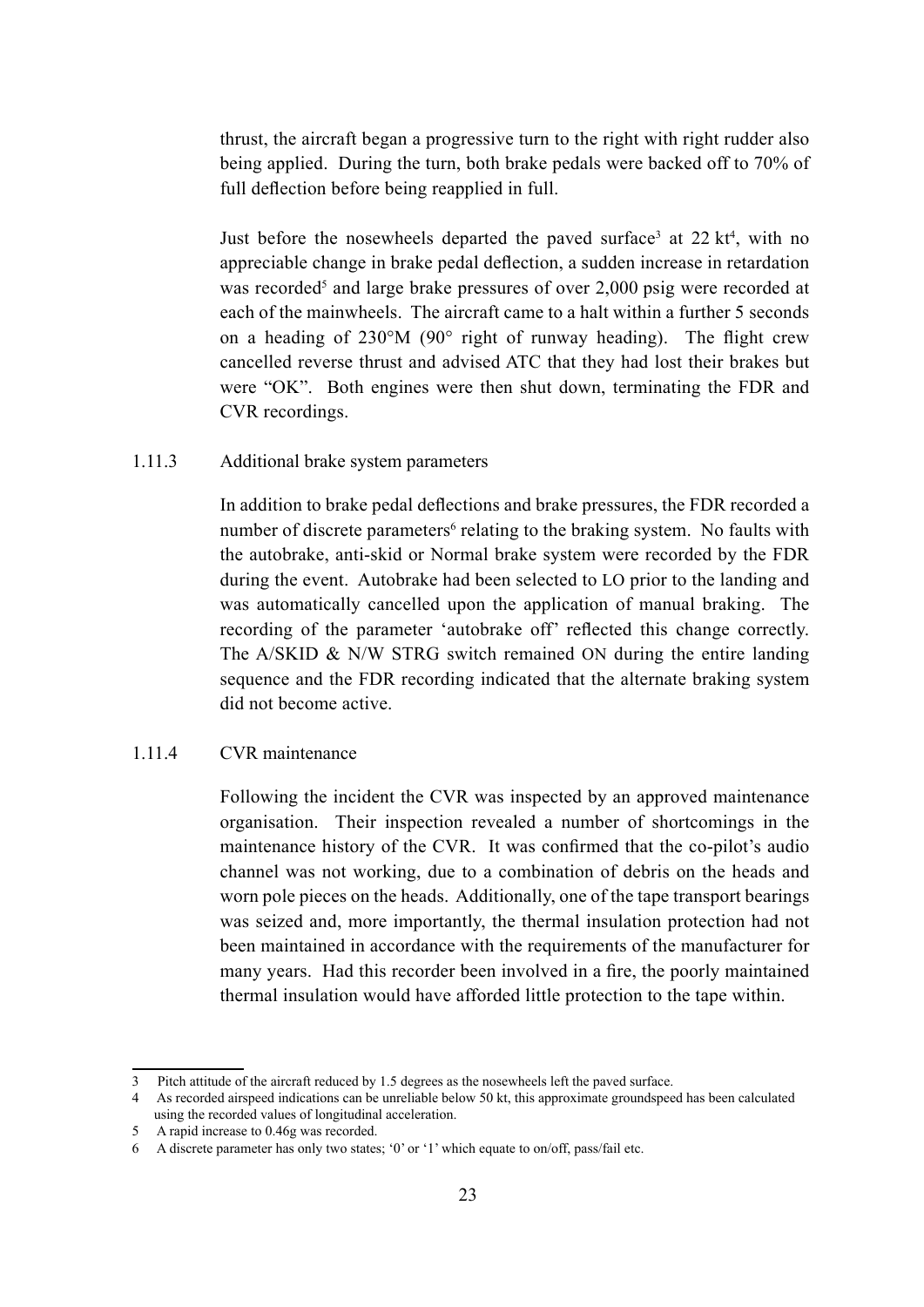#### **1.12 Aircraft and site examination**

#### 1.12.1 Site examination

Examination showed that the aircraft had come to rest close to the end of Runway 14, turned 90° right of the runway heading with the nosewheels on the grassed area surrounding the runway. The nosewheel tyres had created a furrow in the ground approximately 1 foot deep. The mainwheels had stopped approximately 2 feet from the outer edge of the runway shoulder, just short of the grass.

Tyre tracks could be traced from the aircraft back along the runway for around 200 m. The tracks, in the direction of aircraft travel, were initially very faint but became progressively more defined and with intermittent short lengths of heavy black deposition and, at other points, with a lighter-coloured regular pulsing pattern, before beginning to turn right. All six tyre tracks became markedly heavier during the turn and the nosewheel tracks crossed over the right mainwheel tracks.

The markings indicated that over the latter part of its ground run the aircraft had initially been close to the runway centreline and that all four tyres had suffered intermittent momentary incipient skidding at times, probably interspersed with periods of anti-skid controlled braking. A right turn had commenced approximately 10 m beyond the end of Runway 14, around 140 m from the end of the overrun area. During the turn the MLG tyres had begun to skid to the left and at the point where they came to rest had been travelling around 90º left of the aircraft's heading. The left MLG had halted around 35 m from the end of the overrun area and the start of the downward sloping ground.

#### 1.12.2 Aircraft examination

A detailed examination by an aircraft manufacturer's repair team revealed no signs of structural damage to the aircraft, except for excessive out-of-roundness of the nose landing gear (NLG) oleo piston. This was consistent with the effects of overload applied by the nosewheels during their excursion off the runway. Additionally, all four mainwheel tyres had suffered appreciable tread abrasion damage, consistent with skidding sideways to the left while rotating.

Reports provided by the aircraft maintenance fault monitoring system included reports for BSCU Channel 1 of "TOTAL BRK LOSS 1" (total loss of braking) and for BSCU Channel 2 "BRK ALTN SERVOVALVE 41GG" (brake alternate servo-valve) faults (both Class 3) occurring at around the time of the landing. The exact point at which these faults were registered was not known, as the time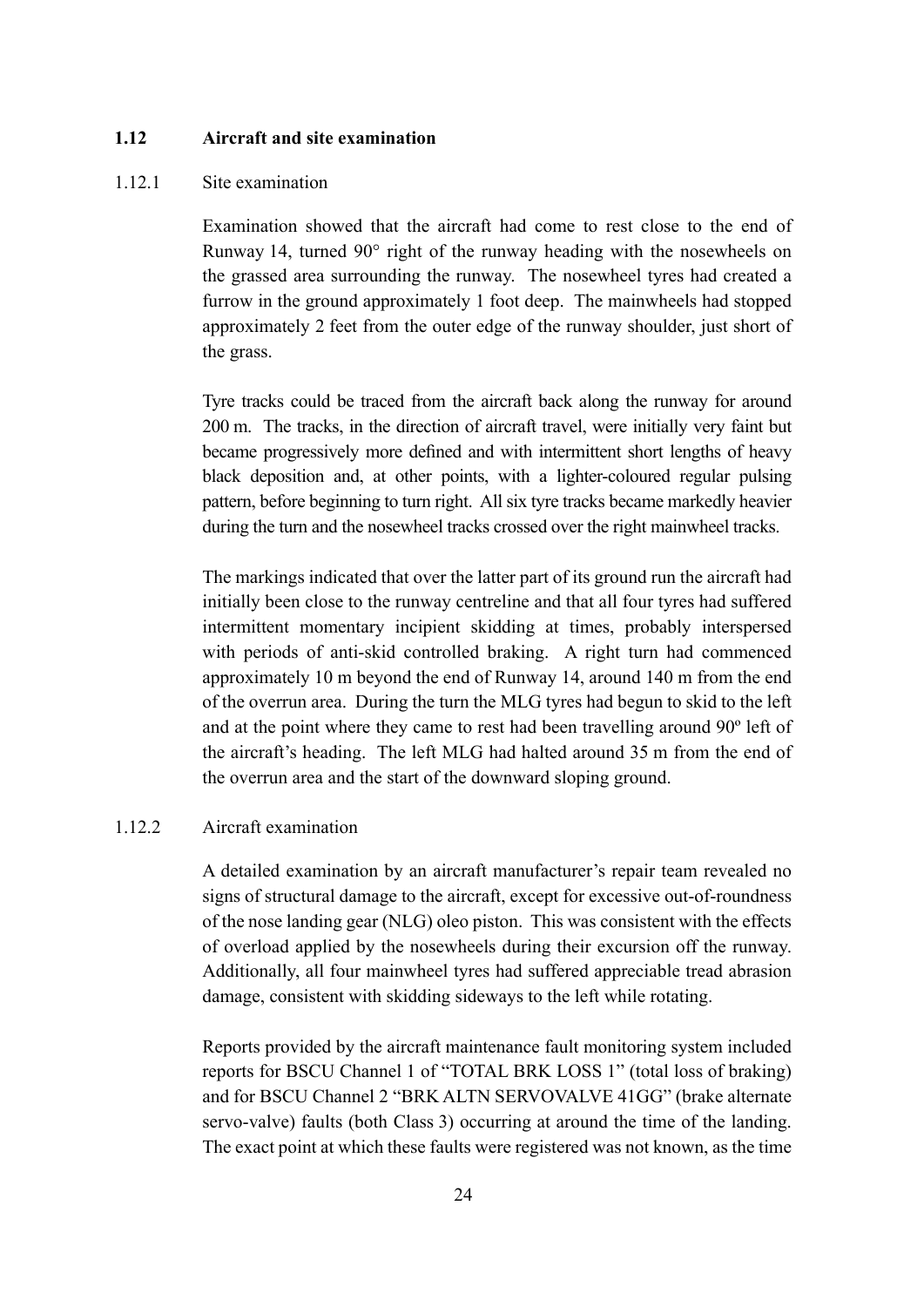was recorded in hours and minutes only. The aircraft manufacturer believed that the alternate servo-valve fault had occurred after the aircraft had stopped, and had possibly resulted from vibration during the latter part of the ground run.

Additionally, a number of TPIS messages were recorded. Most appeared to be repeats, related to damage to a wiring loom caused during the aircraft recovery, but one message, "CHECK TIRE 1 PRESS" (Check Tyre 1 pressure), appeared to have been recorded before this point. No connection between this message and the accident events could be established, although the aircraft manufacturer considered that it could have been caused by the sideways skidding that occurred.

Return-to-Service bench testing of the BSCU at the component manufacturer and the landing gear manufacturer revealed no evidence of anomalies.

Examination of the mainwheel tachometer systems after removal from the aircraft showed no signs of excessive wear or looseness in the drive splines or universal joint. Each tachometer driveshaft had sustained local indentation damage to the surface of the spline fittings, consistent with moderate impact by hard objects, and moderate fretting damage to the mating faces of the universal joint had occurred. Both effects were rather more severe for No 2 and No 4 driveshafts than for the No 1 or No 3 driveshafts.

It was apparent that the No 2 and No 4 driveshafts were slightly bent and showed evidence of heavy rotational rubbing over their central portions. In both cases the bend was located approximately 1.8 inches (45 mm) from the outer end of the shaft and resulted in a radial displacement of the spline of approximately 0.04 inches (1 mm) relative to the axis of the unbent part of the shaft. In addition, the heads of the rivets securing the spline fitting to the shaft had suffered 'machining' damage in a number of cases, indicative of contact with surrounding static components while the driveshafts had been rotating. This was particularly severe for No 2 and No 4 driveshafts, where some of the rivet heads had been worn almost flush with the shaft surface.

During checks at the aircraft manufacturer's facilities, each tachometer was operated on a test bench, driven by its respective driveshaft. Each produced normal output signals over a range of rotational speeds; however, it was apparent that the test could not accurately simulate installed operating conditions.

No other anomalies with any aspect of the braking system were identified. The aircraft re-entered service 10 days after the accident, following replacement of the BSCU, the tachometers, the tachometer driveshafts and the NLG. No further braking problems have been reported.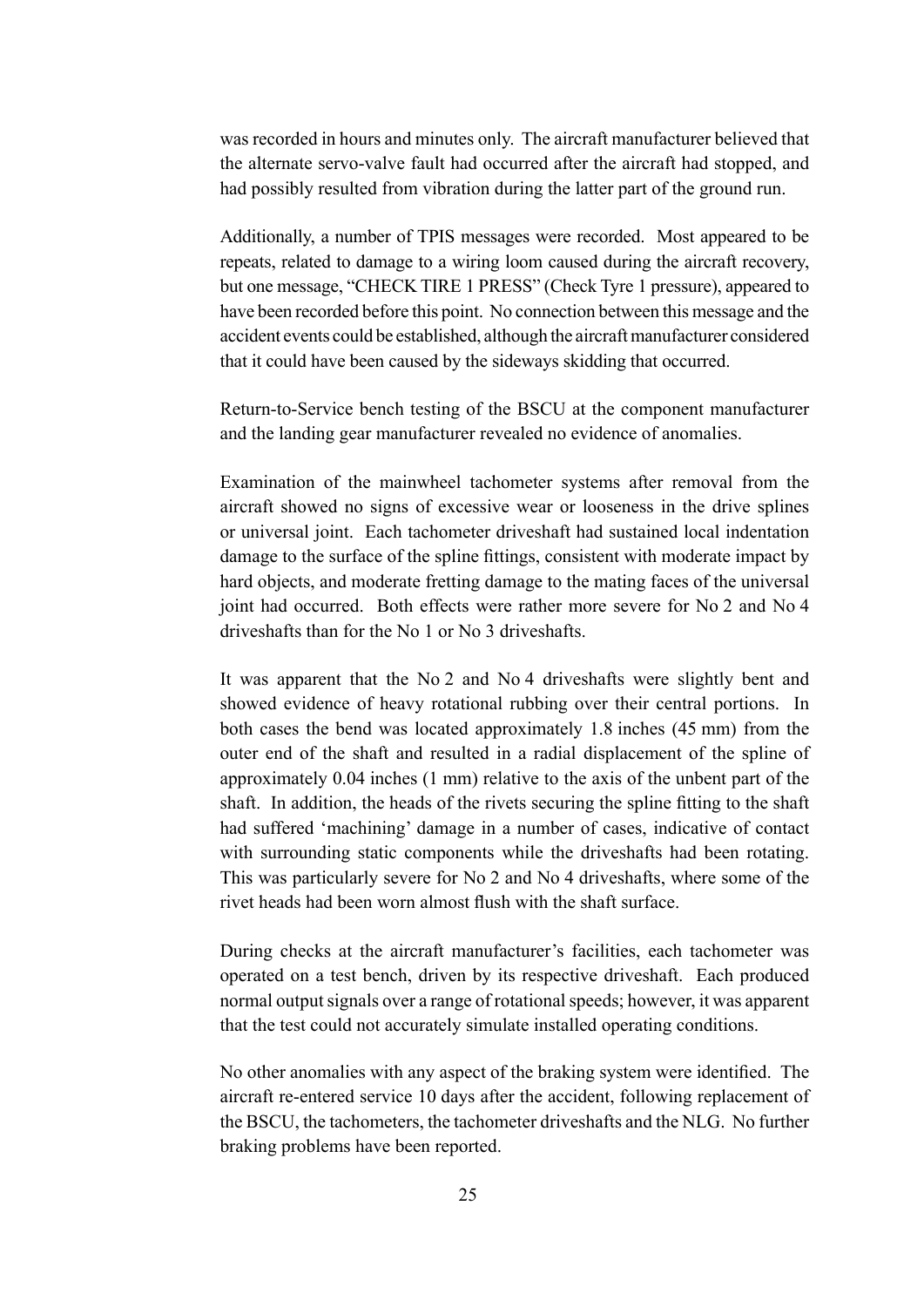#### **1.13 Medical and pathological information**

Not applicable.

#### **1.14 Fire**

There was no fire.

#### **1.15 Survival aspects**

Not applicable.

#### **1.16 Tests and research**

#### 1.16.1 Braking performance without anti-skid protection

The aircraft manufacturer calculated the minimum distance required to stop JY‑JAR after the commander determined that the brakes had failed. Two assumptions were made: firstly, the ground speed at the time was 54 kt and secondly, a period of 3 seconds was considered to represent the minimum time required to release the brake pedals, move the  $A/SKID \& N/W$  STRG switch to OFF and then increase brake pedal displacement so as to achieve a maximum of 1,000 psi brake pressure. For the conditions pertinent to this accident, the total distance required was calculated to be 252 m and the elapsed time required to stop the aircraft was 15 seconds.

#### **1.17 Organisational and management information**

Not applicable.

### **1.18 Additional information**

## 1.18.1 BSCU Software

The type of brake system used on the A320 is also fitted to A319 and A321 aircraft, in each case with a number of different options available. Other Airbus types have different systems, some of which have features similar to that for the A320 family (A319/320/321). In some cases this includes a similar logic for reference speed computation.

A considerable number of BSCU software upgrades have been developed for the system used on the A320 family since the fleet's entry into service. Standard 7 was released in November 1994, with the aim of preventing loss of braking due to  $V_{ref}$  over-estimation (see paragraph 1.18.3) by improving tachometer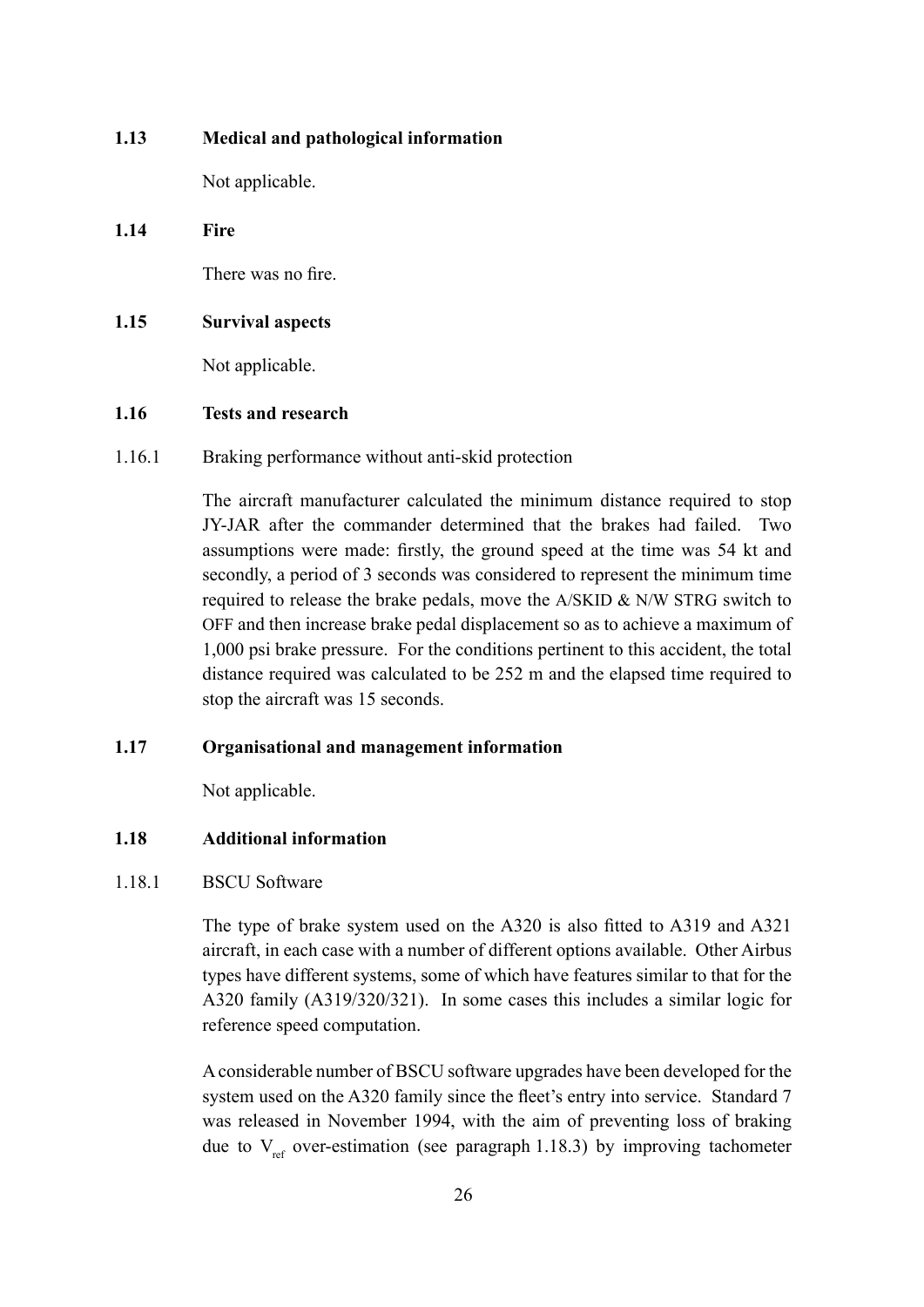signal filtering. The 'Loss of Braking' monitoring function was introduced with Standard 8 in February 2000, on a trial basis, and made generally available in May 2001 with Standard 9. A further upgrade in 2002, to Standard 9.1, had aimed to improve this function following a further case of undetected loss of braking due to  $V_{ref}$  over-estimation. Standard 9.1 also corrected a software error, introduced at Standard 9, that incorrectly reset  $V_{ref}$  to  $V_{ref}$  repeatedly, rather than just once (see paragraph 1.18.4.2). The manufacturer advised that tachometer signal noise filtering was much improved with software Standard 9.1, enabling the system to monitor and recover braking when there are bent or noisy tachometer shafts.

JY‑JAR's BSCU software at the time of the accident was at Standard 9. Updating to Standard 9.1 could be accomplished by incorporating a Messier-Bugatti Service Bulletin (No C20216-32-3229, dated 23 August 2002, revised 3 February 2003). This required the replacement of On-Board Replaceable Modules (OBRM), supplied free of charge by the manufacturer and requiring 0.2 man-hours to accomplish with the BSCU installed. The Bulletin was categorised as "*Recommended*", with the stated purpose being '*to improve in service operation*'; no indication was given that the change was intended to eliminate faults and reduce the possibility of a loss of braking. At the time of the accident slightly less than half of the A318/319/320/321 fleet had been upgraded to Standard 9.1.

#### 1.18.2 Tachometer driveshaft resonance

The brake system on the A320 aircraft family had a number of different options available. The tachometer driveshaft used for aircraft without brake fans was a short solid steel shaft. Where brake fans were fitted, a long solid steel shaft was used for the A321 and originally the long hollow titanium shaft was used for A319 and A320 aircraft.

It was reported by the aircraft and brake system manufacturers that a natural vibration mode of the long hollow titanium shaft assembly is at a frequency that is close to a tyre resonant frequency, at approximately 60 Hz. This resonance tends to be excited at a groundspeed of around 70 kt. For some years, the aircraft and braking system manufacturers had been aware that tyre resonance could amplify the driveshaft vibration, causing excessive electrical noise in the tachometer signal. In certain circumstances this noise could result in an excessive reference speed, causing erroneous operation of the anti-skid system and consequent loss of braking (see paragraph 1.18.3).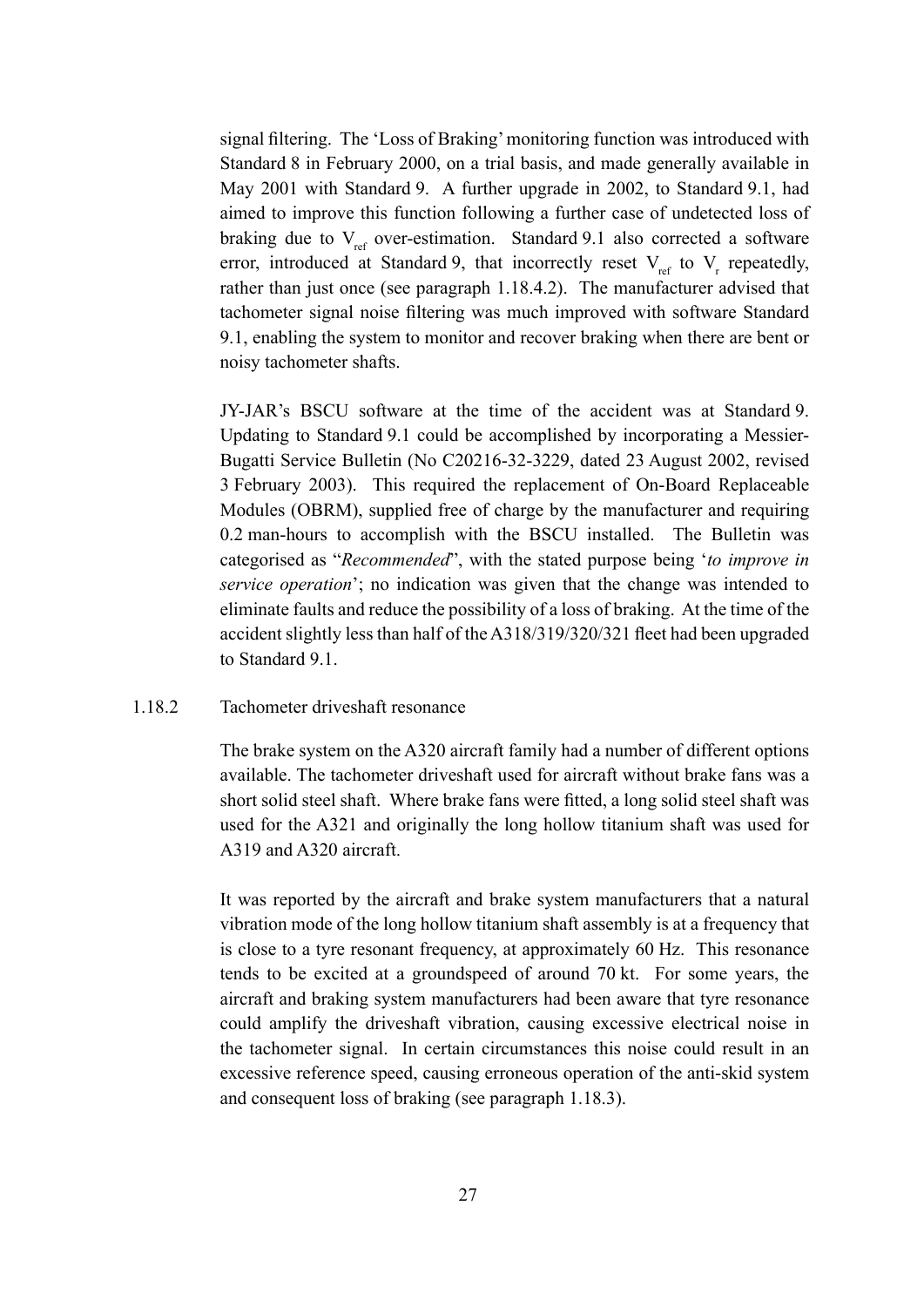The aircraft manufacturer has had a programme in place for some years to replace the titanium shaft with an upgraded, tapering, solid steel shaft. This has a resonant frequency of 130 Hz, which is outside the aircraft's normal groundspeed range. Data from the manufacturer indicated that this upgrading of the fleet slowed almost to a halt in mid-2004, and that this programme applied to new build and replacement on an attrition basis; it was not a retro-fit programme.

#### 1.18.3 Tachometer signal noise

It was reported that the electrical noise that could be generated in the tachometer signal by driveshaft resonance (see paragraph 1.18.2) tended to have a significantly asymmetric nature. This asymmetry could prevent it from being adequately suppressed by BSCU electrical filters intended to limit noise transmission. It appeared that the resultant excessive electrical noise passing into the BSCU could be interpreted as a higher individual wheel speed  $(V_1, V_2,$  $V_3$  or  $V_4$ , see Figure 3) than was in fact the case.

An erroneously high signal from one MLG only would not affect the filtered wheel speed  $V<sub>r</sub>$  because it would be blocked by the input logic  $(\text{Min}[\text{Max}(V_1, V_2), \text{Max}(V_3, V_4)]$ ; therefore, it could have no effect on the reference speed  $V_{ref}$ . However, the incorrect signal would not be identified as a fault, because the two groundspeed ranges at which the monitoring system checked the tachometer signals were below the speed at which driveshaft resonance was likely to occur.

In the event of a second erroneously high signal, from the other MLG, the filtering logic would cause an erroneously high  $V_r$  to be generated. As the computed groundspeed  $V_{x}$  would initially remain close to the aircraft's actual groundspeed and the system logic selected the highest of  $V_x$  or  $V_r$ , an erroneously high  $V_{ref}$ value would result. This in turn would generate an erroneously high  $V_{\text{cons}}$  value. If the incorrect  $V_{\text{cons}}$  exceeded any of the individual measured wheel speeds, the BSCU anti-skid function would operate to release the brakes on those wheels. Therefore, the twin driveshaft resonance condition could cause release of the brakes on wheels not suffering from driveshaft resonance.

In the above situation, fluctuation in the tachometer signal error was likely, as it could be expected that the resonant vibration responsible for the condition would be intermittent. It could therefore be expected that at some stage  $V<sub>r</sub>$  would revert to the correct value, when one or both of the excessively noisy tachometer signals returned to normal. However, by this point  $V_x$  would have become erroneously high, because it is calculated using the  $V_{ref}$  value determined at the previous computation cycle, and would exceed  $V<sub>r</sub>$ . In this case the filtering logic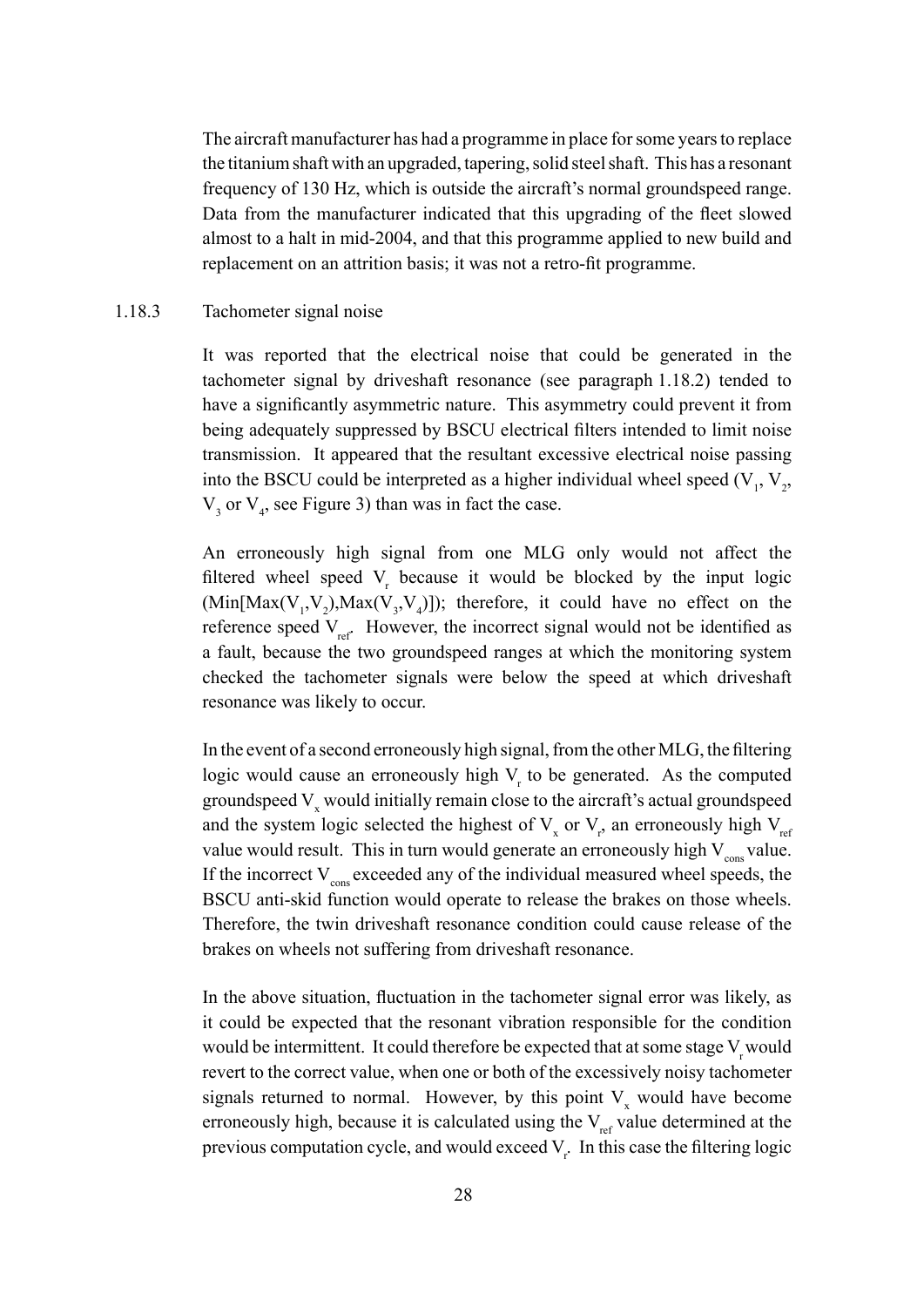would set the new  $V_{ref}$  as equal to  $V_{x}$ , therefore initially retaining the error in  $V_{ref}$ . The BSCU's method of updating  $V_x$  would cause it to decrease at the actual deceleration rate as the aircraft's groundspeed reduced, if the braking demand were maintained, thereby maintaining the incremental error in  $V_x$  constant.

Thus, once  $V_{ref}$  had been set at an erroneously high level, the computation method used would effectively latch  $V_{ref}$  at a constant offset above the true groundspeed. If the offset were sufficient, as a proportion of the true groundspeed, the effect of the resultant excessive  $V_{\text{cons}}$  would be to continue the release of the brakes on all wheels with a correct tachometer signal. With both erroneous tachometer signals reverted to normal, all four brakes would be affected. As the aircraft's groundspeed reduced, the offset would become an increasing proportion of the groundspeed and the effect would therefore increase as the aircraft slowed.

In the event that all brakes were erroneously released, the resultant Failure 87 detection could terminate the situation after 2.2 seconds by setting  $V_{ref}$  equal to  $V_r$ . In this case, the Standard 9 software error that incorrectly reset  $V_{ref}$  to  $V_r$ repeatedly, rather than just once, would cause loss of anti-skid. However, the process could be interrupted by fluctuations in the tachometer signal errors and hence in  $V_r$ . The resultant intermittent recovery of some brake pressures would prevent Failure 87 detection and the generation of a Class 1 fault. Consequently, braking would not be recovered and no warning of the loss of braking would be annunciated to the crew.

The situation would affect both the Normal and Alternate With Anti-Skid braking modes. Furthermore, a  $V_{ref}$  offset occurring during autobraking would be retained if manual braking commenced. To recover braking it would be necessary to cancel autobrake or release the brake pedals for a period after the twin driveshaft resonance condition had ceased. This would effectively select the default deceleration rate (C) for the BSCU and cause  $V_{x}$ , and hence  $V_{ref}$  to progressively decrease to the correct value.

1.18.4 Previous braking loss events

### 1.18.4.1 A320, G‑UKLL, 21 May 1998

G‑UKLL, a UK registered aircraft (Manufacturer's Serial Number (MSN) 189) with 187 occupants, was landing at Ibiza, in the Spanish Balearic Islands. A BSCU Channel 2 fault was annunciated when LO autobrake was selected during the approach but FCOM drills required no further action.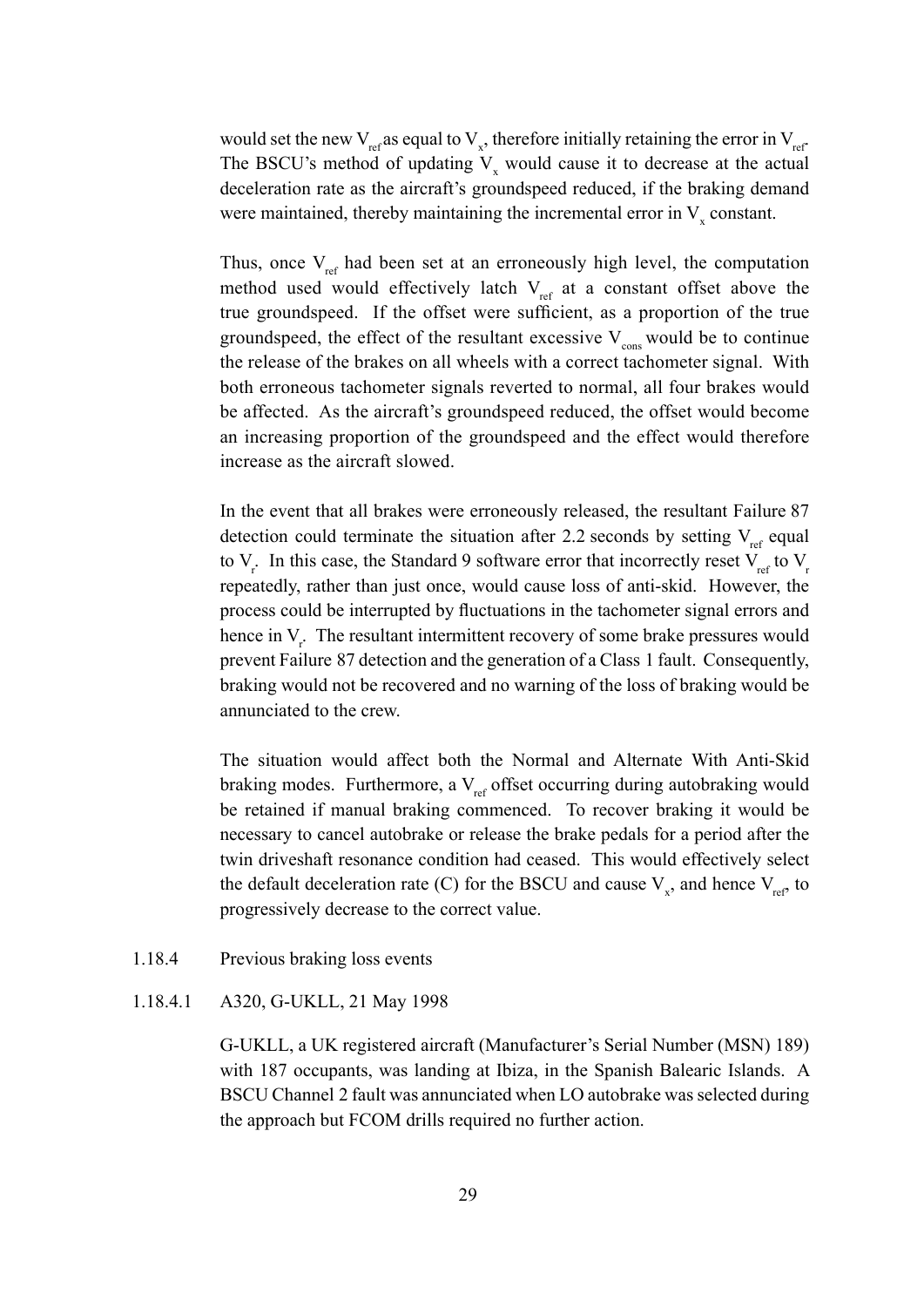The brakes failed during the ground roll and the aircraft ran off the end of the runway at 55 kt. The flight crew did not fully appreciate that the wheel brakes had failed until 19 seconds after touchdown. They avoided colliding with an airfield boundary wall and an overrun into the sea by steering the aircraft into an embankment, causing the nose landing gear to collapse. The accident was investigated by the Spanish Air Accidents Investigation Commission (Comisión de Investigatión de Accidentes e Incidentes de Aviaçion Civil (CIAIAC)) with participation from the UK AAIB.

It was determined that there had probably been a problem of 'Momentary Autobrake Acquisition' on both BSCU channels. This was a situation where a short-duration depression of an autobrake selector push-button was detected by one of the two lanes in each channel but not the other. Such an anomaly could occur because the lanes, which function on a cyclic basis, would be capable of detecting a switch signal over only part of the cycle and because the cycling of the two lanes was not synchronised.

The active channel would interpret the disagreement between its COM and MON lanes as a fault and deactivate, and the passive channel would take command. The second channel would remain in command until braking commenced, in spite of it too having a disagreement between the COM and MON lanes, as the design logic prevented a channel that was active but non-functioning from quitting if the other channel had already failed. However, when the brake servo-valves started to open, the monitor failed the channel. At this point the system should have switched to alternate braking but a latent fault in a brake hydraulic distribution valve prevented the alternate system from functioning.

The evidence that this type of incomplete engagement of the BSCU could occur suggested that the provisions for ensuring that both lanes detected a selection were inadequate. G-UKLL's BSCU was fitted with Standard 7 software. Standard 9 reportedly corrected the momentary acquisition problem, but not a broadly similar anomaly of 'Multiple Autobrake Acquisition' that could result from multiple depressions of an autobrake selector push-button. With either of these discrepancies, a '5E' fault message should have been generated. A similar case of brake loss had occurred on another aircraft in July 2003. The aircraft manufacturer had attributed the problem to '*bad management of the COM/MON function synchronisation due to a lack of software robustness.*'

The Spanish CIAIAC report into the accident (No A-19/98) made nine recommendations relating to the brake system. These included improved status indications, improved crew guidance and training, A/SKID & N/W STRG switch re-labelling to reflect its BSCU reset function, parking brake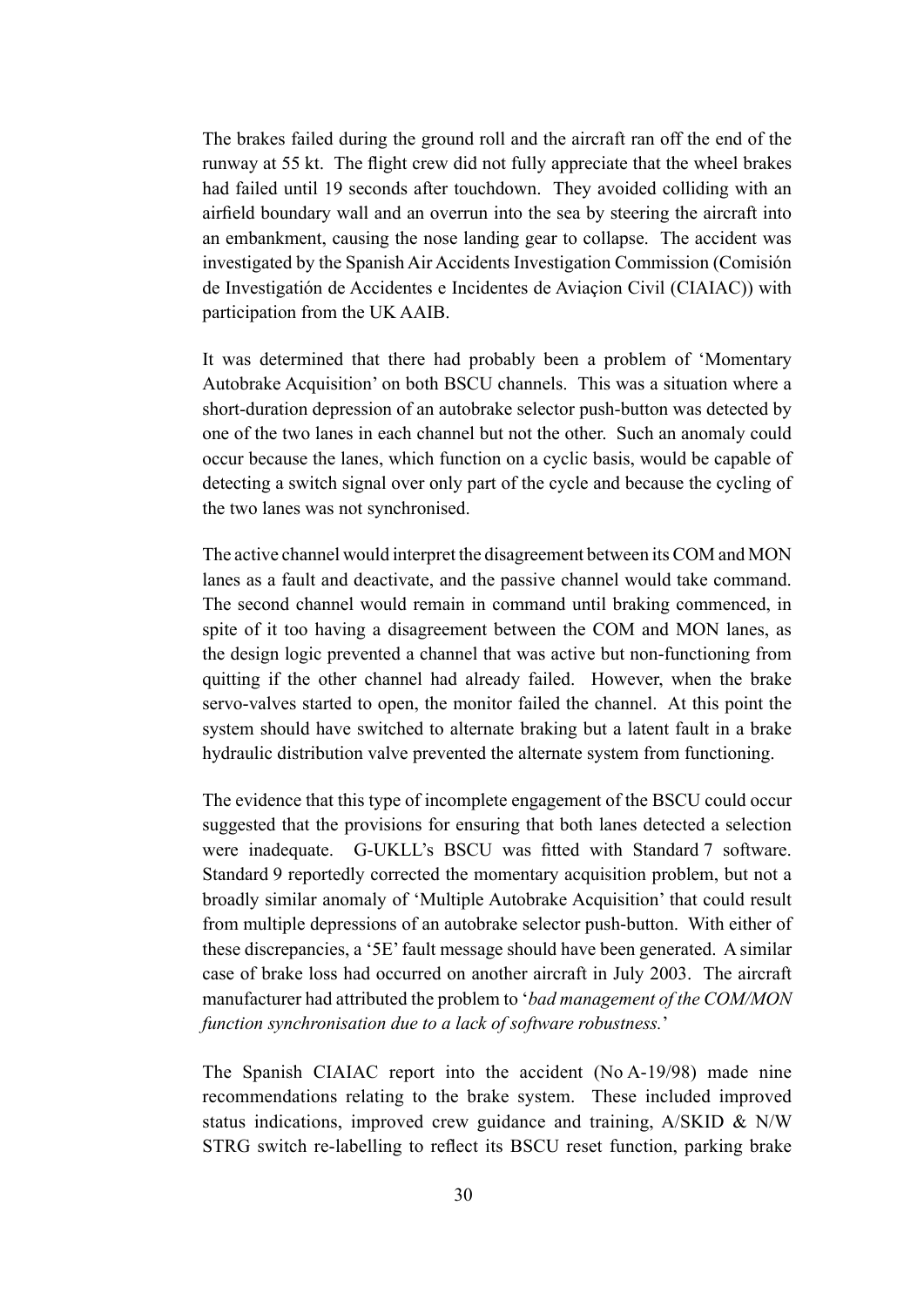switch re-labelling to reflect its emergency brake function and consideration of mandatory updating of the BSCU to Standard 9. In responding to these recommendations, the aircraft manufacturer also modified the Brake Dual Distribution Valve (BDDV), which it considered was the appropriate corrective action arising from this accident.

### 1.18.4.2 A320, 26 December 2001

The aircraft (MSN 191) was fitted with Standard 9 BSCU software. On landing with the autobrake system armed, braking effect was initially reported as normal but a loss of deceleration was felt as the speed reduced. The handling pilot immediately commenced manual (pedal) braking but this produced no significant retardation. The aircraft was halted using the parking brake. Two other similar episodes of braking loss were experienced on the aircraft in December 2001; in these cases braking effect was restored after the release and re-application of the brake pedals.

The recorded flight data for the 26 December incident was consistent with the flight crew reports. It showed that at a groundspeed of just above 70 kt, with autobrake engaged, all four brake pressures decreased. After the brake pedals were depressed, all four brake pressures remained at zero for 4 seconds and then intermittent pressure was present on Brakes 1 and 3 during the remainder of the ground roll. The data included the four mainwheel tachometer signals and  $V_{ref}$ (parameters not available for JY-JAR's accident) and showed that  $V_{ref}$  increased to around 10 kt above the actual groundspeed just before the braking loss. The offset was maintained as the aircraft slowed.

Such an error would be interpreted by the BSCU as indicating that wheel speeds were excessively low and cause the anti-skid system to release the brakes (see paragraph 1.18.3). The aircraft manufacturer concluded that the incorrect  $V_{ref}$ value resulted from an erroneously high signal from two wheel tachometers simultaneously, one on each MLG, due to excessive noise caused by driveshaft vibration (see paragraph 1.18.2).

The aircraft manufacturer noted that the BSCU Standard 9 software should have detected, and corrected for, the total braking loss. However, it was concluded that the logic lacked robustness and that the threshold values for the parameters used by the BSCU to confirm the condition were inappropriate. Accordingly, as a corrective action, the manufacturer introduced software Standard 9.1 for the BSCU.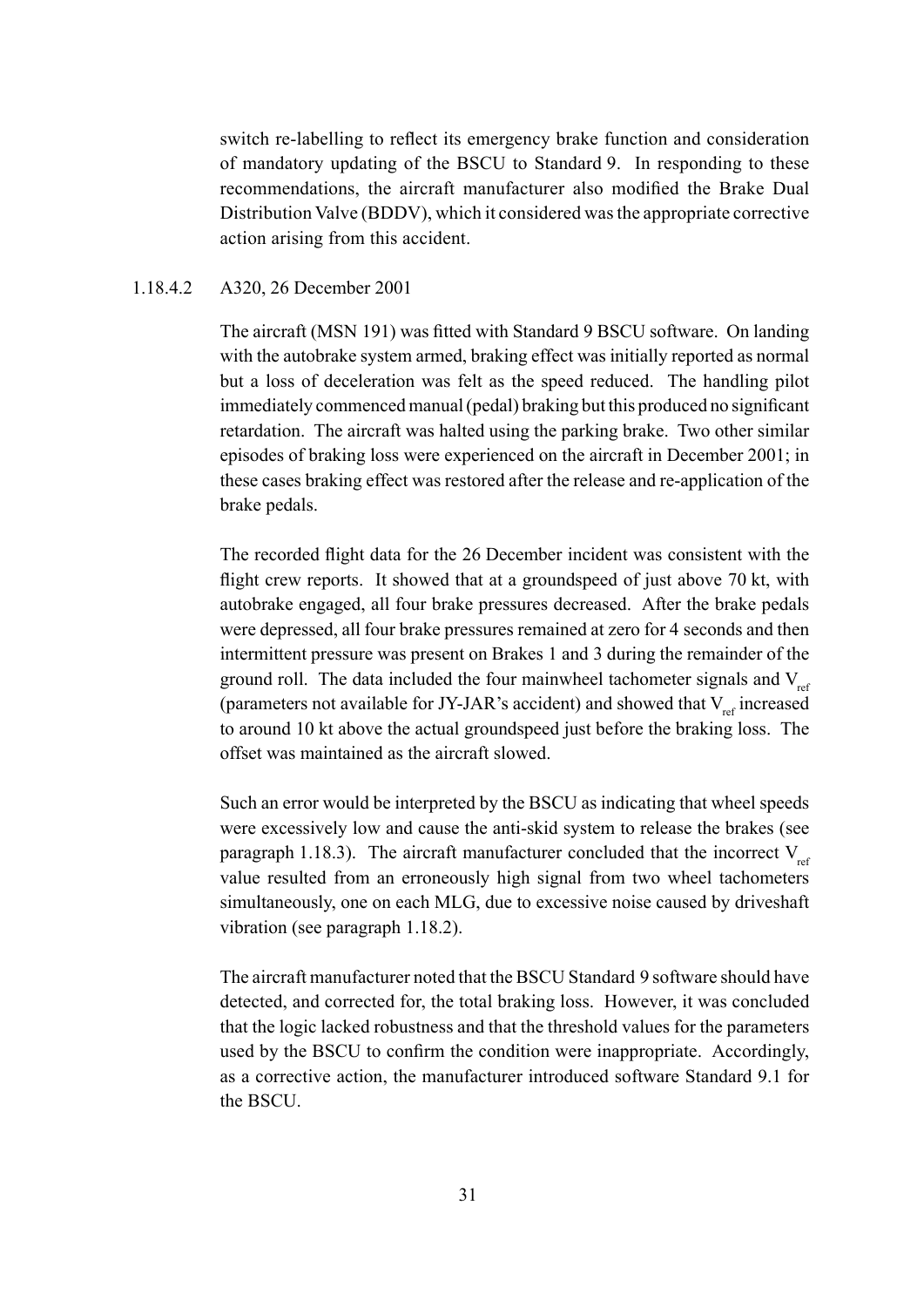In addition, a Standard 9 software error was found whereby, following a Failure 87 detection,  $V_{ref}$  was repeatedly reset to  $V_{ref}$  every 0.2 seconds until the next BSCU reset (Off then On selection), instead of once only, as intended. The repeated resetting could cause loss of anti-skid and allow the wheels to lock during braking. The anomaly reportedly resulted from deletion of a 'Partial Brake Loss' monitoring function that had been present in the Standard 8 software.

## 1.18.4.3 A320, C‑FTDF, 3 August 2003

The aircraft was making a night landing at Cardiff, Wales, with 170 occupants. On final approach with LO autobrake selected the ECAM display indicated a 'STEERING' anomaly. Cycling the A/SKID & N/W STRG switch eliminated the caution and automatically de-selected autobrake, but possibly the autobrake system was not subsequently re-armed.

After touchdown the aircraft did not decelerate normally and the commander pressed the brake pedals, but without effect. He did not determine that the brakes had malfunctioned until some 10 to 13 seconds after touchdown, whereupon maximum reverse thrust was selected and the A/SKID & N/W STRG switch was cycled, but manual braking was not restored. The  $A/SKID \& N/W STRG$ switch was selected OFF and alternate braking became effective. The aircraft was stopped 40 m from the end of the runway, with three burst MLG tyres. There were no injuries. The commander noted that when manual braking had failed, he had been reluctant to switch off the  $A/SKID \& N/W STRG$  switch in accordance with the crew drills as he wished to retain steering capability on the runway.

The incident was investigated by the AAIB (reported in AAIB Bulletin 2/2005). It appeared that the loss of braking had been caused by abnormal behaviour of the BSCU. The abnormality could not be fully explained but was possibly related to hardware faults in the electrical power supply module for both channels. It was concluded that a major contributory factor to the incident was the lack of warning of the BSCU system problem. Recommendations were made for Airbus to improve both the crew warnings and the crew drills related to loss of braking.

## 1.18.4.4 Other braking loss cases

A number of instances of brake fade had been reported on two other A320 aircraft, apparently because the rolling radius of the tyre when compressed by the ground reaction was smaller than the nominal radius used by the BSCU. This would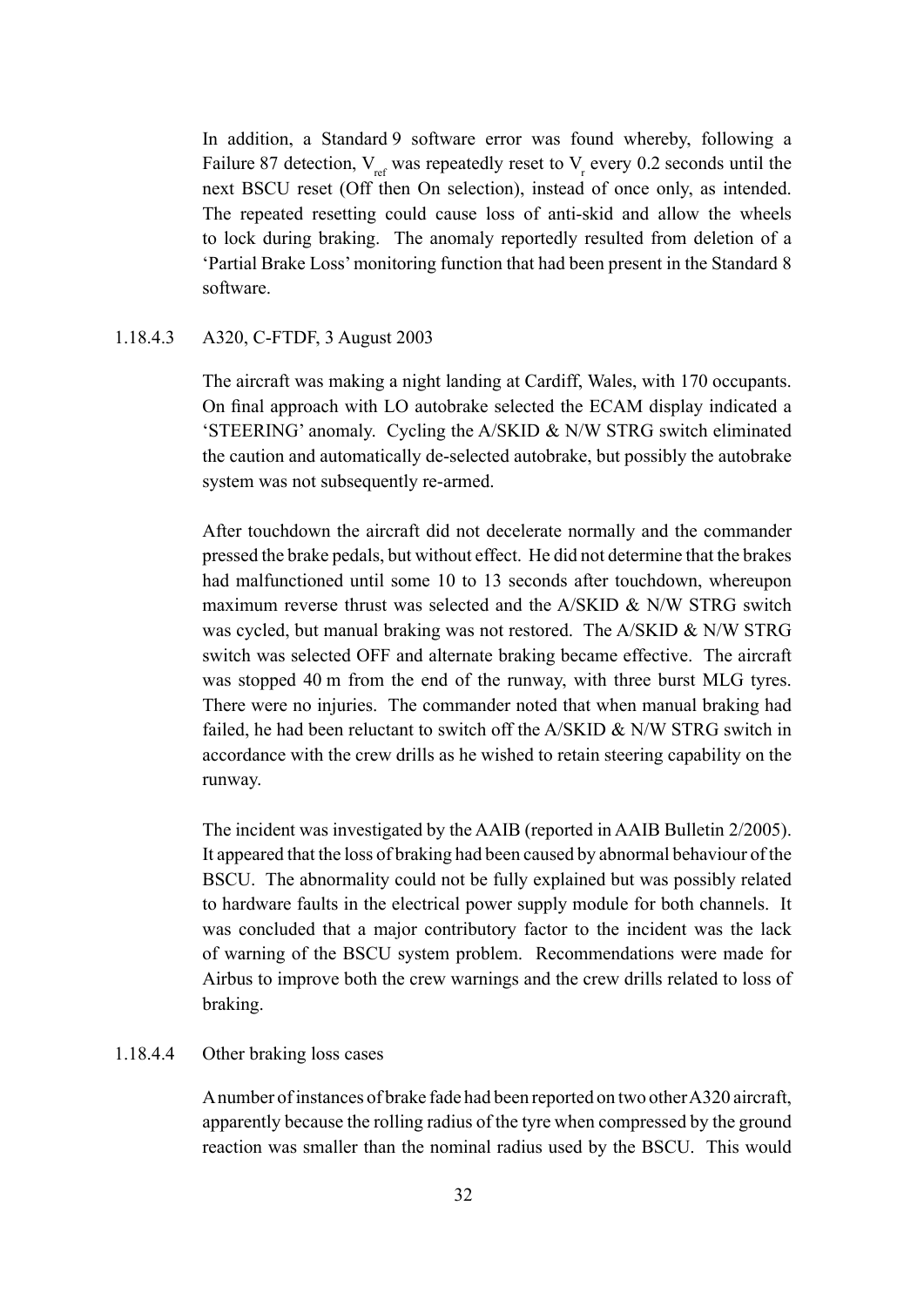cause an over-estimation of  $V_{ref}$  by a constant increment that would become increasingly significant as the aircraft speed decreased, leading to erroneous anti-skid activation and a progressive loss of braking. Generally the aircraft were fitted with bias tyres, short tachometer driveshafts and either Standard 9 or 9.1 BSCU software; the problem occurred with both autobrake and manual braking. The aircraft manufacturer concluded that the occurrences '*revealed a lack of robustness for the computation of Vref*''.

Further information suggested that a similar problem had also caused braking loss on an A320 aircraft fitted with a recent updated standard of braking system, known as the 'EM<sup>2</sup> System' (Enhanced Maintenance and Manufacturability System, further described in Paragraph 1.18.6). In this case, nosewheel steering was supplied from the yellow hydraulic system and alternate braking was controlled electronically. The aircraft manufacturer issued a Temporary Revision (No 924‑2) to the relevant A319, A320 and A321 FCOMs in August 2005, entitled "*DEGRADED BRAKING EFFICIENCY DURING LANDING*". It was applicable to aircraft with certain types of MLG bias tyres and noted:

*'A few cases of degraded braking efficiency occurred during landing, while at low speed (approx. 60 knots), in AUTOBRAKE*  mode. In order to help prevent the recurrence of such cases, the *Temporary Revision recommends using manual braking rather than AUTOBRAKE. However, if AUTOBRAKE is used during landing, increase the Actual Landing Distance (ALD) in MED or LOW autobrake modes by 160 meters, regardless of the runway condition.'*

The aircraft manufacturer advised that the issues of  $V_{ref}$  over-estimation due to the tyre rolling radius were addressed with the introduction of Standard 10 and EM<sup>2</sup> std 4.9 software.

1.18.4.5 Total number of cases

Information from the aircraft manufacturer during JY‑JAR's investigation indicated that a total of 23 cases of braking loss had been reported on the single-aisle Airbus fleets. These were attributed to:

14 cases of erroneous (excessive) reference speed 4 cases of a jamming brake valve or erroneous electronic memory code 5 cases with the cause not identified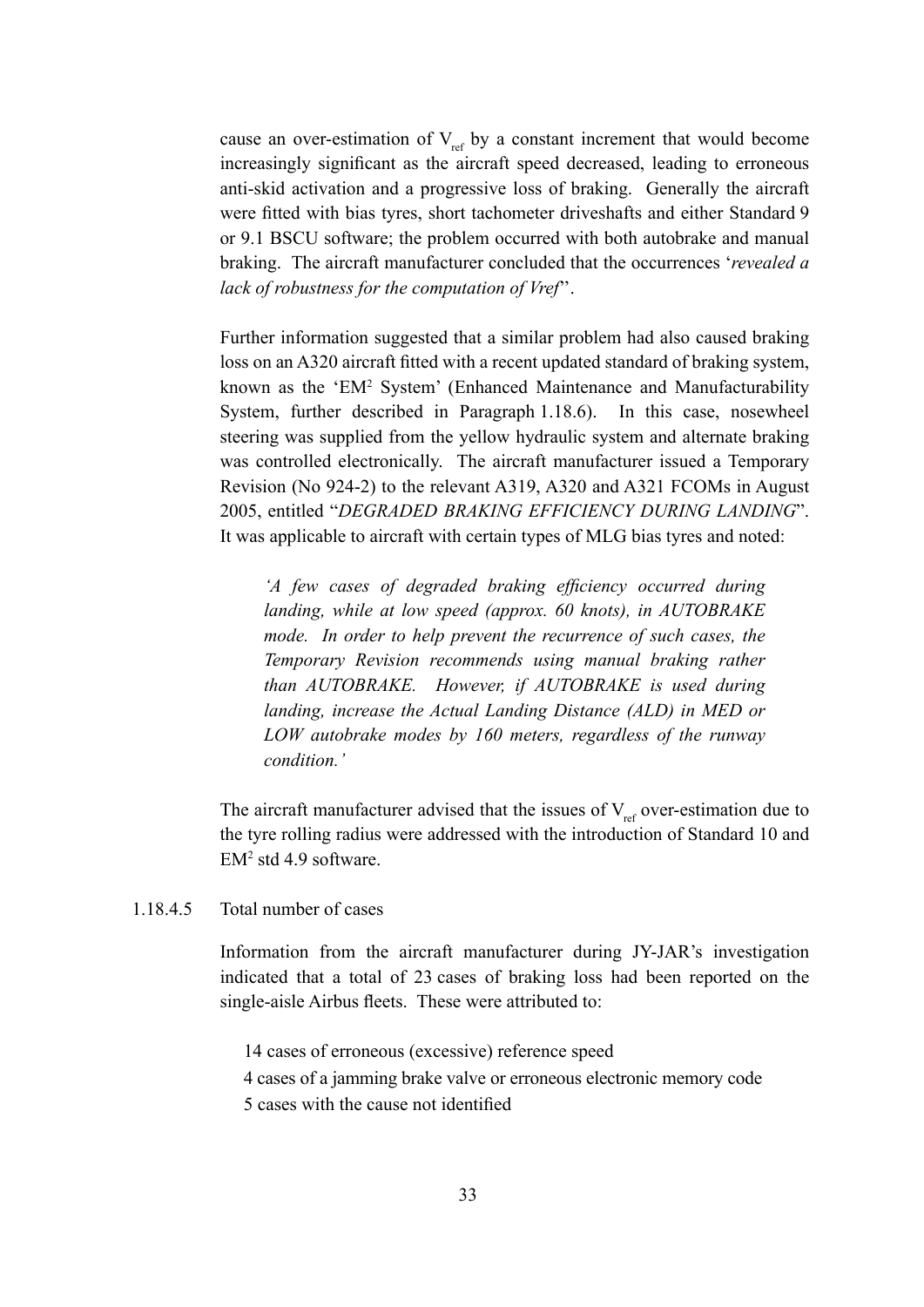It was noted that the 14 cases resulting from an erroneous  $V_{ref}$  together with the 5 cases where the cause was unidentified, had all occurred on A319 and A320 aircraft with long hollow titanium tachometer driveshafts. At the time, around 50% of the A319 and A320 fleets were fitted with this type of shaft. It had apparently been concluded that the failure in these cases had probably resulted from  $V_{\text{ref}}$  over-estimation due to electrical noise in the tachometer signals as the result of driveshaft resonance and excessive vibration.

The investigation found one other, unreported, case of brake failure on an A320 family aircraft. It is possible that there are other unreported cases.

## 1.18.5 Brake system safety assessment

An assessment of the risk and hazard of brake failure was made by the aircraft manufacturer after the 2001 brake failure case (see paragraph 1.18.4.2). In order to take a conservative approach, the 5 cases where the cause remained unidentified were assumed to have been due to  $V_{ref}$  over-estimation, giving a total of 19 cases from this cause (see paragraph 1.18.4.5). On this basis, it was determined that the in-service rate of brake failure due to  $V_{ref}$  overestimation was in the 'Remote' probability range defined by the contemporary airworthiness code (see paragraph 1.18.7). It was concluded that the severity of the hazard should be classed as 'Catastrophic' for failure during a high-energy rejected takeoff and 'Major' for failure during landing. This was based on the assumed likelihood that such an event during landing would only occur close to or below 70 kt and on the assumption that FCOM procedures would ensure the recovery of braking. The analysis results were accepted by the DGAC, the certification authority responsible.

Documentation and subsequent discussions with the aircraft and brake system manufacturers showed that they considered that if Normal braking were lost, pilots would in all cases act in accordance with FCOM procedures and braking would be restored. Thus the penalty would be limited to a relatively modest increase in stopping distance. It was evident that there was generally a strong reluctance by the manufacturers to accept that, on encountering sudden Normal braking system failure, such action might be precluded by excessive workload or by concerns about retaining directional control.

It was also considered notable that the manufacturers, in both internal and published documents, generally referred to instances where brakes had failed to function as cases of '*loss of braking efficiency*' or '*degraded braking efficiency*'.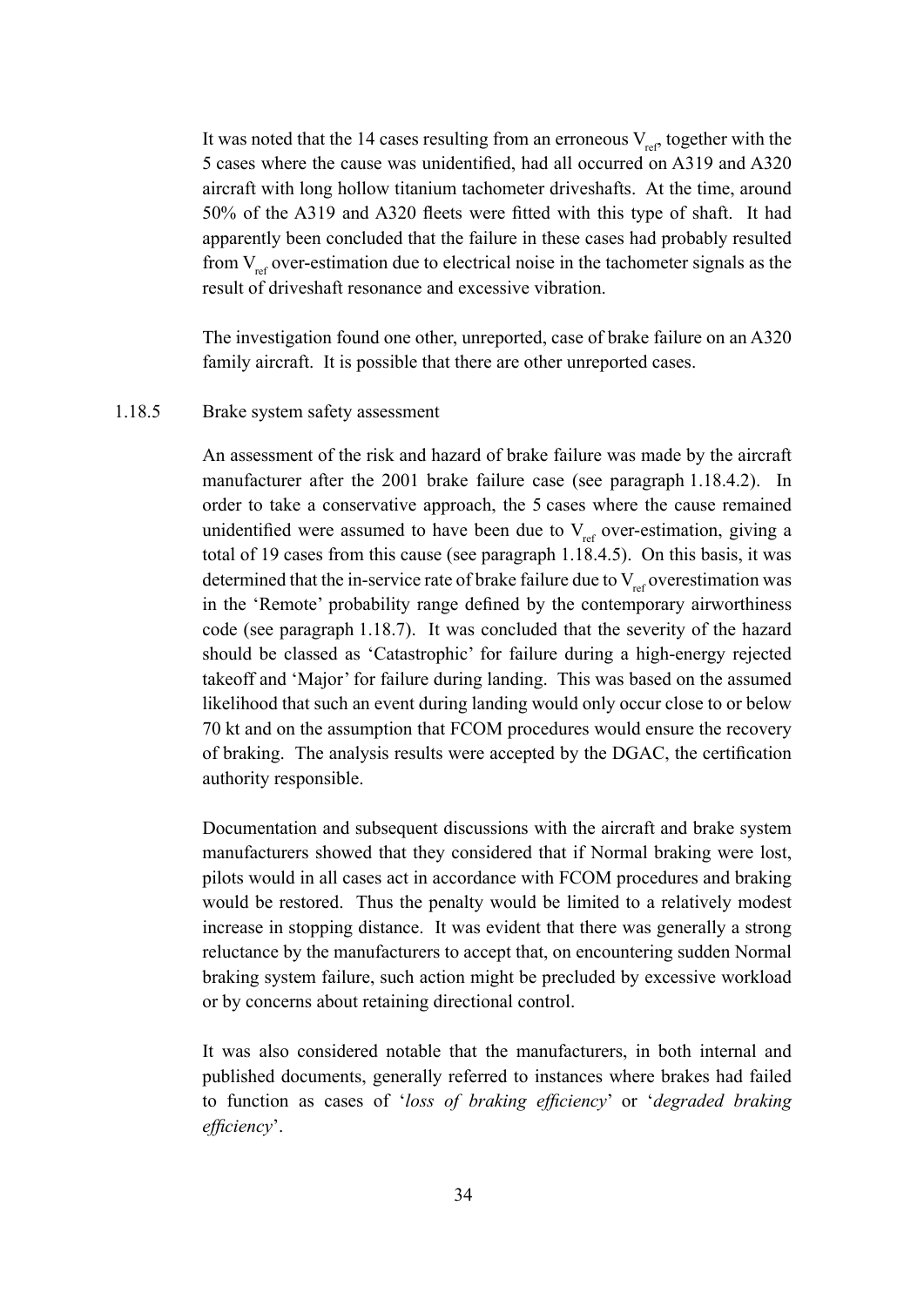### 1.18.6 Further brake system improvements

The aircraft manufacture anticipated that a further BSCU software upgrade, to Standard 10, intended to improve a number of aspects of the system, would be made mandatory by the certification authority. Preliminary estimates were that retrofit would commence in 2007 and take approximately two to three years to accomplish across the relevant fleet. The retrofit has not been mandated by EASA.

Additionally, a common 'Brake and Steering Control System' (BSCS), known as the 'EM2 System' was developed for certification of the A318 aircraft. This uses different hardware and software from the BSCU, partially because of BSCU obsolescence, but employs similar logic. Like some earlier standards of BSCU software, it includes a facility to monitor tachometer signal noise. Additionally, the system replaces the hydro-mechanical control of the alternate braking system with an electronic control system, known as the Alternate Brake Control Unit (ABCU). The system can be retrofitted to A318/319/320/321 aircraft, with the aim of enhancing system reliability and system operation. As noted, the system can be affected by the tyre rolling radius problem (see paragraph 1.18.4.4). Notably, the system segregates the Normal braking and nosewheel steering hydraulic systems by transferring the steering from the green to the yellow hydraulic system. However, both systems remain controlled by a single switch.

## 1.18.7 Airworthiness requirements for system design and analysis

For aircraft type-certification, the acceptability of a system design would normally be determined by a Failure Modes and Effects Analysis (FMEA). The intention is to consider the probability of each reasonably possible failure, or combination of failures, in order to determine the overall probability of failure of the system. It is then aimed to establish that the failure probability is at an acceptable level commensurate with the predicted potential consequences of failure.

The Airbus A320 was certificated to JAR 25. This has now been superseded by the current Airworthiness Code applicable to turbine-powered Large Aeroplanes, EASA CS-25, which is essentially similar. The section of EASA CS-25 which specifies the requirements for equipment, systems and installations is CS 25.1309. The specified requirements are shown in Appendix B.

Guidance on the methods of achieving the requirements of CS 25.1309 is contained in a separate document known as CS-25- AMC (Acceptable Means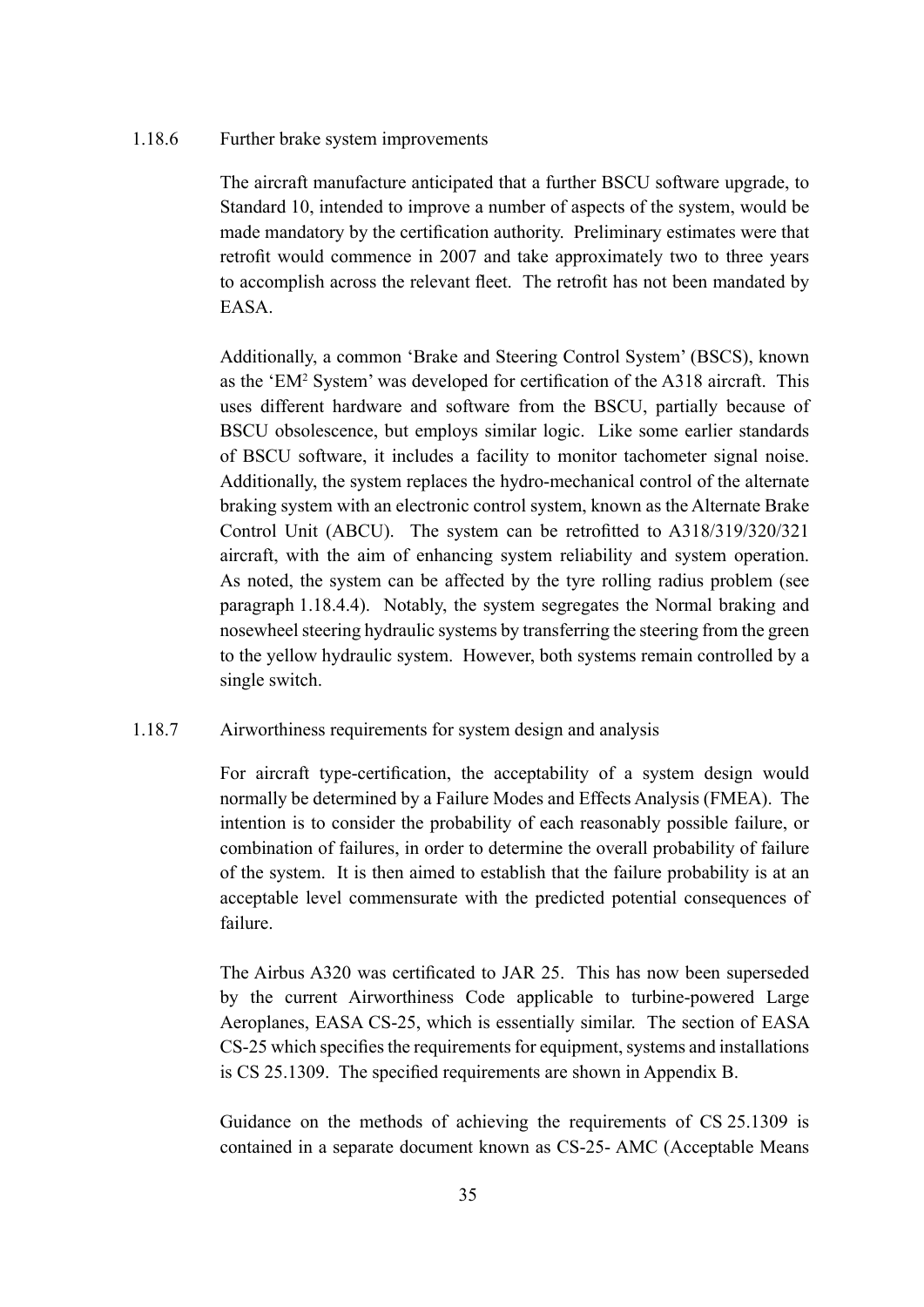of Compliance). Relevant extracts of the guidance provided under the section AMC 25.1309 *System Design and Analysis* are presented at Appendix C. The guidance in AMC 25.1309 is expansive but does not actually specify that an FMEA must be conducted.

With regard to failure warning indication, the requirements of CS-25.1309(c) state:

*'Information concerning unsafe system operating conditions must be provided to the crew to enable them to take appropriate corrective action. A warning indication must be provided if immediate corrective action is required. Systems and controls, including indications and annunciations must be designed to minimise crew errors, which could create additional hazards'.*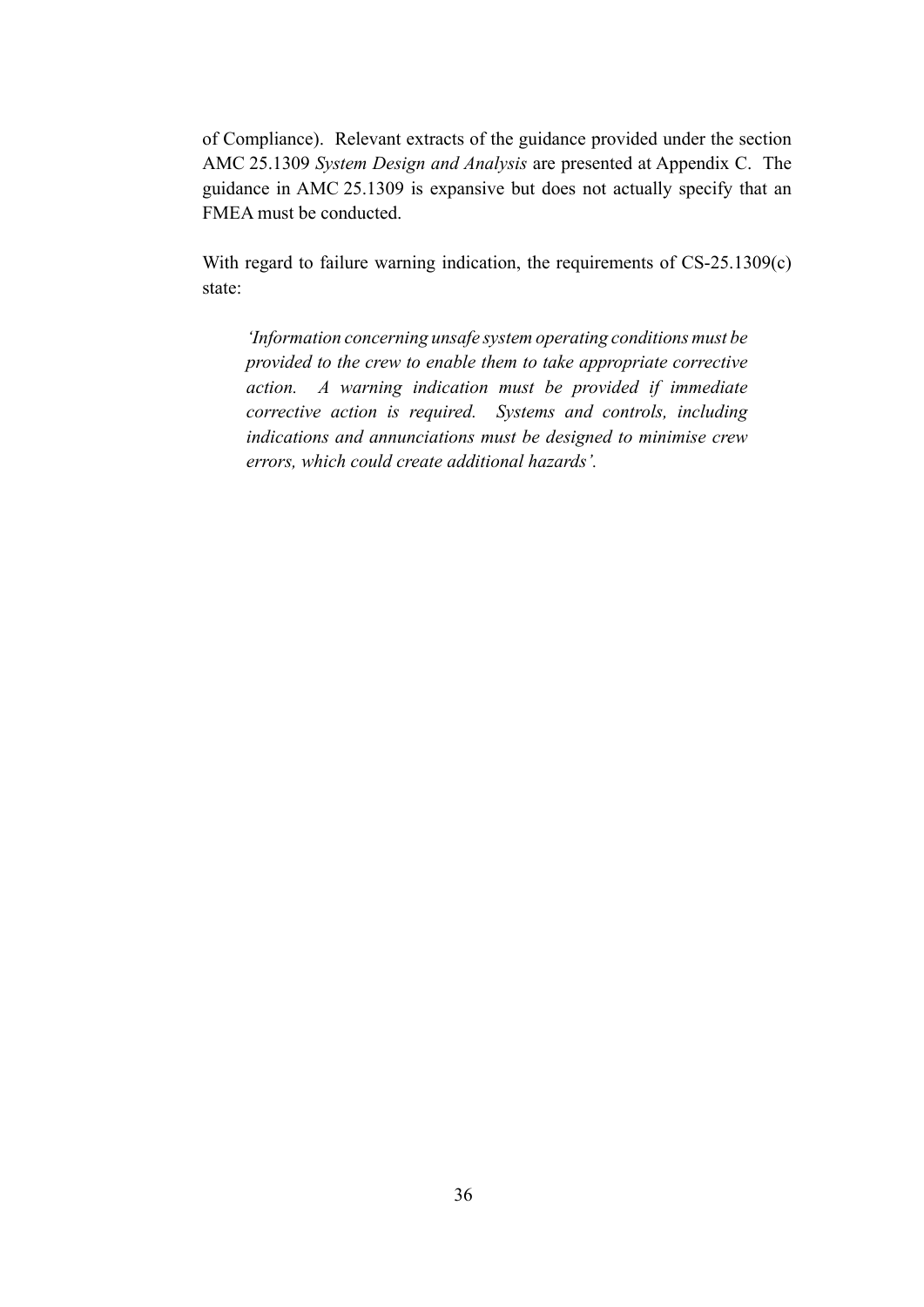# **2. Analysis**

# **2.1 Flight recorders**

Although it is the responsibility of the operator to ensure that his aircraft and associated equipment are maintained to the standards required, the operator of this aircraft had only acquired it, with the appropriate paperwork, a few weeks prior to the accident. This would explain why the operator was not aware of the deficiencies in the maintenance of the CVR. However, it was expected that the deficiencies would be identified and corrected at the time of the first scheduled maintenance whilst the aircraft was under the operator's control.

The aircraft was acquired from an organisation operating under the oversight of the Jordanian Civil Aviation Authority and so it is to that regulator that the following recommendation is made:

The Jordanian Civil Aviation Authority should ensure that aircraft operators under their jurisdiction have procedures in place to ensure the continued airworthiness of mandatory flight recorders. (Safety Recommendation 2007-012)

# **2.2 Landing roll**

# 2.2.1 Landing Distance

Neither flight crew member had landed at Leeds Bradford Airport before, so they would have been unfamiliar with the line-of sight characteristics of Runway 14. The landing distance data showed that use of the LO autobrake setting selected would have been inappropriate for a runway of this length, especially for a landing weight of 62 tonnes with a light headwind component. However, the commander commenced manual braking approximately 4 seconds after main gear touchdown, before the autobrake system had activated.

The timing of the brake application, 2‑3 seconds after nose gear touchdown, appears relaxed given that the aircraft touched down somewhat beyond the marked touchdown zone. However, the pilots were not able to make an early assessment of braking adequacy because the runway profile prevented them from seeing the end of the runway until late in the landing roll. The landing distance data showed that sufficient runway remained for the pilots to stop the aircraft before the end of the available landing distance, if the brakes had been working normally.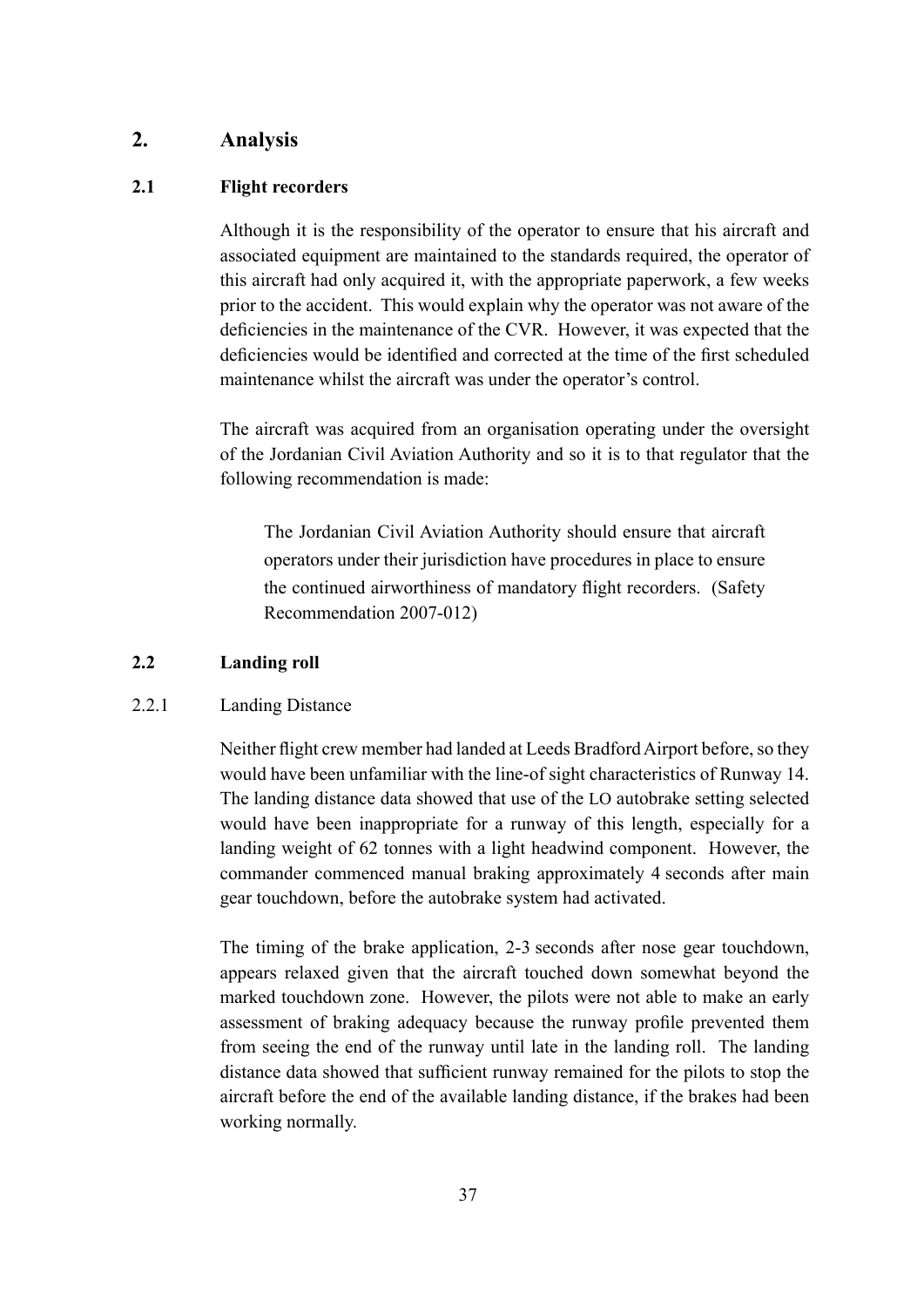# 2.2.2 Loss of braking

The FDR data showed that the brakes had operated normally for around 10 seconds. The brake pressures had then suddenly decreased and remained essentially at zero over most of the next 17 seconds, although the brake pedals continued to be pushed, until about the time that the nose wheels ran off the runway. For much of the time there had intermittently been some brief pressure recovery, but without significant braking effect as a result; however within the period there had been a temporary restoration of some braking effect for a few seconds. The somewhat intermittent nature of the loss of braking effect would have made it difficult for the handling pilot to rapidly recognise that the brakes had essentially failed.

# 2.2.3 Crew actions

Having perceived that the aircraft could not be brought to rest on the remaining runway using Normal braking, the commander elected to steer the aircraft off to one side of the paved surface. Had he decided instead, after selecting max reverse thrust, to follow the remainder of the prescribed procedure and manually selected Alternate Braking Without Anti-Skid, it should have been possible to stop the aircraft on the paved surface. However, he could not have known this at the time. The aircraft would have used at least 252 m of the remaining 280 m of paved surface and this estimate assumes a near-perfect performance from the commander's application of the procedure. Consequently, there remains some doubt that the aircraft would have been stopped in time to prevent an overrun.

The commander did not know that the loss of braking was due to failure of the anti-skid system and consequently he may have lacked confidence that selecting Alternate braking would restore brake operation. He also knew that this selection would result in loss of nose wheel steering. Therefore, having judged that he would probably be unable to stop the aircraft on the paved surface, the commander decided to rely upon steering the aircraft to the right to avoid running off the end of the runway. If the commander had followed the procedure as soon as he saw the end of the paved surface, (which was before he perceived that the brakes had essentially failed) there would have been about 600 m remaining. In this case, stopping on the paved surface after switching off the anti-skid would have been assured. Therefore, a flight deck warning of anti‑skid malfunction could have given the flight crew more time in which to deal with the brake problem. This is discussed further in section 2.3.6.

While it is intended that, after selecting the A/SKID& N/W STRG switch OFF, directional control could be maintained by use of the rudder and differential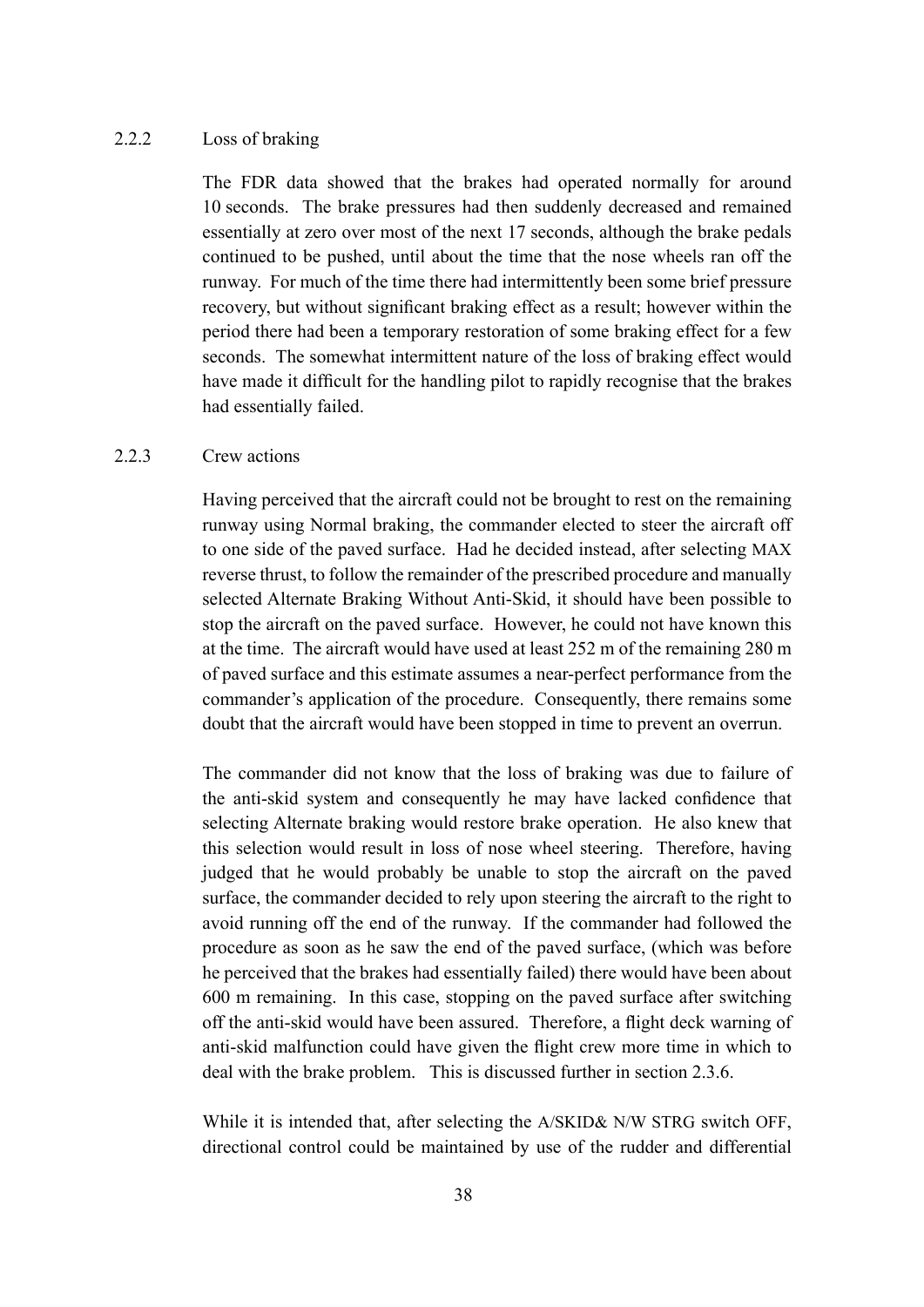braking, this assumption could be compromised in the event of tyre skidding or deflation because of the loss of anti-skid. Moreover, nosewheel steering was likely to be particularly effective at low speed. Had it not been possible to stop the aircraft by skidding it sideways using nosewheel steering, it is possible that the aircraft would have continued off the end of the runway on to the steeply sloped overrun area. In this case, the aircraft would probably have sustained significant damage from fixed obstacles on the extended runway centreline. Use of the parking brake after loss of pedal braking, as recommended in the FCOM, may not be an instinctive reaction of the flight crew, and can result in additional control difficulties, particularly if applied at high speed. In the circumstances, the commander's actions resulted in an outcome with no injuries and minimal damage.

### 2.2.4 Runway profile

Runway 14 met the standard published in CAP 168 regarding slope change, but not that regarding line of sight. There was no information to this effect in the edition of the AIP current at the time of the accident. The CAA intends to review the information provided in the AIP with the aim of ensuring, where necessary, any anomalies regarding runway profiles and lines of sight are identified and appropriately notified for this and other UK airfields.

It is recognised that operators rely on commercially available flight guides, rather than the AIP itself, for information on specific aerodromes and that the publishers of these guides are under no obligation to reproduce such information. However, in practice, they tend to include any information that is contained in a warning within the AIP. In order to increase the likelihood that this information is available to pilots, it is recommended that:

The Civil Aviation Authority should publish information within the Aeronautical Information Package relating to runways which do not comply with the provisions of CAP 168, or which have profiles that reduce the ability of pilots to assess landing performance distance remaining visually, in the form of a 'Warning'. within the 'Local Traffic Regulations' section or the 'Remarks' area of 'Runway Physical Characteristics' for all affected UK airports. (Safety Recommendation 2007-013)

Non-standard signs are sometimes used to provide additional information on runway length remaining. The crew's situational awareness may have been improved had there been distance markers located at regular intervals near the sides of the runway. The ICAO Visual Aids Panel has concluded that there is no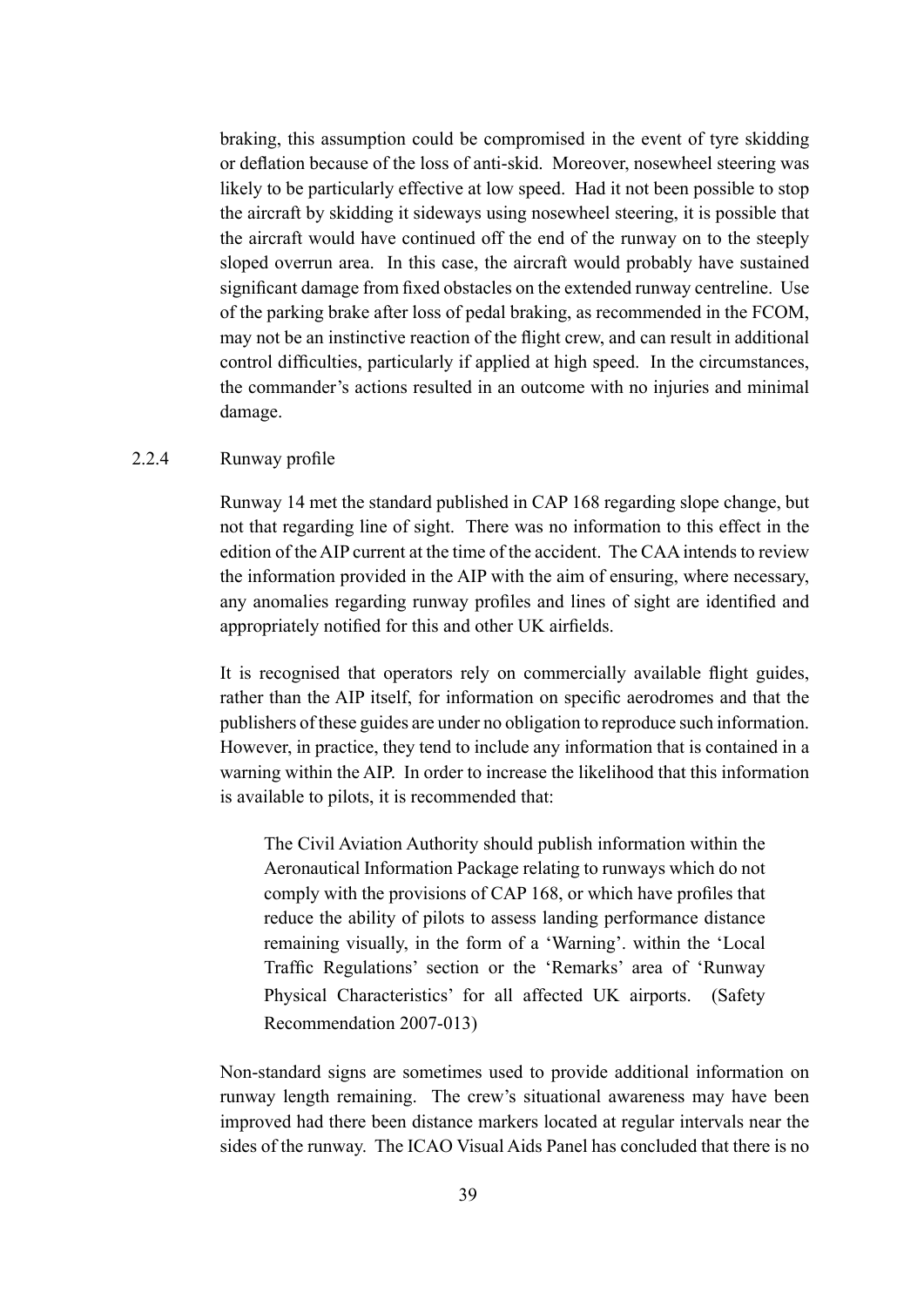operational requirement for such markers, but in view of the number of runway overruns in recent years, particularly those involving aircraft touching down significantly beyond the marked touchdown zone, it may be time for ICAO to again review this policy. Therefore it is recommended that:

The International Civil Aviation Organization (ICAO) should re-assess the benefits and disadvantages to runway situational awareness of runway distance markers for any runway which has a profile that prevents the end of the paved surface from being in view continuously from the flight deck. If the re-assessment concludes that a net benefit is likely, the ICAO should encourage the installation of such markers at relevant civil airports. (Safety Recommendation 2007-014)

# **2.3 Braking system**

## 2.3.1 JY-JAR's loss of braking

It was clear from the flight crew reports, FDR data and site evidence that JY‑JAR had suffered an intermittent but essentially sustained loss of braking during the landing run. The lack of a flight deck indication of the brake failure very probably made it more difficult for the flight crew to assess the cause of the problem.

The anomalies known to be capable of leading to brake failure concerned momentary or multiple autobrake acquisition, faults in the BSCU power supplies, over-estimation of the tyre rolling radius and excessively noisy tachometer signals, in some cases combined with lack of robustness of the software. Each of these anomalies had apparently been responsible for previous brake failure events on aircraft in the A320 family. The aircraft manufacturer had acted with the intention of correcting these anomalies but the corrective actions had not been entirely successful.

In JY-JAR's case, although the over-estimation of  $V_{ref}$  was probable, positive evidence of a defect responsible for the braking loss was not found, both because the available testing was insufficiently representative of the installed situation and because the required parameters were not recorded. The absence of the 5E fault code in the fault monitoring record suggested that most of the possible scenarios could be dismissed, although the inability to positively explain the servo-valve fault message and the TPIS fault message recorded at about the time of the landing cast some doubt on the reliability of this analysis.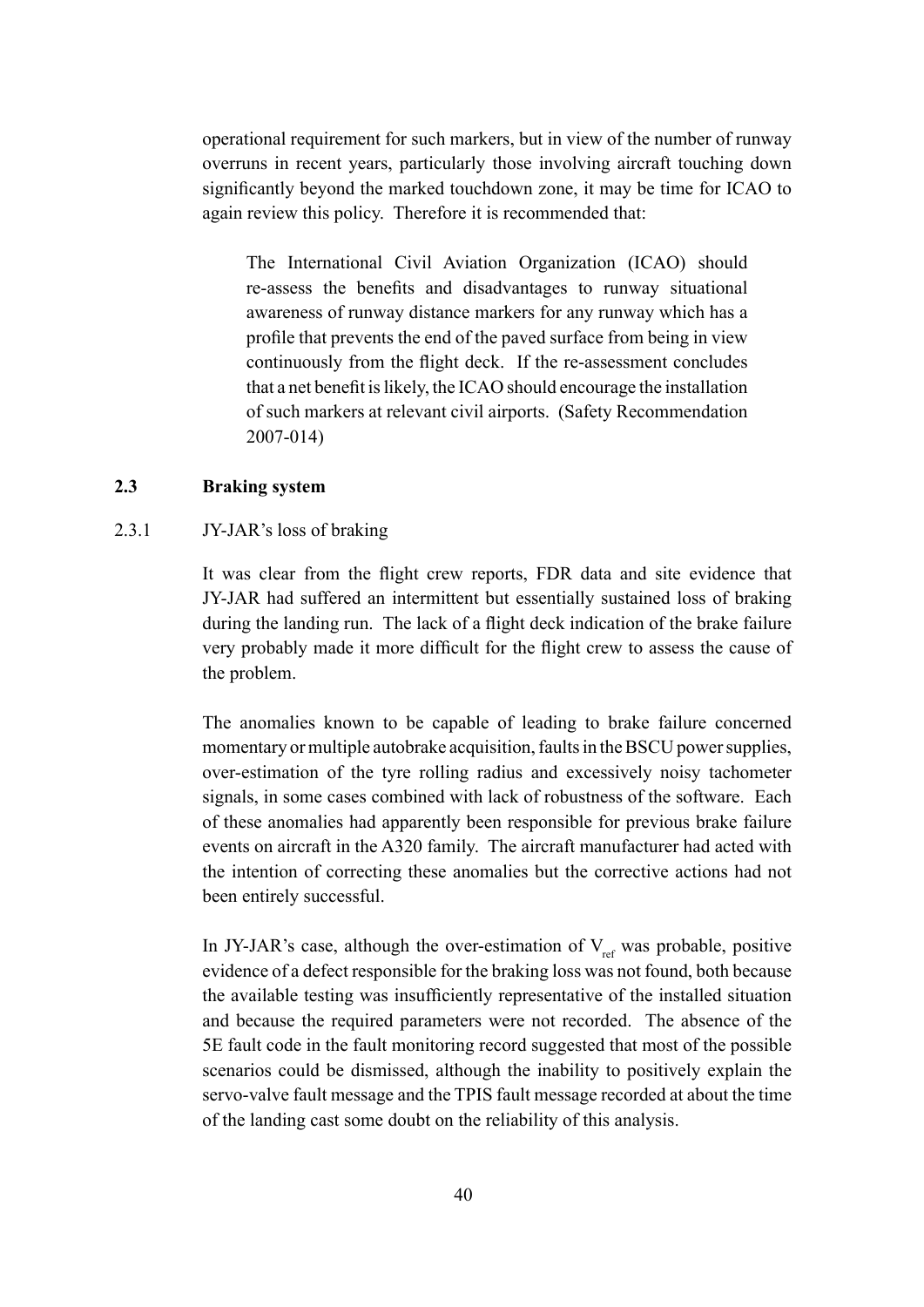However, one tachometer driveshaft on each MLG was found bent and it appeared that this condition would encourage increased driveshaft vibration due to excitation by a tyre resonant condition at a groundspeed of around 70 kt. This was approximately the speed at which Normal braking had been lost. An indication that the two distorted shafts had suffered excessive vibration was provided by the greater rotational rubbing damage and the somewhat more extensive fretting damage to the mating surfaces of the universal joint on these shafts, although the evidence was not conclusive.

It had been known by the aircraft and brake system manufacturers for some years that driveshaft vibration could cause excessive electrical noise in the tachometer signal. Such noise, because of its asymmetric nature, would not be fully suppressed by the BSCU filters and could be interpreted as a higher wheel speed than was in fact the case (see paragraph 1.18.3). An erroneously high signal from one MLG only would not affect the reference speed because it would be blocked by the filtering logic. However, it would not be detected as a fault because the speeds at which the monitoring system checked the tachometer signals during the takeoff roll were below the speed at which resonance was likely to occur. In the event of a second erroneously high signal, from the other MLG, an error in the reference speed would result which, if sufficient, would erroneously activate the anti-skid system, leading to a loss of braking.

Initially, the brakes on the wheels with correctly indicating tachometers would be affected. Because the driveshaft resonant condition would probably be intermittent, it was likely that the tachometer signal errors would fluctuate, or disappear. However, the BSCU computation method would tend to lock in the reference speed error and, when driveshaft resonance ceased and tachometer signals reverted to normal, all four brakes would be released. The intermittent nature of the signal errors could prevent both automatic recovery of braking and flight deck warning of braking loss.

Thus it could be envisaged that a sustained loss of braking on all mainwheels, possibly with brief intermittent pressure recovery on some brakes, could result from noisy tachometer signals, without a crew warning being given. It would be expected that Normal braking (without anti-skid) would be restored when the anti-skid system automatically deactivated at 20 kt groundspeed. The available data from JY‑JAR's FDR and the evidence from the runway markings were consistent with this scenario. Therefore, it was concluded that excessive tachometer signal noise, caused by the effects of a bent tachometer driveshaft on each MLG, had probably been responsible for the brake failure in this case.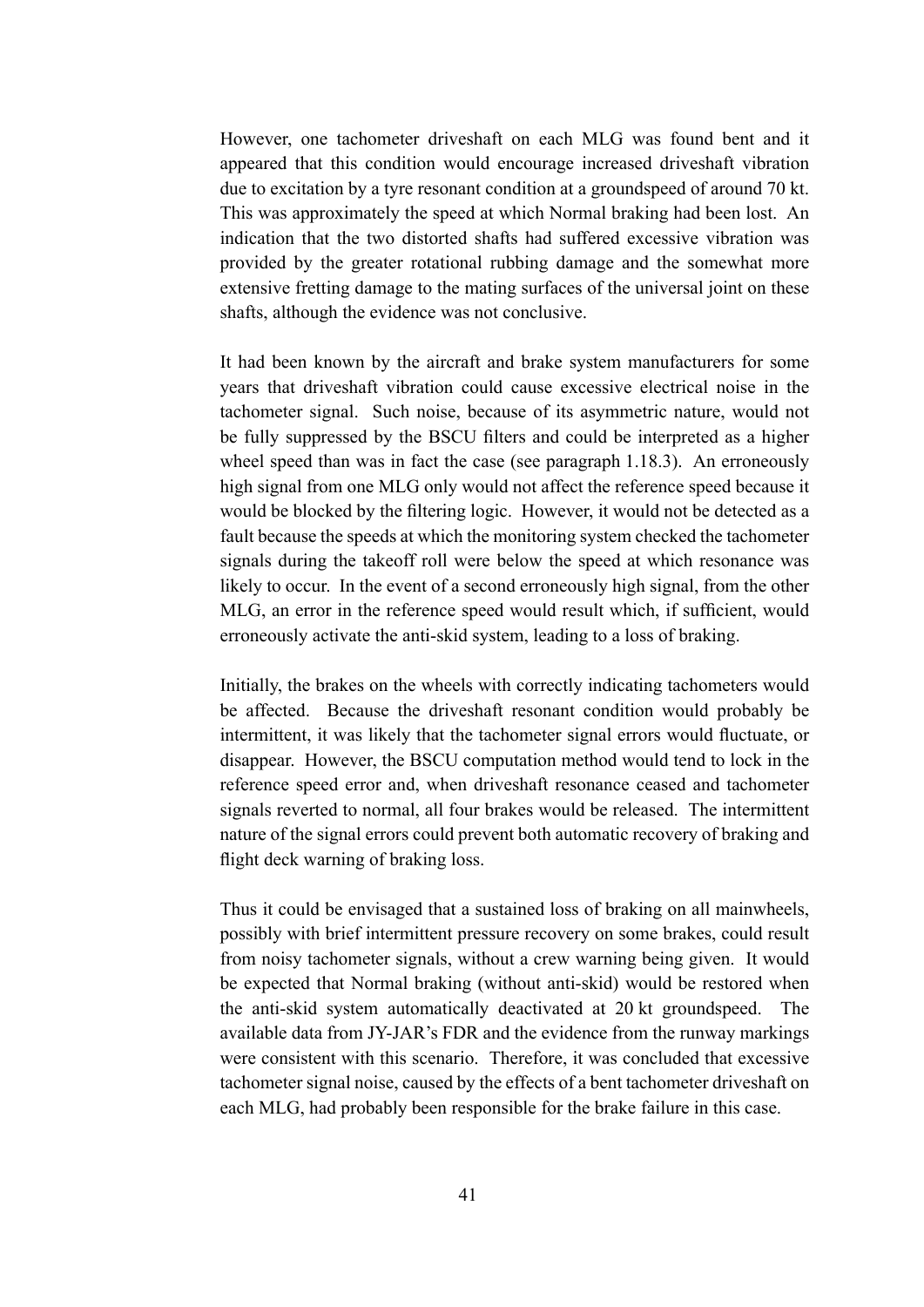## 2.3.2 Tachometer driveshaft damage

It could not be positively determined how the No 2 and No 4 driveshafts had become bent or when this had occurred. However, given the relatively slender hollow section of the main part of the shaft, it did not appear that much force would be necessary to cause the distortion. Additionally, the protrusion of the driveshafts beyond the end of the axle left them vulnerable to damage when the associated wheel was not fitted. Shaft damage due to contact by the wheel during its removal and installation appeared to be a particular possibility and both the No 2 and No 4 driveshafts showed signs of moderate local impact damage to the spline fitting. Consequently, it was concluded that the shaft bending had probably resulted from relatively minor strikes on the outer end of the shafts while the respective wheel had not been fitted, possibly during a wheel change.

## 2.3.3 Braking system fault tolerance

The logic by which  $V_{r}$ , and hence  $V_{ref}$ , were determined by the BSCU would eliminate single tachometer signal errors and dual tachometer signal errors on the same MLG. Furthermore, the monitoring system would detect certain other signal errors. However, an erroneously high signal caused by tachometer shaft vibration would only be likely to occur at a groundspeed above that at which the signals are monitored and therefore would probably not be detected. Thus, a single high signal would effectively remain a dormant fault until a second high signal occurred on the other MLG, leading to brake failure.

During the ground roll the brakes are essential controls. Brake failure clearly represents a substantial safety risk, particularly if the flight crew receive no timely and unambiguous warning of the failure, as in this case. It is unusual for an aircraft control system to be designed such that an undetectable fault and a single further fault would cause the normal mode to fail. It would have been expected that the situation would have been identified and rectified at the design stage by the FMEA exercise that typically would be conducted to qualify this type of system. This had evidently not been the case, but the reasons for this could not be established.

# 2.3.4 Eliminating potential causal factors

The two factors that, in combination, probably caused this accident were the use of BSCU Standard 9 software and long hollow titanium tachometer driveshafts. Some 19 cases of brake failure on Airbus A319 and A320 aircraft had been attributed to a combination of resonance-prone long hollow driveshafts and/or a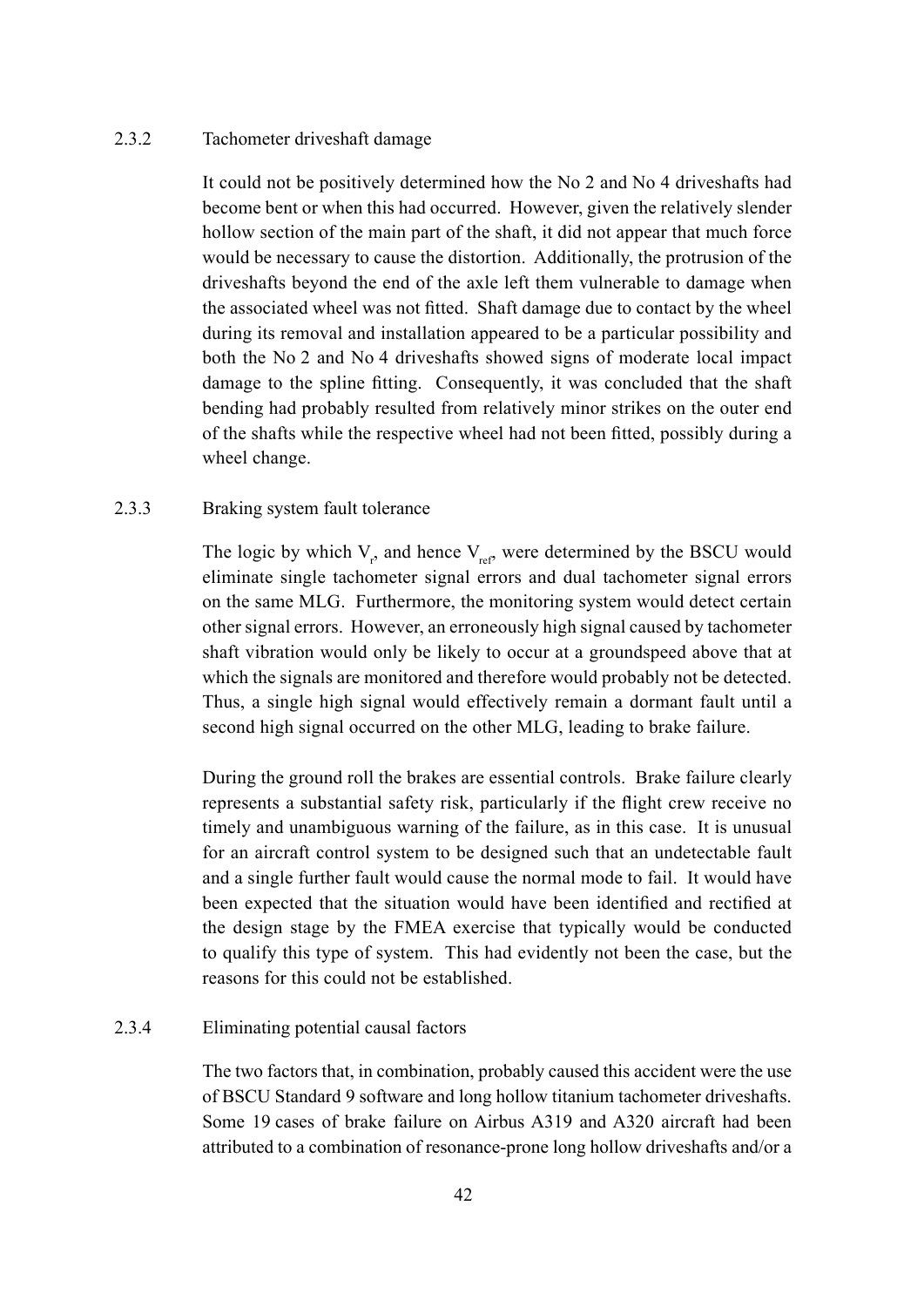lack of robustness in the software. Most of the cases might have been prevented if the driveshaft resonance condition had been eliminated.

## 2.3.4.1 Tachometer driveshaft replacement

JY‑JAR's accident would probably have been prevented if a different type of tachometer driveshaft had been fitted. This action should eliminate the resonant condition responsible for excessive tachometer noise.

Improved driveshafts are fitted to new aircraft but their retrofit to in-service aircraft has not been mandated because BSCU software Standard 9.1 is considered sufficient to filter noisy signals and to monitor and recover braking when there is a bent or noisy tachometer shaft. The A321 aircraft equipped with brake fans were factory-fitted with solid steel tachometer driveshafts but about 50% of the A319 and A320 aircraft were equipped with long hollow titanium driveshafts. Many of these aircraft probably still have the long hollow, resonance-prone driveshafts. Thus a substantial number of aircraft remain in service with the original type of driveshaft and it appears that this number has stayed almost static for some time. In view of the potentially serious consequences of driveshaft resonance, it is recommended that:

The European Aviation Safety Agency should require the expeditious replacement of the long hollow titanium tachometer driveshaft in the braking systems of the A320 family of aircraft with a driveshaft of improved design. (Safety Recommendation 2007-015)

## 2.3.4.2 Software replacement

Providing replacement solid steel driveshafts for all these aircraft may take some time so other interim measures to minimise the risk of brake failure induced by driveshaft resonance should be considered.

At the time of this accident slightly less than half of A320 family aircraft were operating with BSCU software Standard 9.1. BSCU Standard 9 software was known to contain an error which the aircraft manufacturer stated '*revealed a lack of robustness for the computation of Vref*<sup>"</sup>. The upgrading from Standard 9 to Standard 9.1, with the intention of introducing additional and improved fault monitoring logic, has not been a complete success in dealing with Normal brake system problems, perhaps because of tyre radius computation errors. However, service experience suggests that the vast majority of aircraft using software Standard 9.1 have not suffered brake failure problems, even though many of them must still have long hollow driveshafts.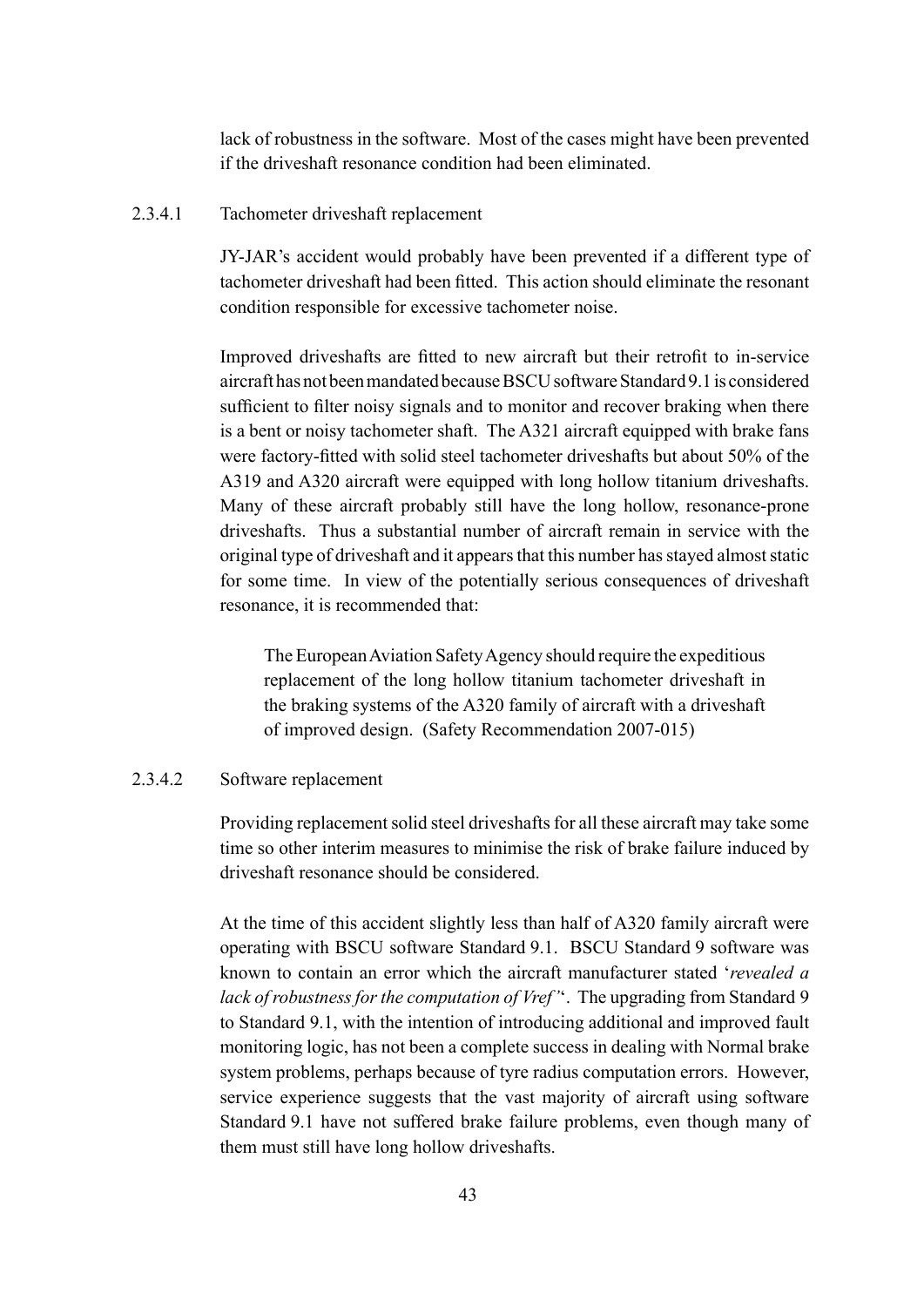The modification to 9.1 was categorised as 'recommended' by a BSCU manufacturer's Service Bulletin. In the circumstances it is considered that a 'mandatory' categorisation by means of an Airworthiness Directive would have been more appropriate. The upgraded components were available at no charge to the aircraft owner and required just 0.2 man-hours to embody. Consequently, there was no obvious reason why Standard 9.1 should not have been retrofitted to all aircraft with Standard 9 or earlier. However, while the aircraft manufacturer considered that it had actively promoted the change, the stated purpose of the Service Bulletin ('*to improve in service operation*') would not have conveyed its potential importance. If the upgrade had been made mandatory, this accident and at least one earlier serious incident may have been averted. The manufacturer advised that by mid 2007, 99.4% of the fleet had been modified to software Standard 9.1. Therefore it is recommended that:

The European Aviation Safety Agency should ensure the replacement of software Standards 7 or 9 with Standard 9.1 or a proven later version, in those remaining Airbus A319 and A320 brake and steering control units not yet so modified. (Safety Recommendation 2007-16)

## 2.3.4.3 Brake system integrity

It became apparent during the investigation that the type of brake system used on JY‑JAR suffered from a number of anomalies and that these had led to a number of cases of brake failure, commonly without warning to the pilots.

While a considerable number of modifications had been made over a period of some years, particularly to the BSCU software, cases of brake failure due to unintended system behaviour continued to occur. In particular, an erroneous reference speed, generated for a variety of reasons, appeared to be a known and continuing cause of brake failure, as in this case. The problem had even persisted with an updated type of brake system, due to tyre rolling radius anomalies, requiring the issue of a FCOM temporary revision in 2005 advising use of manual braking instead of autobrake for landing for aircraft with certain types of bias tyres.

A further recurring theme in the findings of the investigations of the previous cases was '*a lack of robustness*' in the software. The history of failures, in spite of the repeated changes aimed at resolving the deficiencies, raised concerns about the intrinsic reliability of the various standards of the system, including the most recent.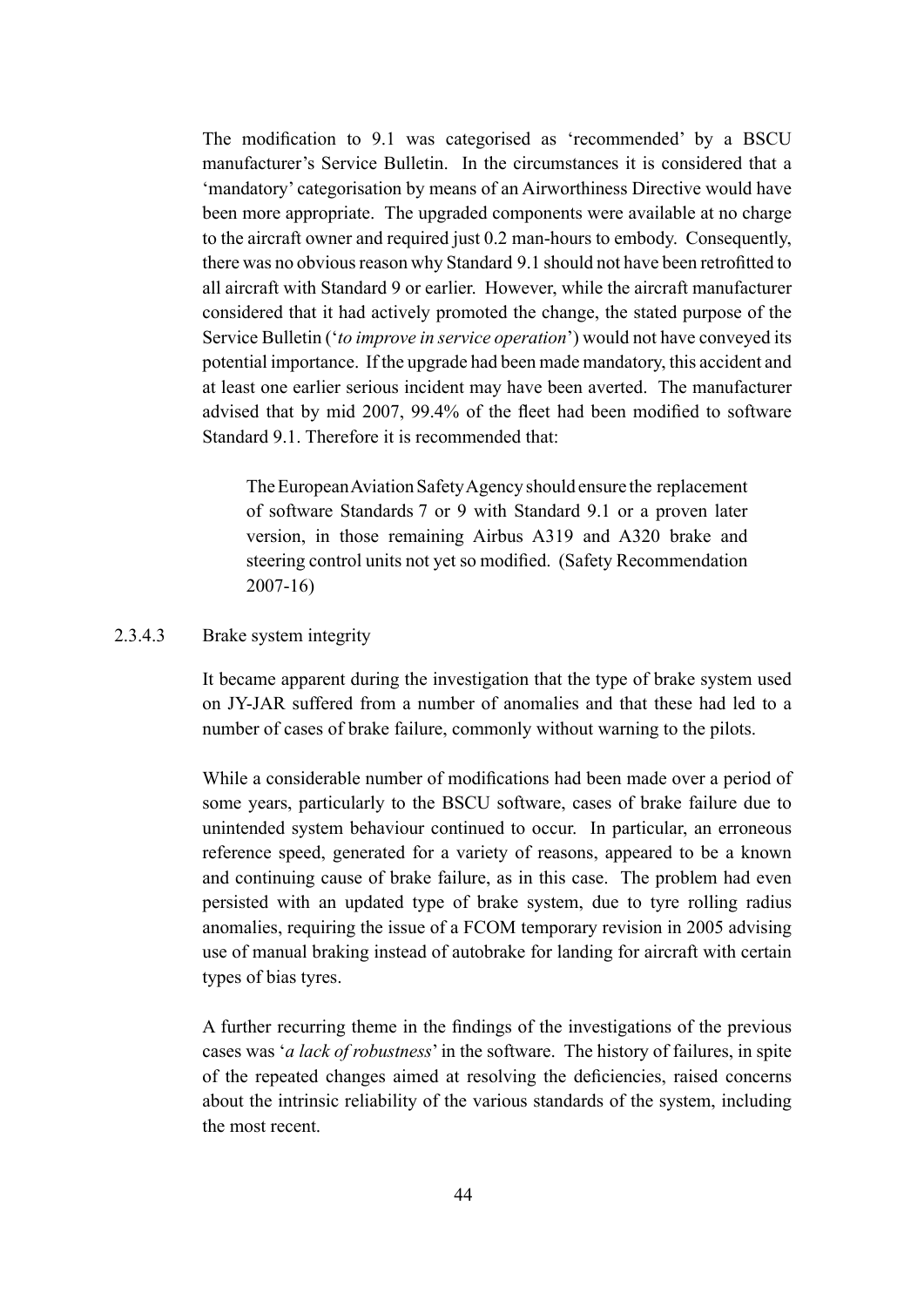It was noted that the failures occurred during a very substantial number of operating hours by a large fleet of aircraft. Based on the estimated total flight hours, the aircraft manufacturer had assessed that the risk of catastrophic consequences due to a loss of Normal braking was acceptably low and, indeed, no catastrophic accidents had resulted. However, a number of the cases of loss of Normal braking had almost led to accidents. A small change in the circumstances could well have resulted in catastrophic aircraft damage and injury in the Ibiza overrun accident and quite possibly could have done so in the Cardiff case.

Similarly, while JY‑JAR's accident did not result in injury or extensive aircraft damage, such a benign outcome would have been unlikely had the aircraft travelled a slightly greater distance before stopping. It was therefore judged that the potential for a serious accident was clearly apparent and needed to be addressed.

The delay, or omission, in carrying out the FCOM procedure in some cases may have been due to pilots not immediately recalling the procedure and acting rapidly during a brief period of high workload. Confusion created by the absence of a flight deck indication could make this more likely. It was also possible that sudden failure of Normal braking, without the expected automatic reversion to the Alternate braking mode, particularly if no flight deck indications were given, could reasonably reduce the confidence that manually selected Alternate braking would work. In other cases the procedure was not followed because of concerns about directional controllability, either because the manual selection of Alternate braking would cause nosewheel steering loss and possibly tyre deflation, or because of the likelihood of wheel locking if the parking brake were used.

In any event, the experience showed that the assumption within the aircraft manufacturer's risk assessment that pilot action would limit the consequence of loss of Normal braking to a modest increase in stopping distance was unreliable.

The Spanish CIAIAC had made a substantial number of recommendations in relation to the A320 braking system as a result of the findings from their investigation into the Ibiza accident in 1998. Further recommendations had been made after the Cardiff incident. However, it did not appear that effective action to address all of these recommendations had been taken.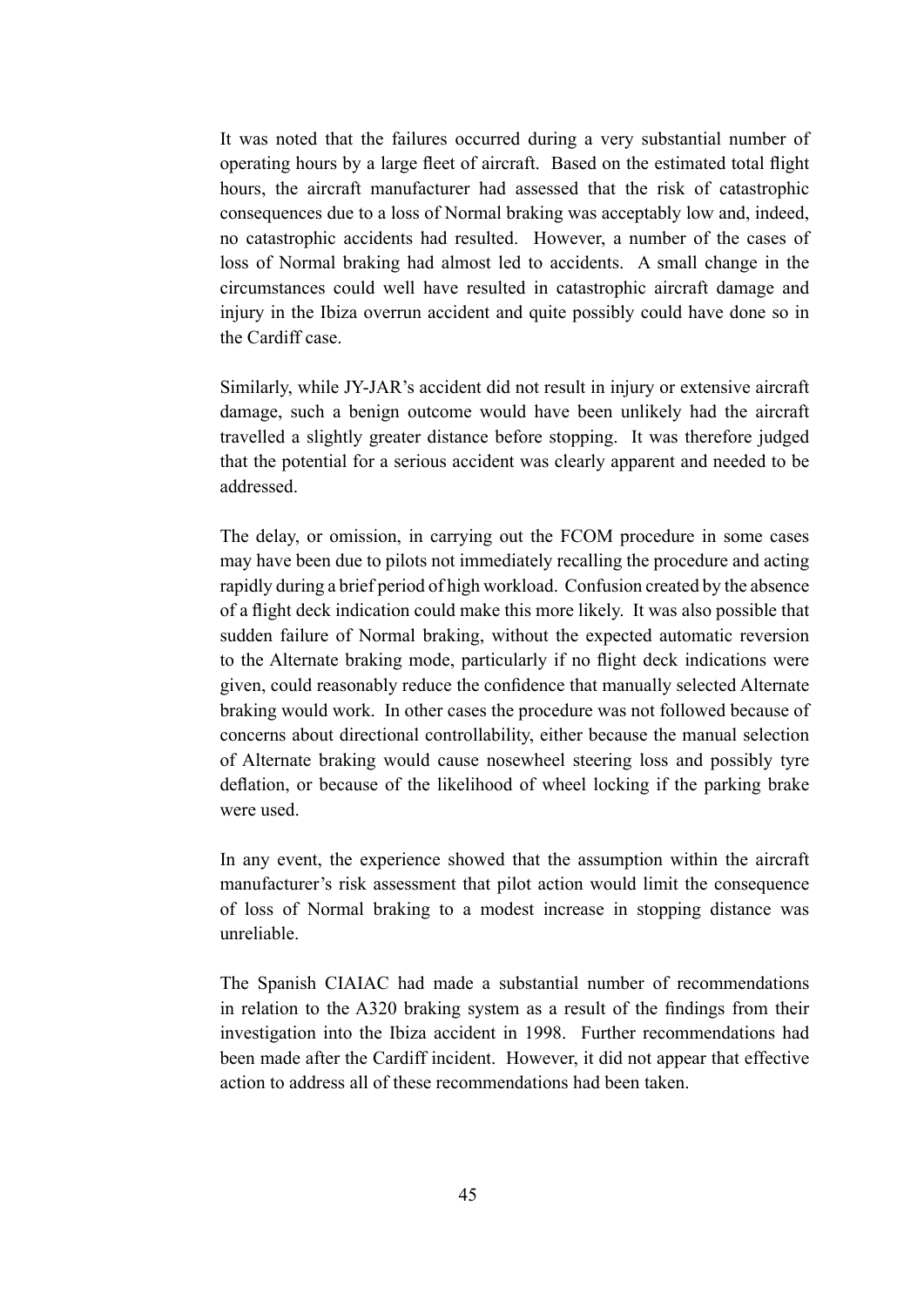# 2.3.5 Brake and steering systems independence

If Normal wheel braking fails, the manual selection of Alternate braking specified in FCOM procedures automatically causes loss of nosewheel steering. It is understandable that pilots may be reluctant to forfeit nosewheel steering, particularly when faced with an imminent runway over-run with obstacles directly ahead. Since both Alternate braking Without Anti-Skid and nosewheel steering systems can help to compensate for the loss of Normal braking, the inability to activate these two complementary aircraft control systems independently appears most unsatisfactory.

However, the deficiency could possibly be partially rectified, without the systems having separate hydraulic supplies, by modification that permitted independent selection of Alternate Braking Without Anti-Skid and nosewheel steering systems. It is judged that consideration of the feasibility of such a change is appropriate and that, if feasible, retrofitting of the change should be considered. It is also considered that some form of rectification should be incorporated on aircraft in the A320 family built in the future. It is therefore recommended that:

The European Aviation Safety Agency should consider requiring, for aircraft in the A320 family and other aircraft with similar combined Brakes and Steering Control systems, changes that allow manual selection of Alternate braking without consequent loss of nosewheel steering. (Safety Recommendation 2007-018**)**

# 2.3.6 Flight deck indication

One particularly serious issue which arose in this accident and in earlier events is the lack of a flight deck warning if Normal braking is not achieved. There is not necessarily an ECAM annunciation of loss of braking, even though the loss may be caused by a detectable combination of system malfunctions. The absence of a reliable warning appears to be inconsistent with the design philosophy of an aircraft with otherwise extensive fault monitoring and indication.

The recall items for 'Total Brake Failure', as shown in paragraph 1.6.5.3, will always require immediate pilot action because the aircraft is being braked for a good reason. However, no warning of an internal BSCU power failure or, as was probably the case for JY-JAR, of anomalous tachometer signals that were likely to cause loss of braking action by both BSCU channels, was presented to the pilots. It would be difficult for monitoring systems to reliably detect a loss of braking by reference to anti-skid current and brake unit pressure in all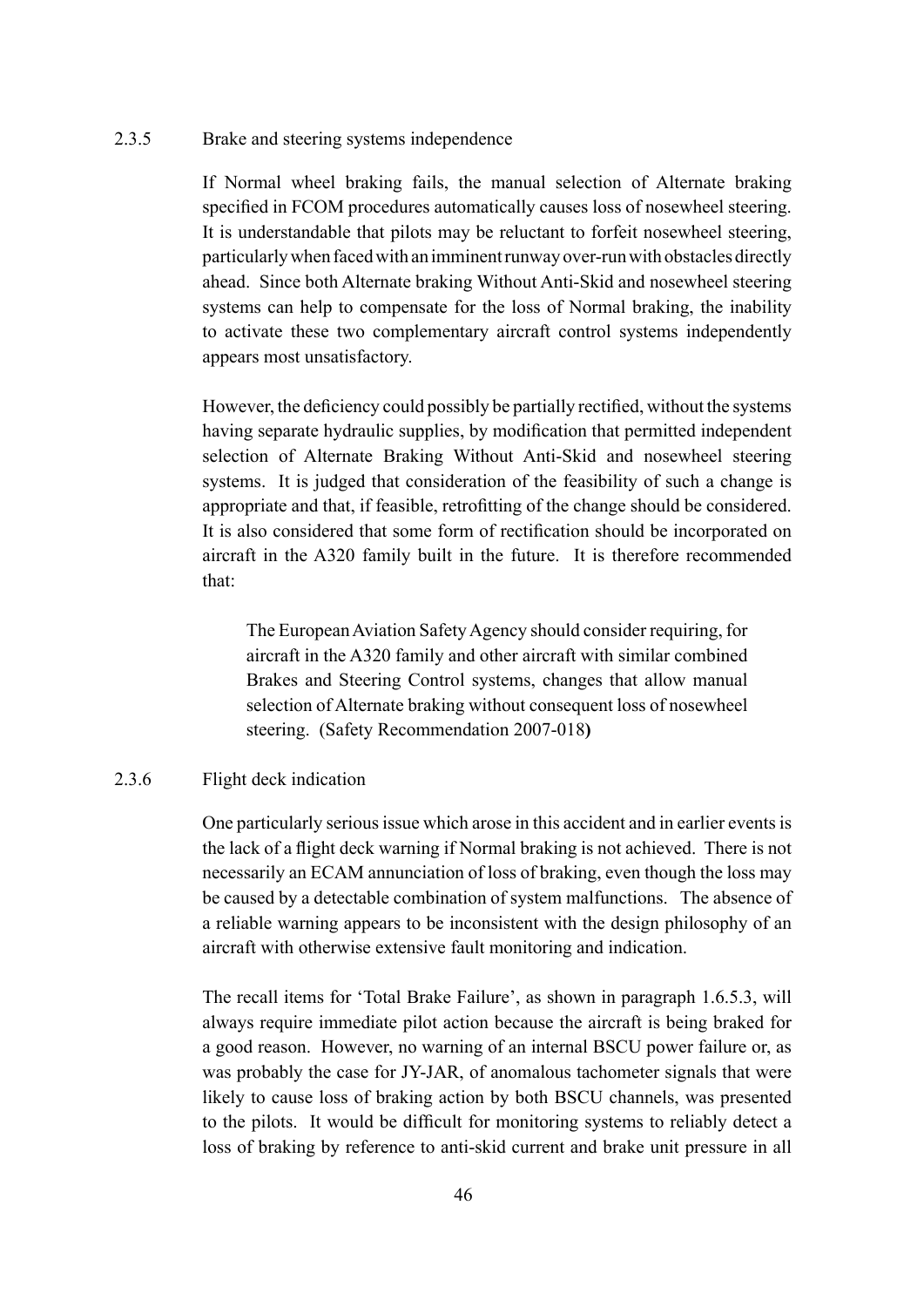cases, as the anti-skid system would necessarily command a major reduction in braking on a slippery runway. However, it would appear possible to detect anomalous brake system behaviour in many cases by monitoring other brake system parameters, for example by comparing tachometer signals.

For similar reasons it could be very difficult for the crew under some circumstances, such as a slippery or wet runway at night, to determine if a loss of retardation is caused by a braking system problem or by the condition of the runway surface. Also, at high groundspeeds, the retardation effect of spoiler extension can be similar to the target retardation of the autobrake LO setting and so a brake failure can be very difficult to detect, especially if there are other issues requiring immediate pilot reaction, such as a strong crosswind. Consequently, operating safety would be improved if the crew were warned of brake failure. Therefore it is recommended that:

The European Aviation Safety Agency should require Airbus to take measures aimed at ensuring that anomalies in A318/319/320/321 aircraft braking systems that may lead to loss of Normal braking are clearly indicated to the flight crew. (**S**afety Recommendation 2007-019)

## **2.4 Airworthiness considerations**

## 2.4.1 Braking system design

It was unexpected that an aircraft braking system would receive design approval if, during the ground roll, it had a failure mode whereby an undetectable fault and a single further fault would cause it to fail. Similar considerations applied to the momentary and multiple autobrake acquisition problems and to the BSCU Standard 9 software error (see paragraph 1.18.1) that could cause loss of anti‑skid. In the same way, the potential loss of braking that could result from use of an incorrect tyre rolling radius by the BSCU should have been detected and corrected at the design stage.

Similar arguments apply to the inadequate robustness in the software and to the lack of independence of the manually selected Alternate braking and nosewheel steering systems. The inappropriate natural frequency of the tachometer driveshafts should have been detected and corrected at the design or qualification stages. As discussed above, there seems to be no good reason why failure of the brakes on an aircraft equipped with extensive fault monitoring and indication should not be communicated to the flight crew.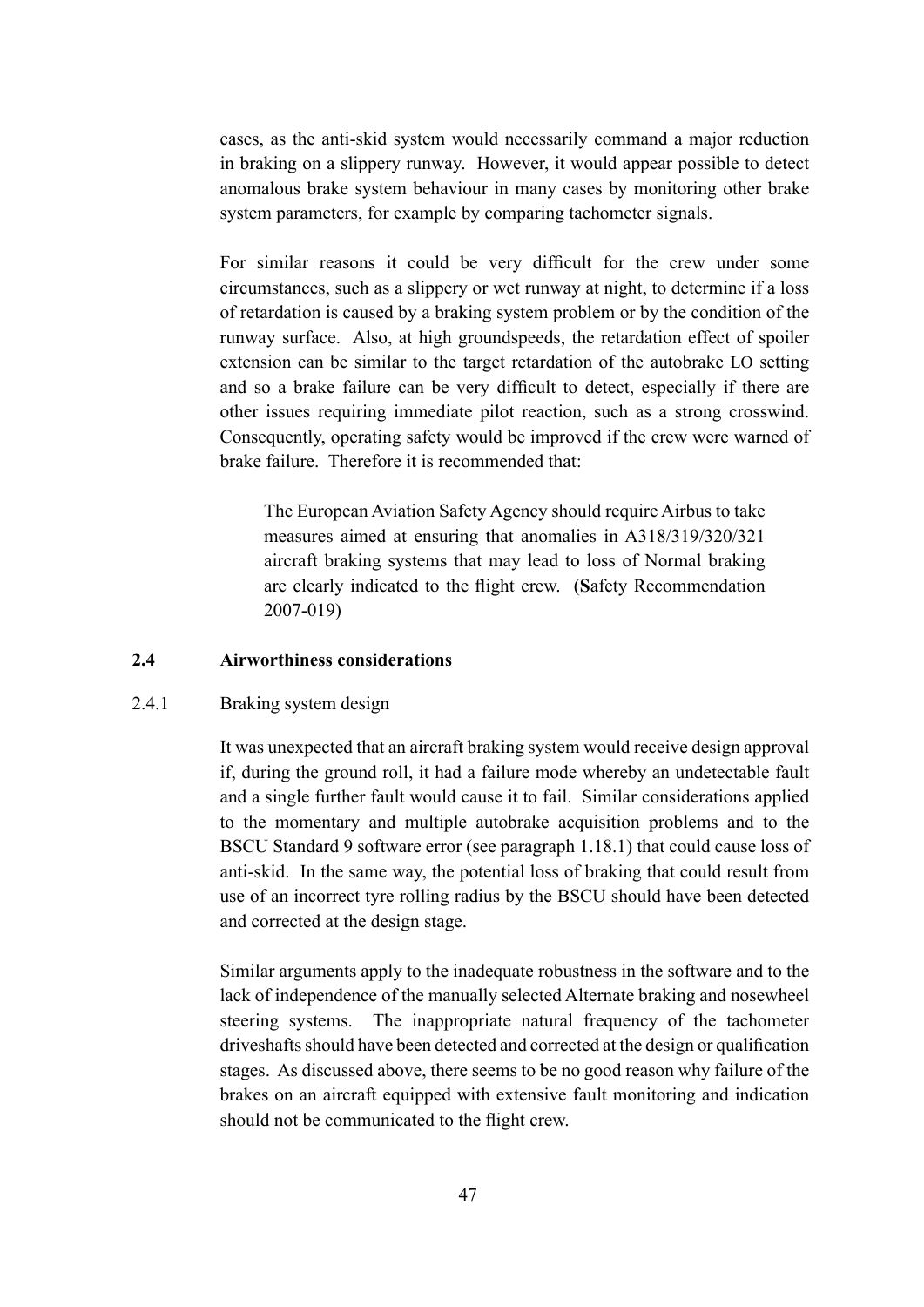These anomalies in the braking system of the A320 aircraft family raise issues about the adequacy of the design systems aimed at eliminating such deficiencies.

# 2.4.2 Continued airworthiness action

Faults that could cause the failure of an essential aircraft control system such as the braking system, even if not detected and corrected at the design stage, should be rectified once they become apparent in service. Thus it appears that effective action had not been taken to eliminate some of the problems, particularly as, some years before, a number of relevant recommendations had resulted from the investigation of a serious accident.

A factor that had possibly inhibited full recognition of the potential seriousness of the problems may have been the aircraft and brake system manufacturers' shared assumption that crew action would limit the consequences of a normal brake system failure. While this was theoretically the case, in-service experience had shown that this assumption was unreliable and unjustified.

In spite of the in-service experience, the terminology generally used by the aircraft and brake system manufacturers in relation to instances of braking loss was euphemistic and consequently unlikely to fully convey the potential seriousness of the problem. The widespread use of terms such as '*loss of braking efficiency*' rather than 'brake failure' or 'loss of braking' appeared indicative of a reluctance to accept that such an event could have serious repercussions.

These considerations cast doubt on the effectiveness of the manufacturer's systems for assessing and acting on the potential flight safety implications revealed by in-service problems.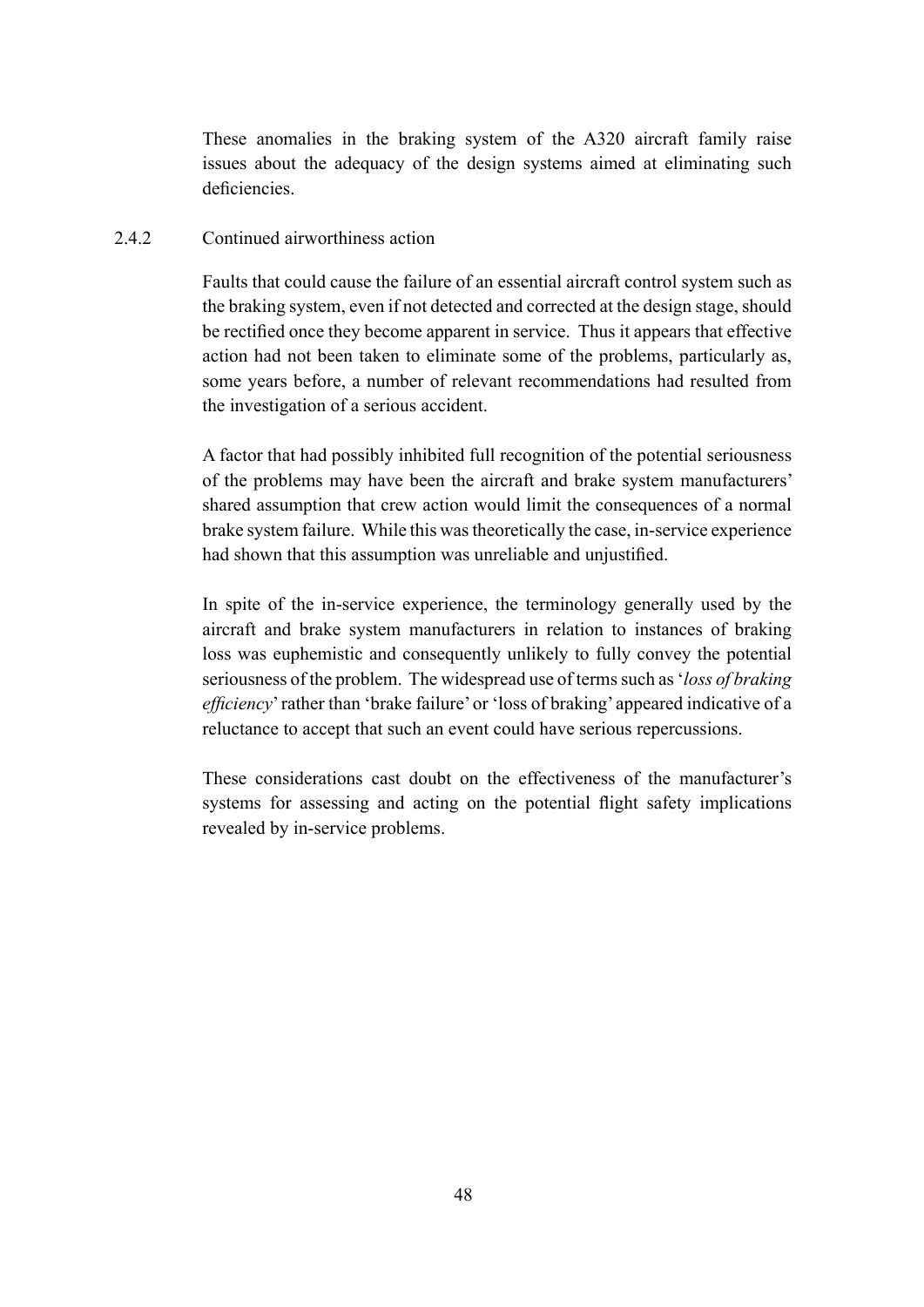# **3. Conclusions**

# **(a) Findings**

- 1. The operating flight crew members were properly licensed and adequately rested to operate the flight.
- 2. The multi-lingual constitution of the crew did not adversely effect crew communications during the accident.
- 3 Neither flight crew member had landed at Leeds Bradford Airport before, so they were unfamiliar with the line-of sight characteristics of Runway 14.
- 4. The aircraft was below the maximum landing weight appropriate for the runway in the prevailing conditions and its centre of gravity was within permitted limits.
- 5. The speed of the aircraft over the landing threshold was consistent with the achievement of scheduled landing performance.
- 6. The aircraft touched down just beyond the end of the marked touchdown zone, approximately 400 m beyond the Aiming Point and 700 m beyond the displaced runway threshold.
- 7. The LO autobrake setting selected for landing was inappropriate for the conditions but manual braking was commenced about 4 seconds after touchdown and should have been adequate to stop the aircraft on the runway.
- 8. A pronounced dip in the runway prevented the pilots from seeing the end of the paved surface until late in the ground roll.
- 9. The Normal braking system malfunctioned at around 70 kt groundspeed causing the loss of almost all braking effect.
- 10. Automatic reversion to Alternate braking did not occur.
- 11. There was no flight deck warning of the brake malfunction.
- 12. The lack of a flight deck warning probably delayed the crew's recognition of the loss of braking.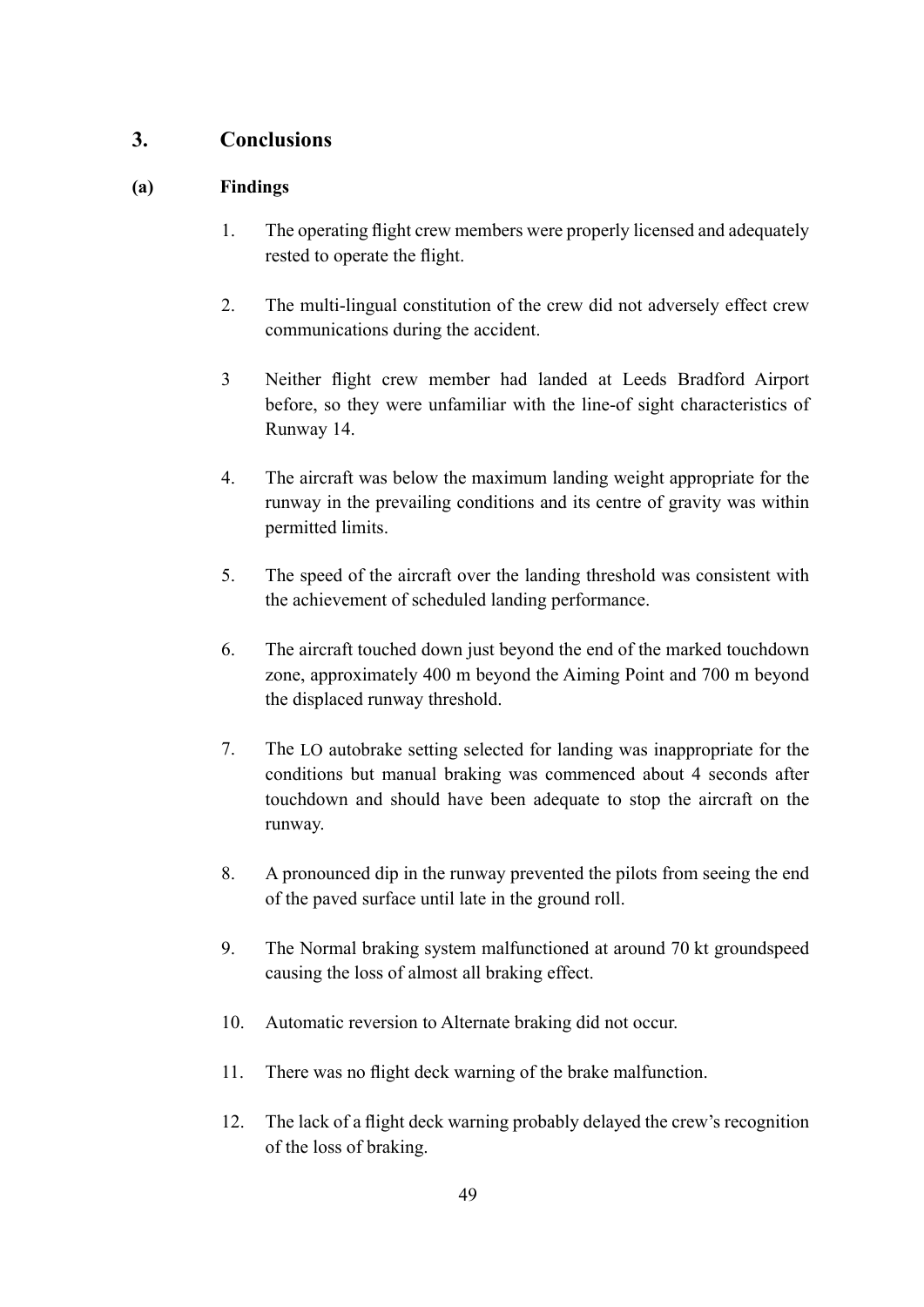- 13. The FCOM procedure for LOSS OF BRAKING was not completed.
- 14. If, after selecting MAX reverse thrust, the commander had followed the remaining actions of the LOSS OF BRAKING procedure, it should have been possible to stop the aircraft on the runway but it would have used at least 252 m of the remaining 280 m of paved surface.
- 15. The commander could not have known that the aircraft might have been stopped on the paved surface if he had persisted with the LOSS OF BRAKING procedure.
- 16. Alternate braking was not selected because of concerns that the consequent loss of nosewheel steering and anti-skid would severely reduce the directional control capability.
- 17. The aircraft was steered off the side of the runway overrun area using nosewheel steering.
- 18. The aircraft skidded sideways and came to rest with its nosewheels on a grassed area at the side of the runway overrun area shortly before a steep down slope.
- 19. Aircraft damage was limited to slight distortion of the nose landing gear caused by overload while running on the grassed area.
- 20. The driveshafts for two of the mainwheel tachometers used to sense wheel speed were found bent. This probably caused excessive noise in the tachometer electrical signals that resulted in an error in the groundspeed determined by the computerised brake control system and consequent release of the brakes by the anti-skid system.
- 21. Fluctuation in the tachometer signal noise probably prevented automatic correction of the Normal brake system loss and caused failure of the flight deck warning.
- 22. The aircraft monitoring systems were unable to detect the excessive tachometer signal noise as this occurred at a speed above the monitored speed range.
- 23. There were a number of other known anomalies with the brake control and monitoring system that could cause either brake failure or locking of the wheels, some of which had resulted in previous incidents and accidents.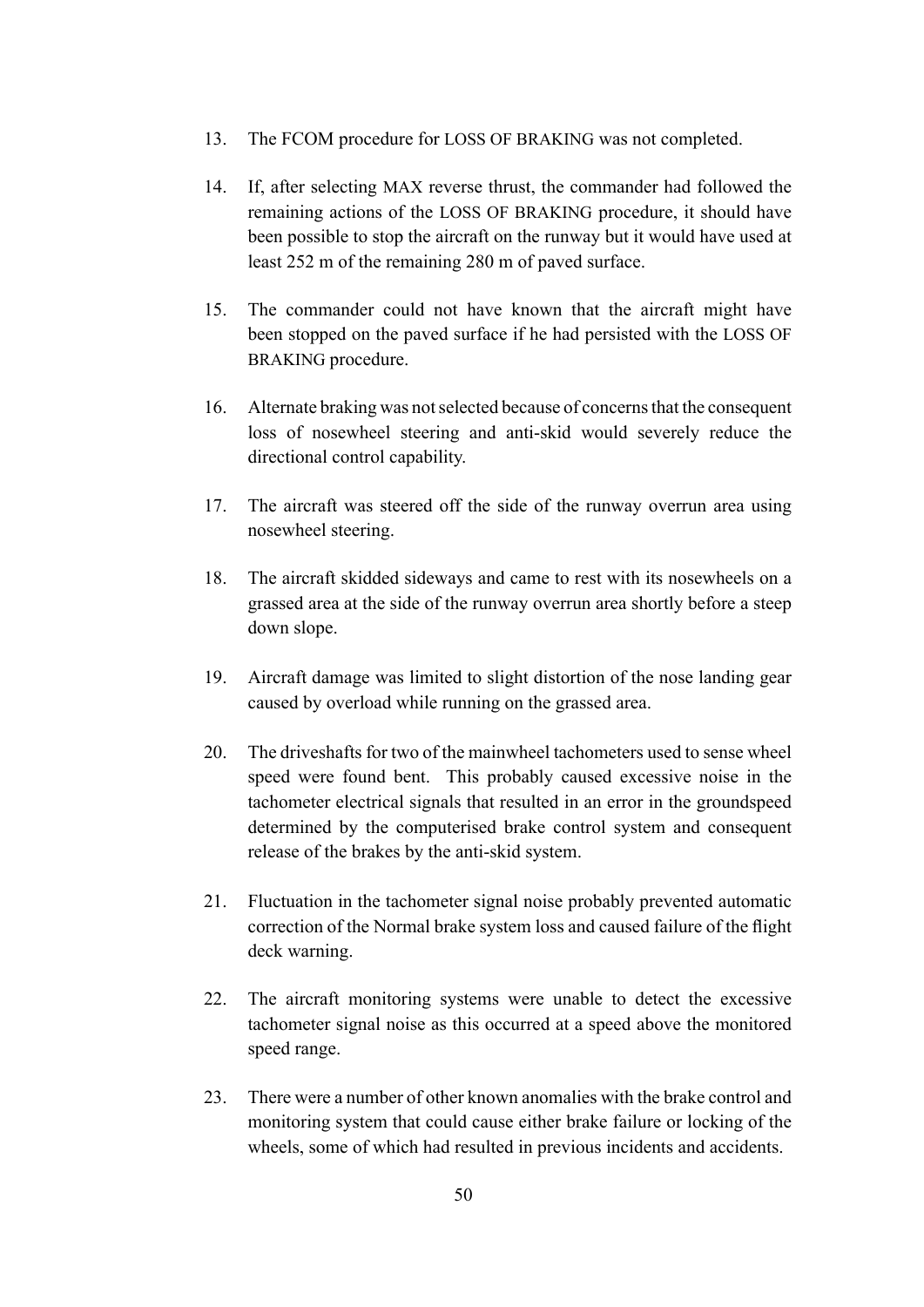- 24. The aircraft manufacturer had acted with the intention of correcting brake system anomalies identified during previous incident and accident investigations, but the corrective actions had not been entirely successful.
- 25. Redesigned tachometer driveshafts and updated software intended to correct some of the faults were available but had not been incorporated on a substantial number of aircraft, including JY‑JAR.

# **(b) Causal factors**

The investigation identified the following causal factors:

- 1. Excessive wheel tachometer signal noise, caused by a bent tachometer driveshaft on each main landing gear assembly, resulted in loss of braking using the Normal system.
- 2. Inadequate fault tolerance within the brake control system led to the sustained loss of Normal braking during the landing ground roll.
- 3. There was no flight deck indication of brake system malfunction, and this delayed the crew's recognition of the loss of braking.
- 4. There was a lack of effective action to fully rectify brake system anomalies apparent from previous incidents and accidents.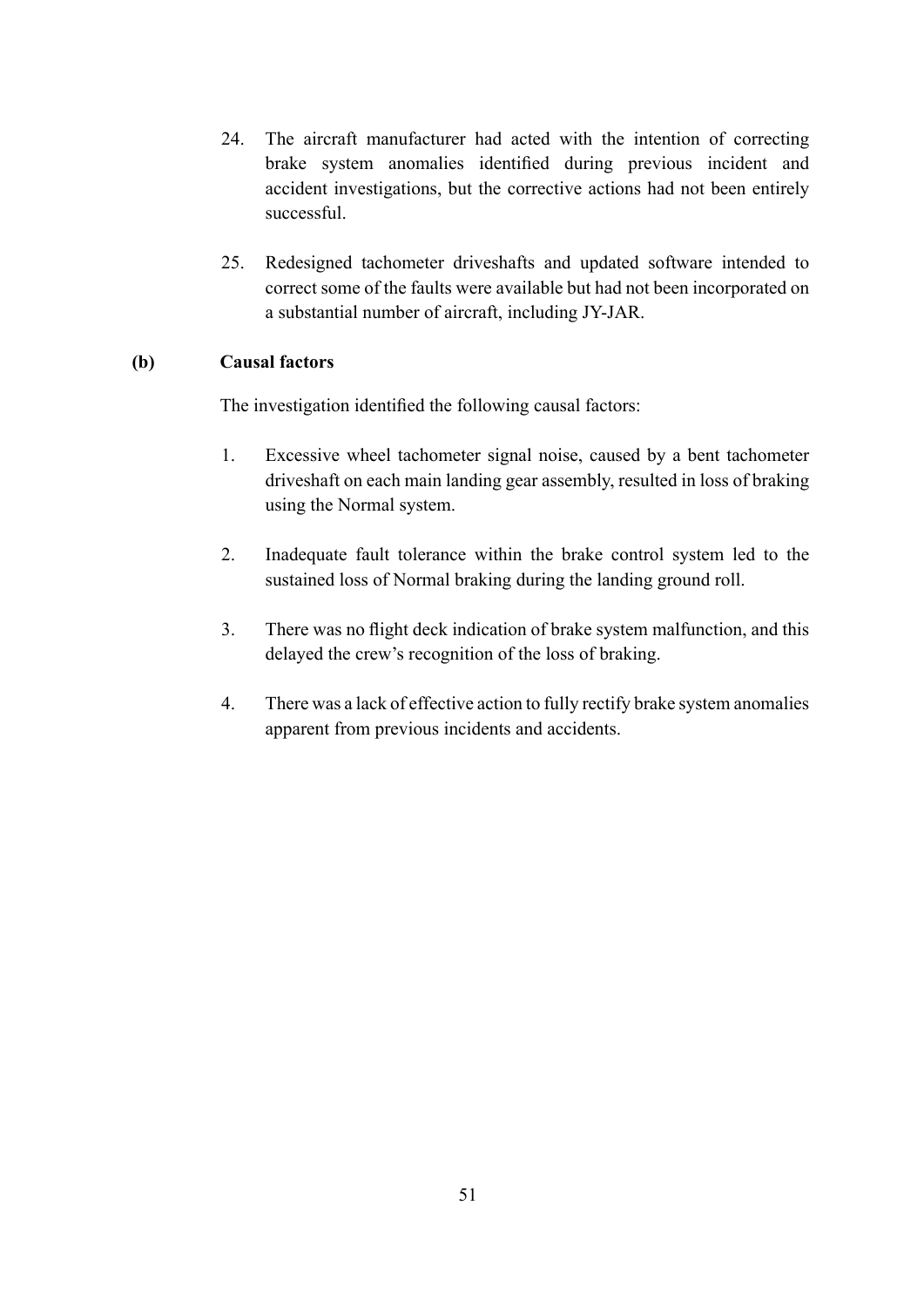# **4. Safety Recommendations**

The following safety recommendations were made:

- 4.1 **Safety Recommendation 2007-012**: The Jordanian Civil Aviation Authority should ensure that aircraft operators under their jurisdiction have procedures in place to ensure the continued airworthiness of mandatory flight recorders.
- 4.2 **Safety Recommendation 2007-013**: The Civil Aviation Authority should publish information within the Aeronautical Information Package relating to runways which do not comply with the provisions of CAP 168, or which have profiles that reduce the ability of pilots to assess landing performance distance remaining visually, in the form of a 'Warning'. within the 'Local Traffic Regulations' section or the 'Remarks' area of 'Runway Physical Characteristics' for all affected UK airports.
- 4.3 **Safety Recommendation 2007-014**: The International Civil Aviation Organization (ICAO) should re-assess the benefits and disadvantages to runway situational awareness of runway distance markers for any runway which has a profile that prevents the end of the paved surface from being in view continuously from the flight deck. If the re-assessment concludes that a net benefit is likely, the ICAO should encourage the installation of such markers at relevant civil airports.
- 4.4 **Safety Recommendation 2007-015**: The European Aviation Safety Agency should require the expeditious replacement of the long hollow titanium tachometer driveshaft in the braking systems of the A320 family of aircraft with a driveshaft of improved design.
- 4.5 **Safety Recommendation 2007-16**: The European Aviation Safety Agency should ensure the replacement of software Standards 7 or 9 with Standard 9.1 or a proven later version, in those remaining Airbus A319 and A320 brake and steering control units not yet so modified.
- **4.6 Safety Recommendation 2007-018:** The European Aviation Safety Agency should consider requiring, for aircraft in the A320 family and other aircraft with similar combined Brakes and Steering Control systems, changes that allow manual selection of Alternate braking without consequent loss of nosewheel steering.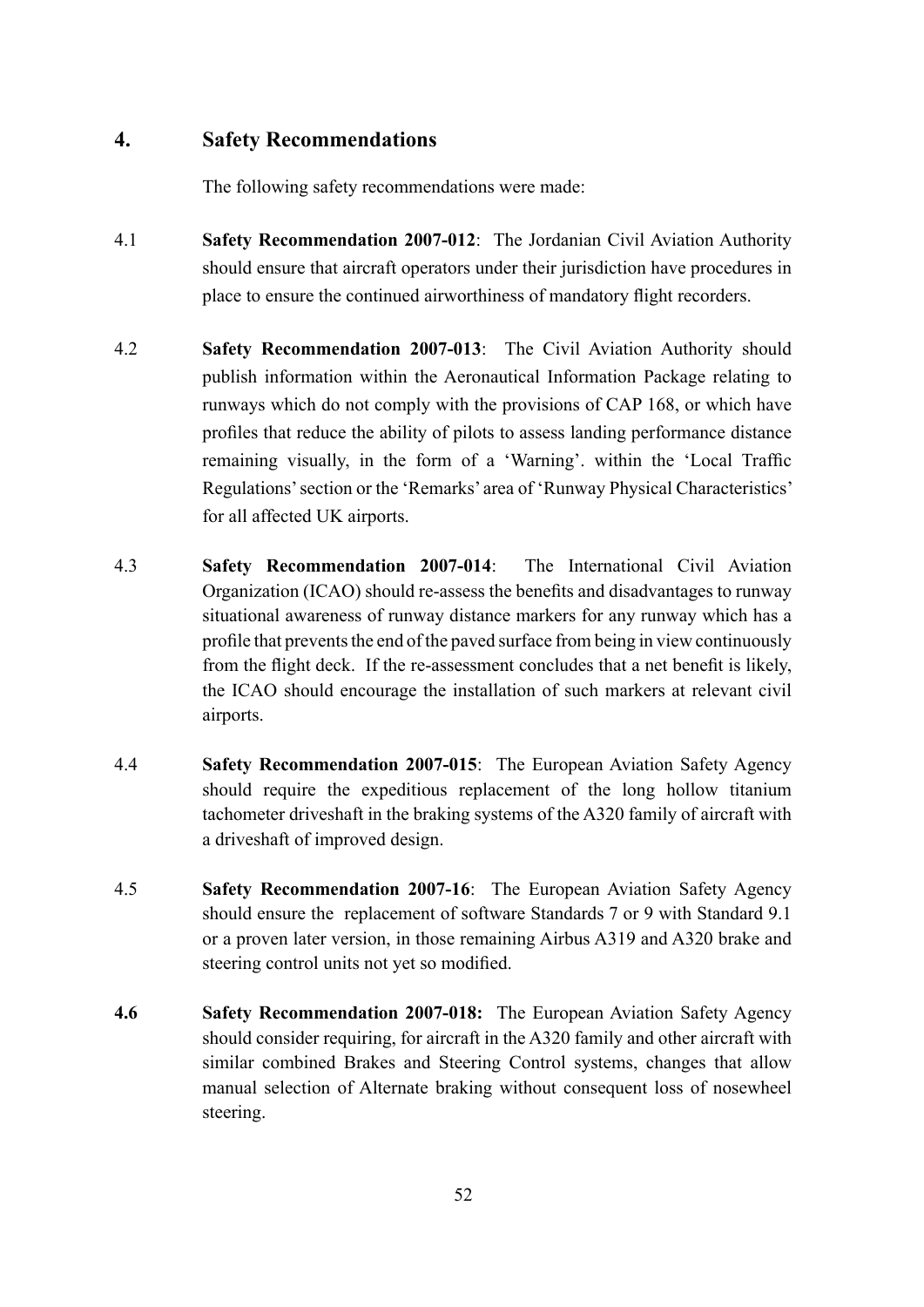**4.7 Safety Recommendation 2007-019**: The European Aviation Safety Agency should require Airbus to take measures aimed at ensuring that anomalies in A318/319/320/321 aircraft braking systems that may lead to loss of Normal braking are clearly indicated to the flight crew.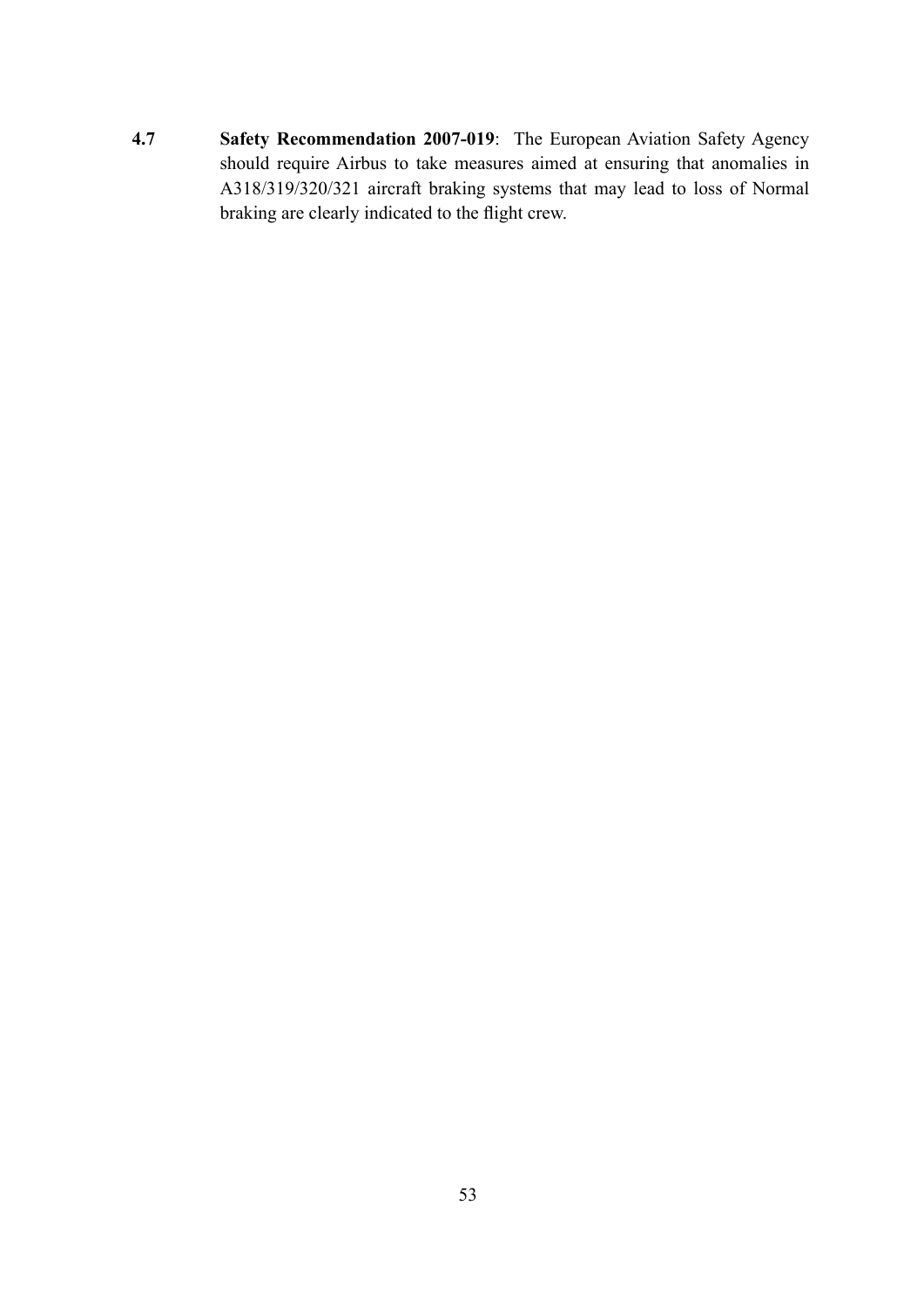# **5. Safety actions taken**

# **5.1 Modification embodiment**

At the time of the accident slightly less than half the fleet had been modified with BSCU software standard 9.1 (Modification No 32500P7810). By March 2007 only about 12 aircraft remained unmodified.

# **5.2 Tachometer drive shaft replacement**

The production of replacement hollow tachometer drive shafts ceased and new aircraft are fitted with solid shafts. For in-service aircraft, hollow shafts are being replaced by solid shafts on an attrition basis.

# **5.3 AIP revision**

In response to safety Recommendation 2007-13 The UK CAA has advised that information on the line of sight characteristics of Runway 14/32 is now published in the AIP in the 'Remarks' area of AD2.12, 'Runway Physical Characteristics'. This location within the AIP is considered by the CAA to be more appropriate than that suggested in the Safety Recommendation.

A P Simmons Principal Inspector of Air Accidents Air Accidents Investigation Branch Department for Transport November 2007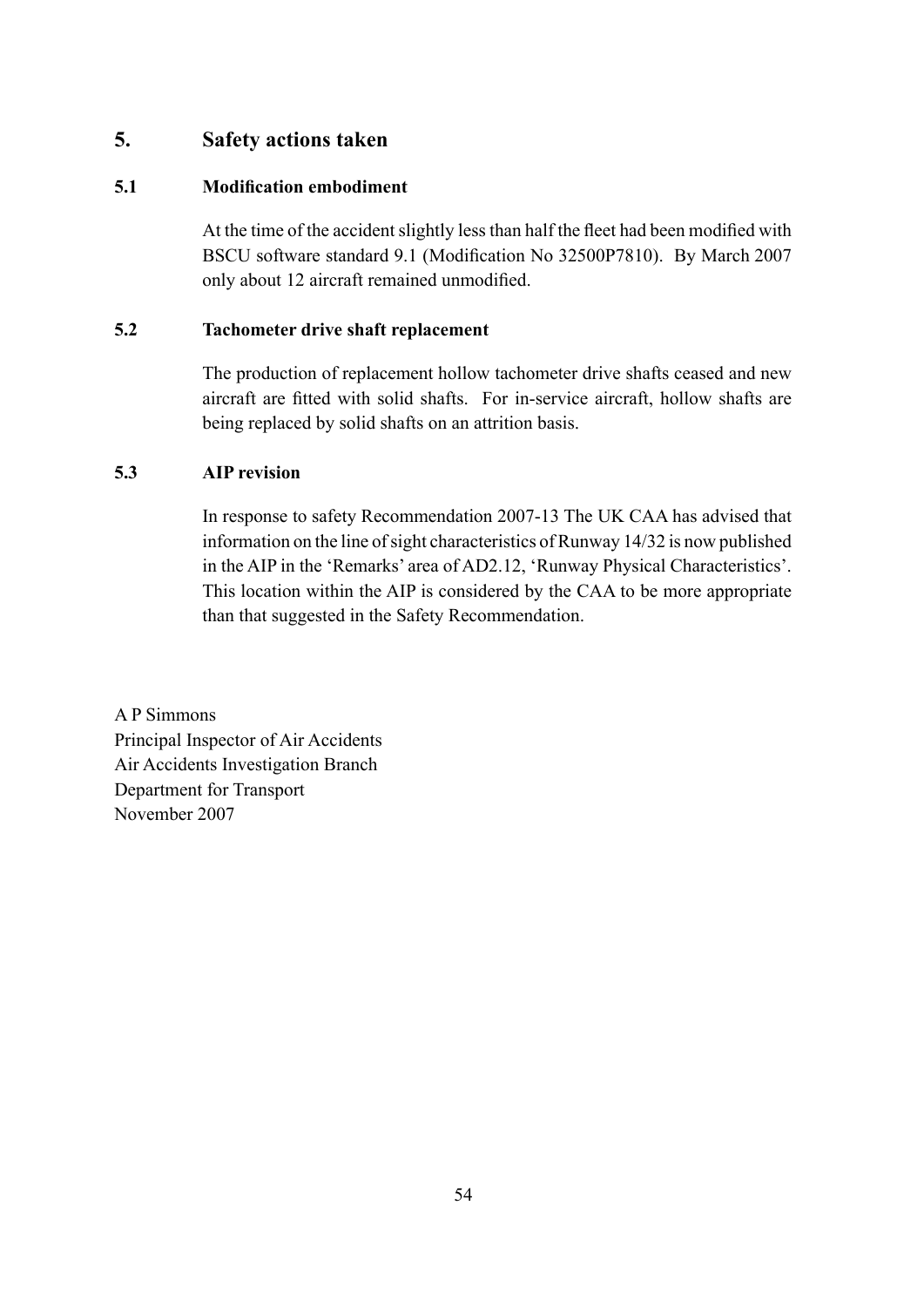# **Appendix A**



## **Plot of Pertinent Flight Data Parameters**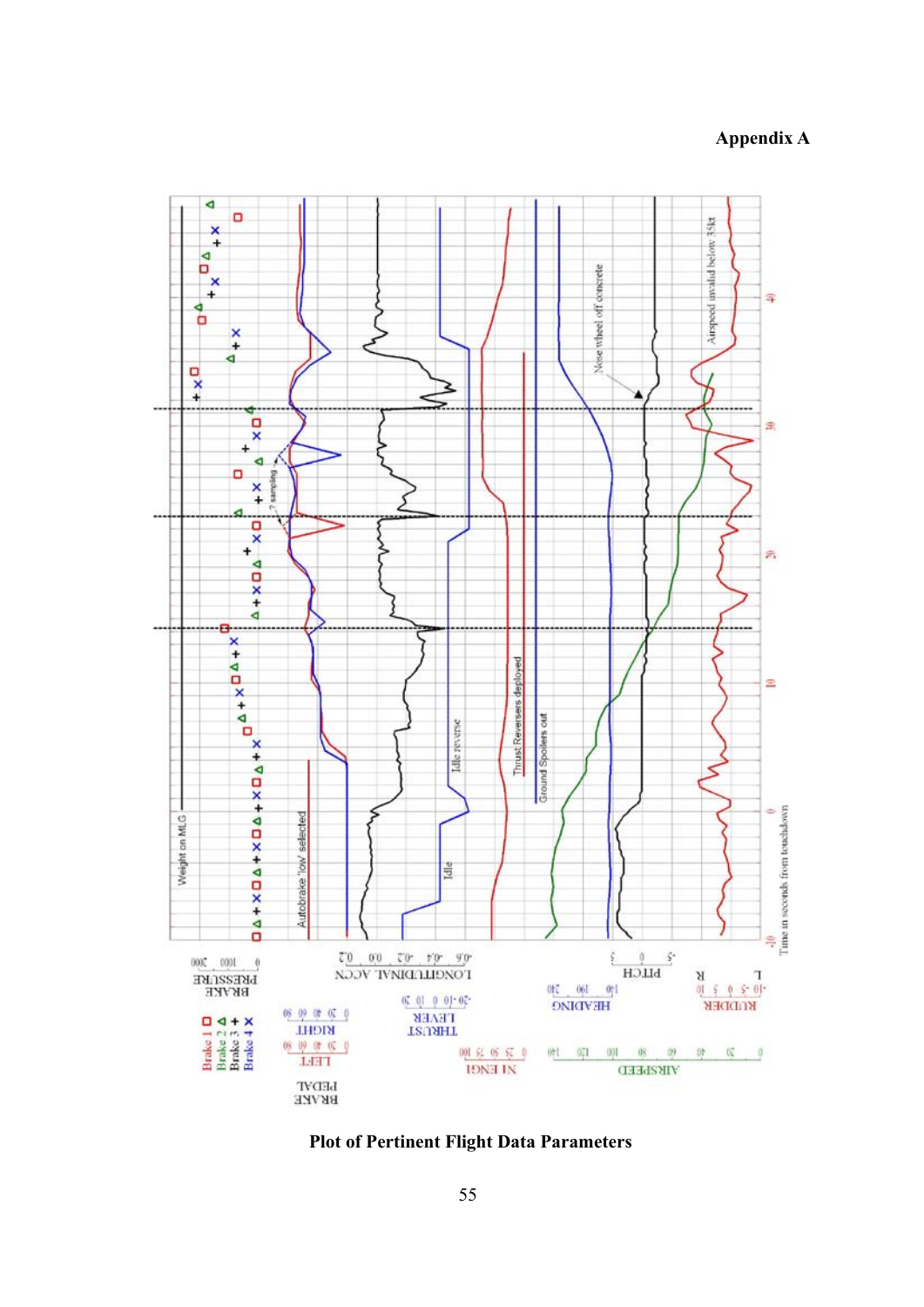# **Extracts from EASA CS-25 (Book 1)**

(The Airworthiness Code applicable to turbine powered Large Aeroplanes)

## **CS 25.1309 Equipment, systems and installations**

(See AMC 25.1309)

The requirements of this paragraph, except as identified below, are applicable, in addition to specific design requirements of CS-25, to any equipment or system as installed in the aeroplane. Although this paragraph does not apply to the performance and flight characteristic requirements of Subpart B and the structural requirements of Subparts C and D, it does apply to any system on which compliance with any of those requirements is dependent. Certain single failures or jams covered by CS 25.671(c)(1) and CS 25.671(c)(3) are excepted from the requirements of CS 25.1309(b)(1)(ii). Certain single failures covered by CS 25.735(b) are excepted from the requirements of CS 25.1309(b). The failure effects covered by CS  $25.810(a)(1)(v)$  and CSCS  $25.812$  are excepted from the requirements of CS 25.1309(b). The requirements of CS 25.1309(b) apply to powerplant installations as specified in CS 25.901(c).

(a) The aeroplane equipment and systems must be designed and installed so that:

(1) Those required for type certification or by operating rules, or whose improper functioning would reduce safety, perform as intended under the aeroplane operating and environmental conditions.

(2) Other equipment and systems are not a source of danger in themselves and do not adversely affect the proper functioning of those covered by sub-paragraph (a)(1) of this paragraph.

(b) The aeroplane systems and associated components, considered separately and in relation to other systems, must be designed so that -

- (1) Any catastrophic failure condition
	- (i) is extremely improbable; and
	- (ii) does not result from a single failure; and
- (2) Any hazardous failure condition is extremely remote; and
- (3) Any major failure condition is remote.

(c) Information concerning unsafe system operating conditions must be provided to the crew to enable them to take appropriate corrective action. A warning indication must be provided if immediate corrective action is required. Systems and controls, including indications and annunciations must be designed to minimise crew errors, which could create additional hazards.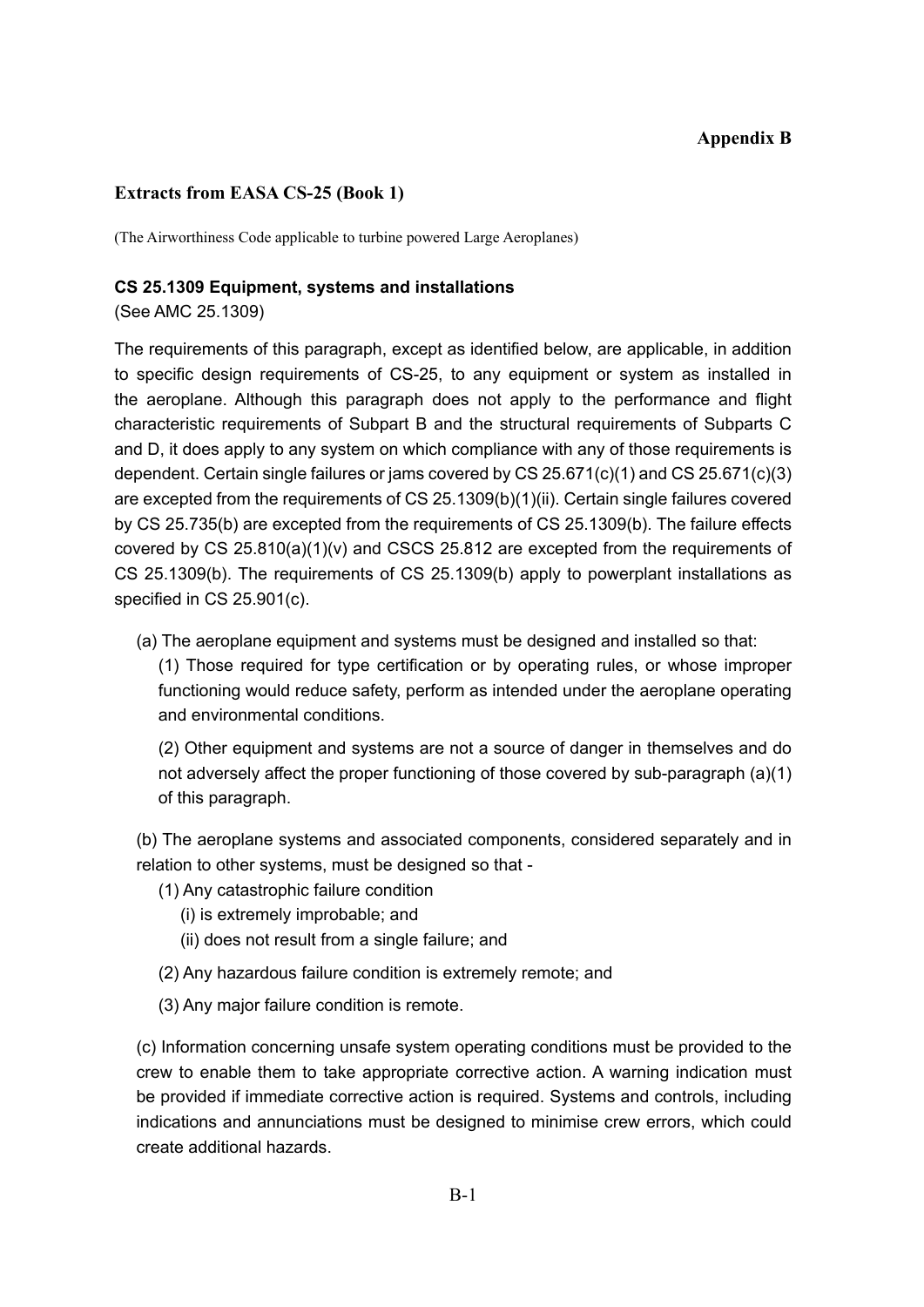# **Appendix C**

#### **Extracts from CS-25 (BOOK 2)**

#### **ACCEPTABLE MEANS OF COMPLIANCE – AMC**

### **AMC 25.1309 System Design and Analysis**

### **1. PURPOSE.**

- a. This AMC describes acceptable means for showing compliance with the requirements of CS 25.1309. These means are intended to provide guidance to supplement the engineering and operational judgement that must form the basis of any compliance demonstration.
- b. The extent to which the more structured methods and guidelines contained in this AMC should be applied is a function of systems complexity and systems failure consequence. In general, the extent and structure of the analyses required to show compliance with CS 25.1309 will be greater when the system is more complex and the effects of the Failure Conditions are more severe. This AMC is not intended to require that the more structured techniques introduced in this revision be applied where traditional techniques have been shown to be acceptable for more traditional systems designs. The means described in this AMC are not mandatory. Other means may be used if they show compliance with CS 25.1309.

#### **5. DEFINITIONS.**

The following definitions apply to the system design and analysis requirements of CS 25.1309 and the guidance material provided in this AMC. They should not be assumed to apply to the same or similar terms used in other regulations or AMCs. Terms for which standard dictionary definitions apply are not defined herein.

- a. Analysis. The terms "analysis" and "assessment" are used throughout. Each has a broad definition and the two terms are to some extent interchangeable. However, the term analysis generally implies a more specific, more detailed evaluation, while the term assessment may be a more general or broader evaluation but may include one or more types of analysis. In practice, the meaning comes from the specific application, e.g., fault tree analysis, Markov analysis, Preliminary System Safety Assessment, etc.
- b. Assessment. See the definition of analysis above.
- c. Average Probability Per Flight Hour. For the purpose of this AMC, is a representation of the number of times the subject Failure Condition is predicted to occur during the entire operating life of all aeroplanes of the type divided by the anticipated total operating hours of all aeroplanes of that type (Note: The Average Probability Per Flight Hour is normally calculated as the probability of a Failure Condition occurring during a typical flight of mean duration divided by that mean duration).
- d. Candidate Certification Maintenance Requirements (CCMR). A periodic maintenance or flight crew check may be used in a safety analysis to help demonstrate compliance with CS 25.1309(b) for Hazardous and Catastrophic Failure Conditions. Where such checks cannot be accepted as basic servicing or airmanship they become Candidate Certification Maintenance Requirements (CCMRs). AMC 25.19 defines a method by which Certification Maintenance Requirements (CMRs) are identified from the candidates. A CMR becomes a required periodic maintenance check identified as an operating limitation of the type certificate for the aeroplane.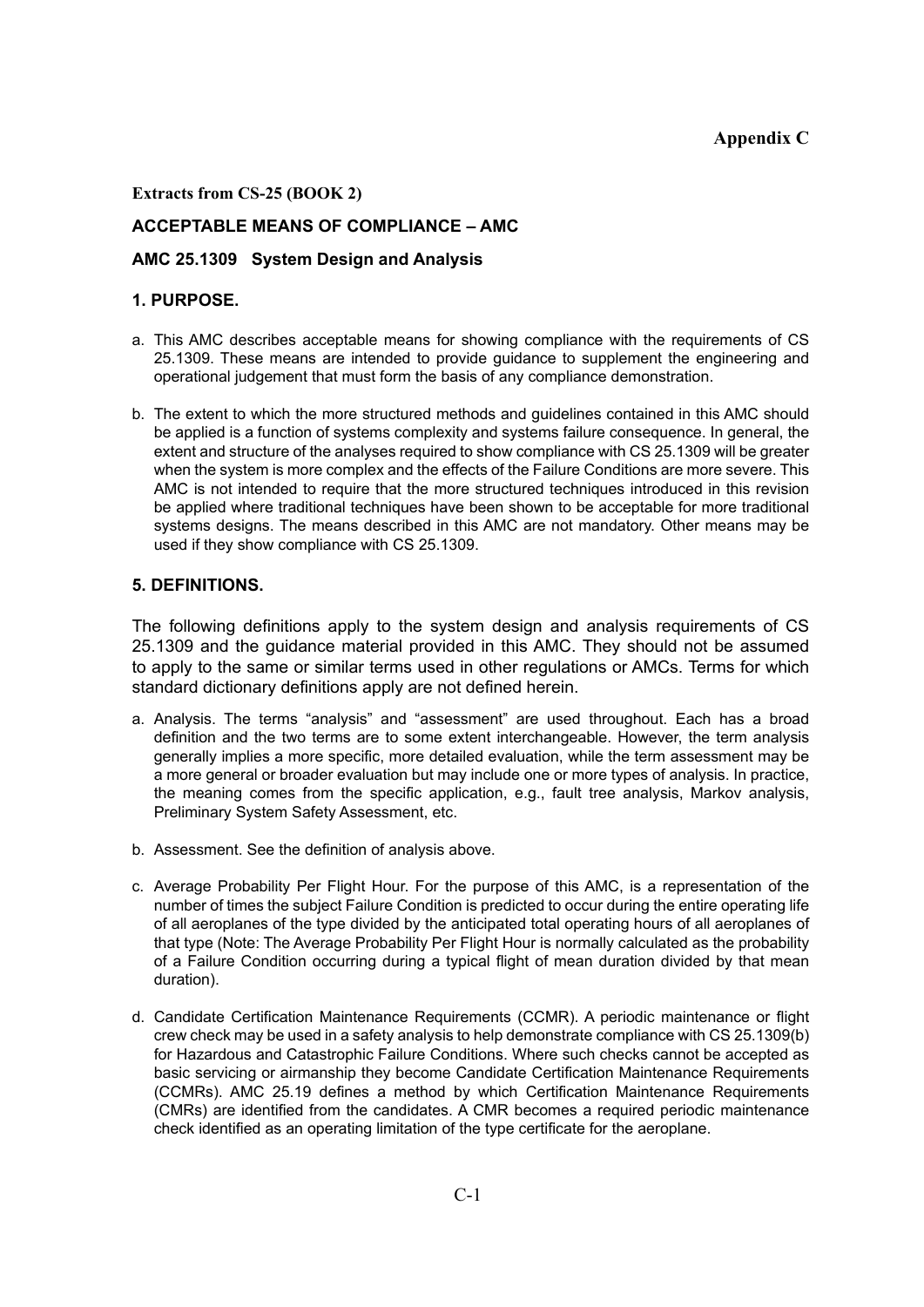- e. Check. An examination (e.g., an inspection or test) to determine the physical integrity and/or functional capability of an item.
- f. Complex. A system is Complex when its operation, failure modes, or failure effects are difficult to comprehend without the aid of analytical methods.
- g. Conventional. A system is considered to be Conventional if its functionality, the technological means used to implement its functionality, and its intended usage are all the same as, or closely similar to, that of previously approved systems that are commonly-used.
- h. Design Appraisal. This is a qualitative appraisal of the integrity and safety of the system design.
- i. Development Assurance. All those planned and systematic actions used to substantiate, to an adequate level of confidence, that errors in requirements, design, and implementation have been identified and corrected such that the system satisfies the applicable certification basis.
- j. Error. An omission or incorrect action by a crewmember or maintenance personnel, or a mistake in requirements, design, or implementation.
- k. Event. An occurrence which has its origin distinct from the aeroplane, such as atmospheric conditions (e.g. gusts, temperature variations, icing and lightning strikes), runway conditions, conditions of communication, navigation, and surveillance services, bird-strike, cabin and baggage fires. The term is not intended to cover sabotage.
- l. Failure. An occurrence, which affects the operation of a component, part, or element such that it can no longer function as intended, (this includes both loss of function and malfunction). Note: Errors may cause Failures, but are not considered to be Failures.
- m. Failure Condition. A condition having an effect on the aeroplane and/or its occupants, either direct or consequential, which is caused or contributed to by one or more failures or errors, considering flight phase and relevant adverse operational or environmental conditions, or external events.
- n. Installation Appraisal. This is a qualitative appraisal of the integrity and safety of the installation. Any deviations from normal, industry-accepted installation practices, such as clearances or tolerances, should be evaluated, especially when appraising modifications made after entry into service.
- o. Latent Failure. A failure is latent until it is made known to the flight crew or maintenance personnel. A significant latent failure is one, which would in combination with one or more specific failures, or events result in a Hazardous or Catastrophic Failure Condition.
- p. Qualitative. Those analytical processes that assess system and aeroplane safety in an objective, non-numerical manner.
- q. Quantitative. Those analytical processes that apply mathematical methods to assess system and aeroplane safety.
- r. Redundancy. The presence of more than one independent means for accomplishing a given function or flight operation.
- s. System. A combination of components, parts, and elements, which are inter-connected to perform one or more functions.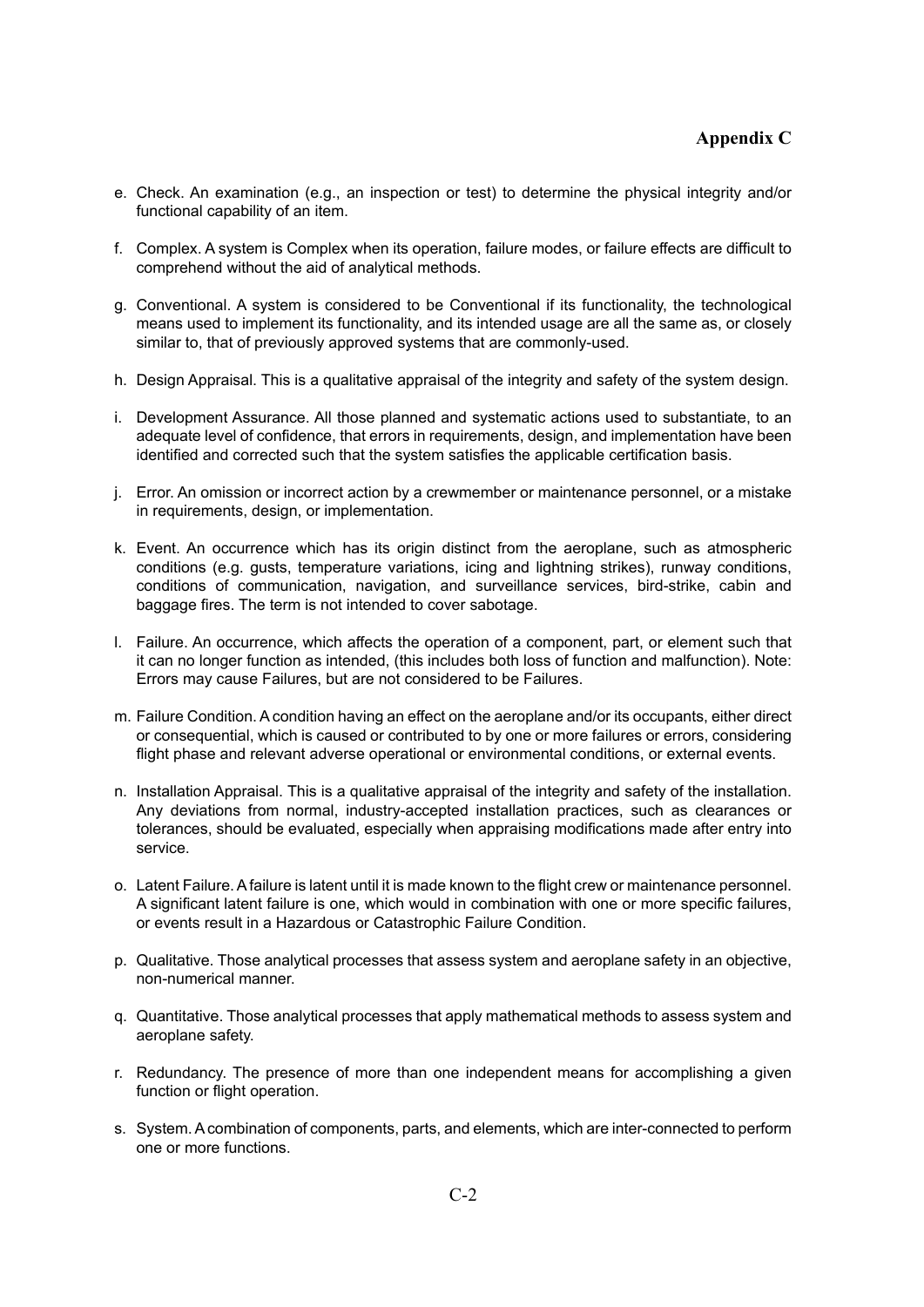### **6. BACKGROUND**

#### a. General.

For a number of years aeroplane systems were evaluated to specific requirements, to the "single fault" criterion, or to the fail-safe design concept. As later-generation aeroplanes developed, more safety-critical functions were required to be performed, which generally resulted in an increase in the complexity of the systems designed to perform these functions. The potential hazards to the aeroplane and its occupants which could arise in the event of loss of one or more functions provided by a system or that system's malfunction had to be considered, as also did the interaction between systems performing different functions. This has led to the general principle that an inverse relationship should exist between the probability of a Failure Condition and its effect on the aeroplane and/or its occupants (see Figure 1). In assessing the acceptability of a design it was recognised that rational probability values would have to be established. Historical evidence indicated that the probability of a serious accident due to operational and airframerelated causes was approximately one per million hours of flight. Furthermore, about 10 percent of the total were attributed to Failure Conditions caused by the aeroplane's systems. It seems reasonable that serious accidents caused by systems should not be allowed a higher probability than this in new aeroplane designs. It is reasonable to expect that the probability of a serious accident from all such Failure Conditions be not greater than one per ten million flight hours or 1  $x$  10<sup> $\degree$ </sup> per flight hour for a newly designed aeroplane. The difficulty with this is that it is not possible to say whether the target has been met until all the systems on the aeroplane are collectively analysed numerically. For this reason it was assumed, arbitrarily, that there are about one hundred potential Failure Conditions in an aeroplane, which could be Catastrophic. The target allowable Average Probability per Flight Hour of 1 x  $10^{-7}$  was thus apportioned equally among these Failure Conditions, resulting in an allocation of not greater than 1 x 10<sup>9</sup> to each. The upper limit for the Average Probability per Flight Hour for Catastrophic Failure Conditions would be 1 x 10<sup>9</sup>, which establishes an approximate probability value for the term "Extremely Improbable". Failure Conditions having less severe effects could be relatively more likely to occur.

b. Fail-Safe Design Concept.

The Part 25 airworthiness standards are based on, and incorporate, the objectives and principles or techniques of the fail-safe design concept, which considers the effects of failures and combinations of failures in defining a safe design.

- (1) The following basic objectives pertaining to failures apply:
	- (i) In any system or subsystem, the failure of any single element, component, or connection during any one flight should be assumed, regardless of its probability. Such single failures should not be Catastrophic.
	- (ii) Subsequent failures during the same flight, whether detected or latent, and combinations thereof, should also be assumed, unless their joint probability with the first failure is shown to be extremely improbable.
- (2) The fail-safe design concept uses the following design principles or techniques in order to ensure a safe design. The use of only one of these principles or techniques is seldom adequate. A combination of two or more is usually needed to provide a fail-safe design; i.e. to ensure that Major Failure Conditions are Remote, Hazardous Failure Conditions are Extremely Remote, and Catastrophic Failure Conditions are Extremely Improbable: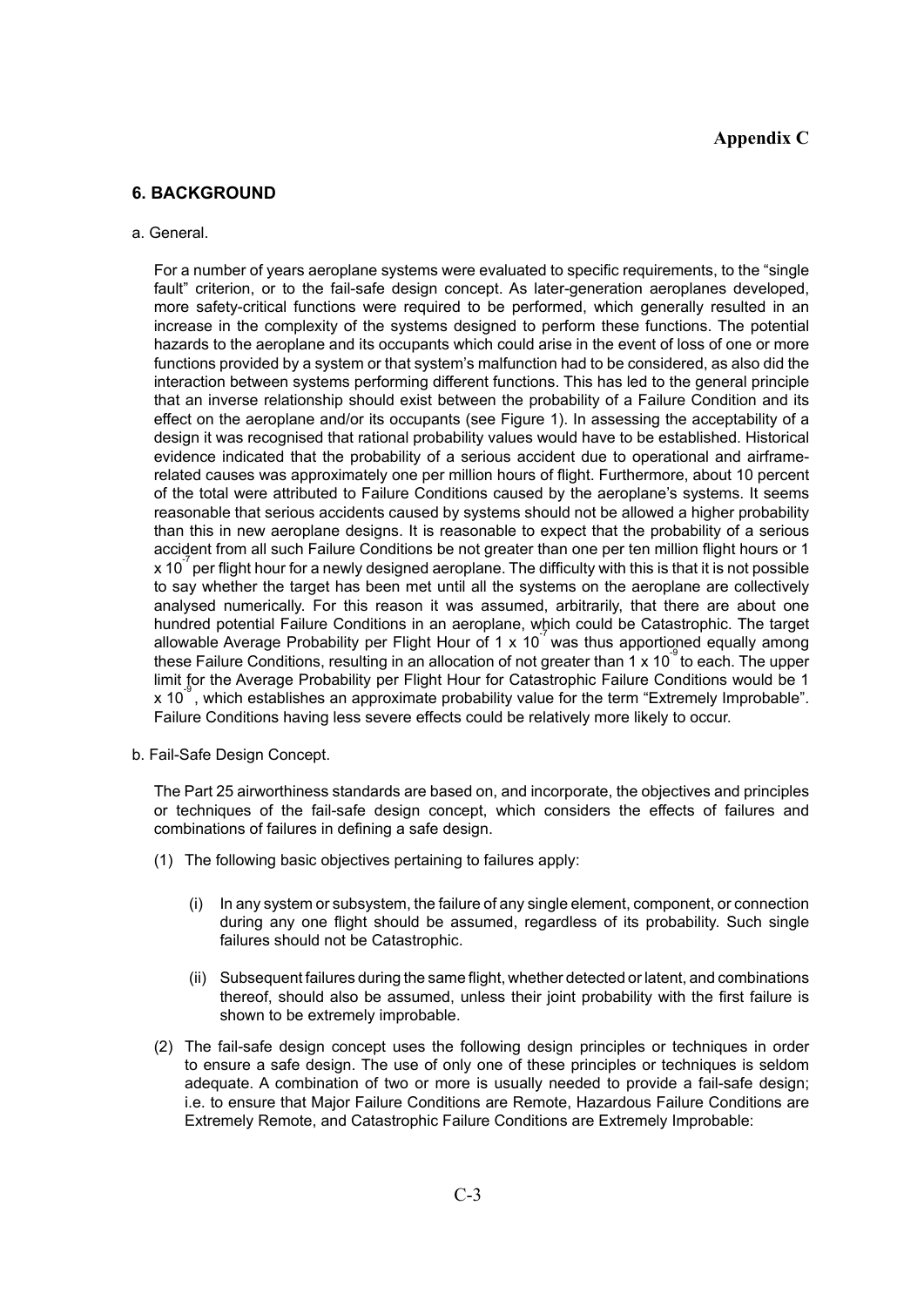- (i) Designed Integrity and Quality, including Life Limits, to ensure intended function and prevent failures.
- (ii) Redundancy or Backup Systems to enable continued function after any single (or other defined number of) failure(s); e.g., two or more engines, hydraulic systems, flight control systems, etc.
- (iii) Isolation and/or Segregation of Systems, Components, and Elements so that the failure of one does not cause the failure of another.
- (iv) Proven Reliability so that multiple, independent failures are unlikely to occur during the same flight.
- (v) Failure Warning or Indication to provide detection.
- (vi) Flight crew Procedures specifying corrective action for use after failure detection.
- (vii) Checkability: the capability to check a component's condition.
- (viii) Designed Failure Effect Limits, including the capability to sustain damage, to limit the safety impact or effects of a failure.
- (ix) Designed Failure Path to control and direct the effects of a failure in a way that limits its safety impact.
- (x) Margins or Factors of Safety to allow for any undefined or unforeseeable adverse conditions.
- (xi) Error-Tolerance that considers adverse effects of foreseeable errors during the aeroplane's design, test, manufacture, operation, and maintenance.
- c. Highly Integrated Systems.
	- (1) A concern arose regarding the efficiency and coverage of the techniques used for assessing safety aspects of highly integrated systems that perform complex and interrelated functions, particularly through the use of electronic technology and software based techniques. The concern is that design and analysis techniques traditionally applied to deterministic risks or to conventional, non-complex systems may not provide adequate safety coverage for more complex systems. Thus, other assurance techniques, such as development assurance utilising a combination of process assurance and verification coverage criteria, or structured analysis or assessment techniques applied at the aeroplane level, if necessary, or at least across integrated or interacting systems, have been applied to these more complex systems. Their systematic use increases confidence that errors in requirements or design, and integration or interaction effects have been adequately identified and corrected.
	- (2) Considering the above developments, as well as revisions made to the CS 25.1309, this AMC was revised to include new approaches, both qualitative and quantitative, which may be used to assist in determining safety requirements and establishing compliance with these requirements, and to reflect revisions in the rule, considering the whole aeroplane and its systems. It also provides guidance for determining when, or if, particular analyses or development assurance actions should be conducted in the frame of the development and safety assessment processes. Numerical values are assigned to the probabilistic terms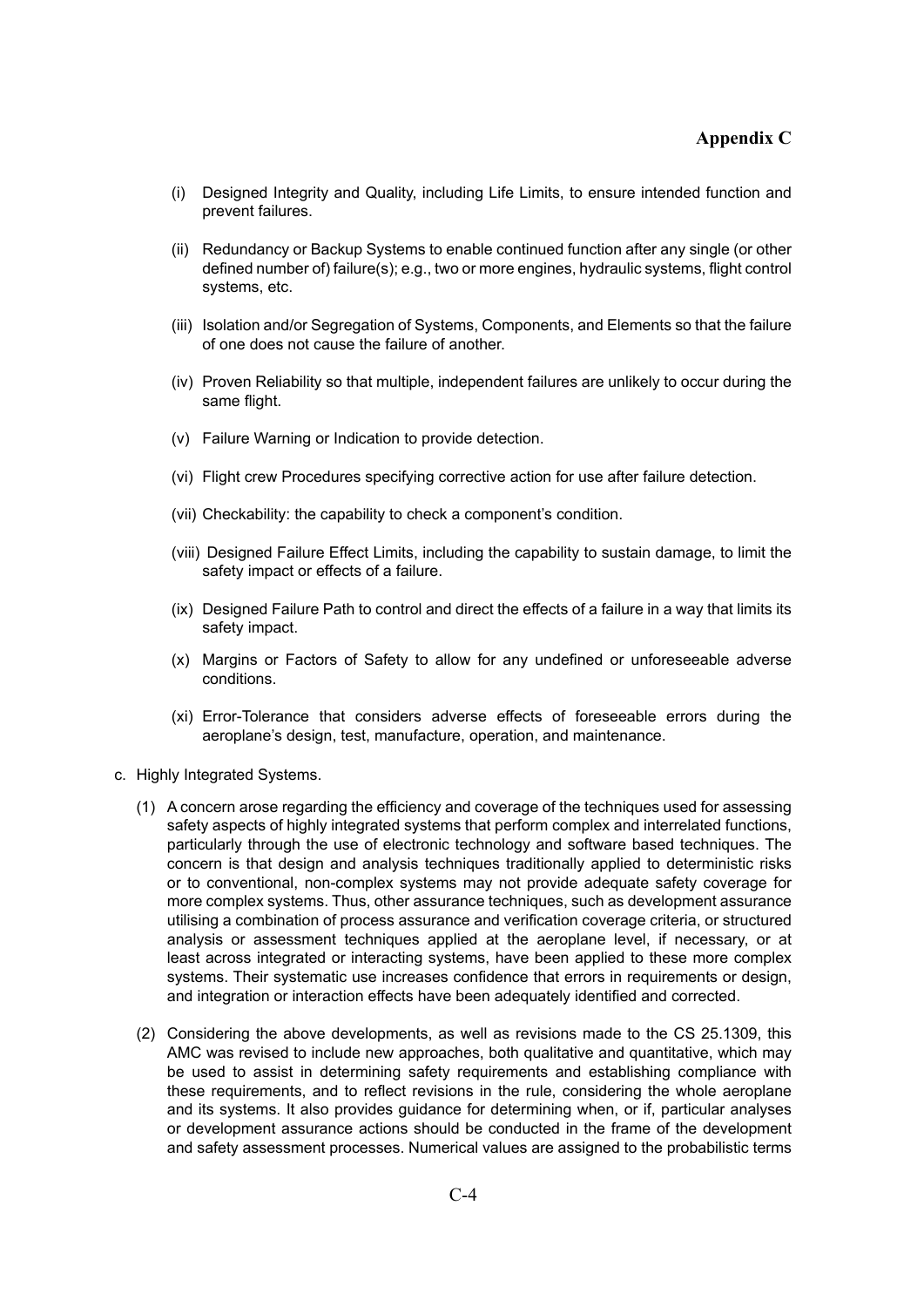included in the requirements for use in those cases where the impact of system failures is examined by quantitative methods of analysis. The analytical tools used in determining numerical values are intended to supplement, but not replace, qualitative methods based on engineering and operational judgement.

- a. Classifications. Failure Conditions may be classified according to the severity of their effects as follows:
	- (1) No Safety Effect: Failure Conditions that would have no effect on safety; for example, Failure Conditions that would not affect the operational capability of the aeroplane or increase crew workload.
	- (2) Minor: Failure Conditions which would not significantly reduce aeroplane safety, and which involve crew actions that are well within their capabilities. Minor Failure Conditions may include, for example, a slight reduction in safety margins or functional capabilities, a slight increase in crew workload, such as routine flight plan changes, or some physical discomfort to passengers or cabin crew.
	- (3) Major: Failure Conditions which would reduce the capability of the aeroplane or the ability of the crew to cope with adverse operating conditions to the extent that there would be, for example, a significant reduction in safety margins or functional capabilities, a significant increase in crew workload or in conditions impairing crew efficiency, or discomfort to the flight crew, or physical distress to passengers or cabin crew, possibly including injuries.
	- (4) Hazardous: Failure Conditions, which would reduce the capability of the aeroplane or the ability of the crew to cope with adverse operating, conditions to the extent that there would be:
		- (i) A large reduction in safety margins or functional capabilities;
		- (ii) Physical distress or excessive workload such that the flight crew cannot be relied upon to perform their tasks accurately or completely; or
		- (iii) Serious or fatal injury to a relatively small number of the occupants other than the flight crew.
	- (5) Catastrophic: Failure Conditions, which would result in multiple fatalities, usually with the loss of the aeroplane. (Note: A "Catastrophic" Failure Condition was defined in previous versions of the rule and the advisory material as a Failure Condition which would prevent continued safe flight and landing.)
- b. Qualitative Probability Terms.

When using qualitative analyses to determine compliance with CS 25.1309(b), the following descriptions of the probability terms used in CS 25.1309 and this AMC have become commonly accepted as aids to engineering judgement:

- (1) Probable Failure Conditions are those anticipated to occur one or more times during the entire operational life of each aeroplane.
- (2) Remote Failure Conditions are those unlikely to occur to each aeroplane during its total life,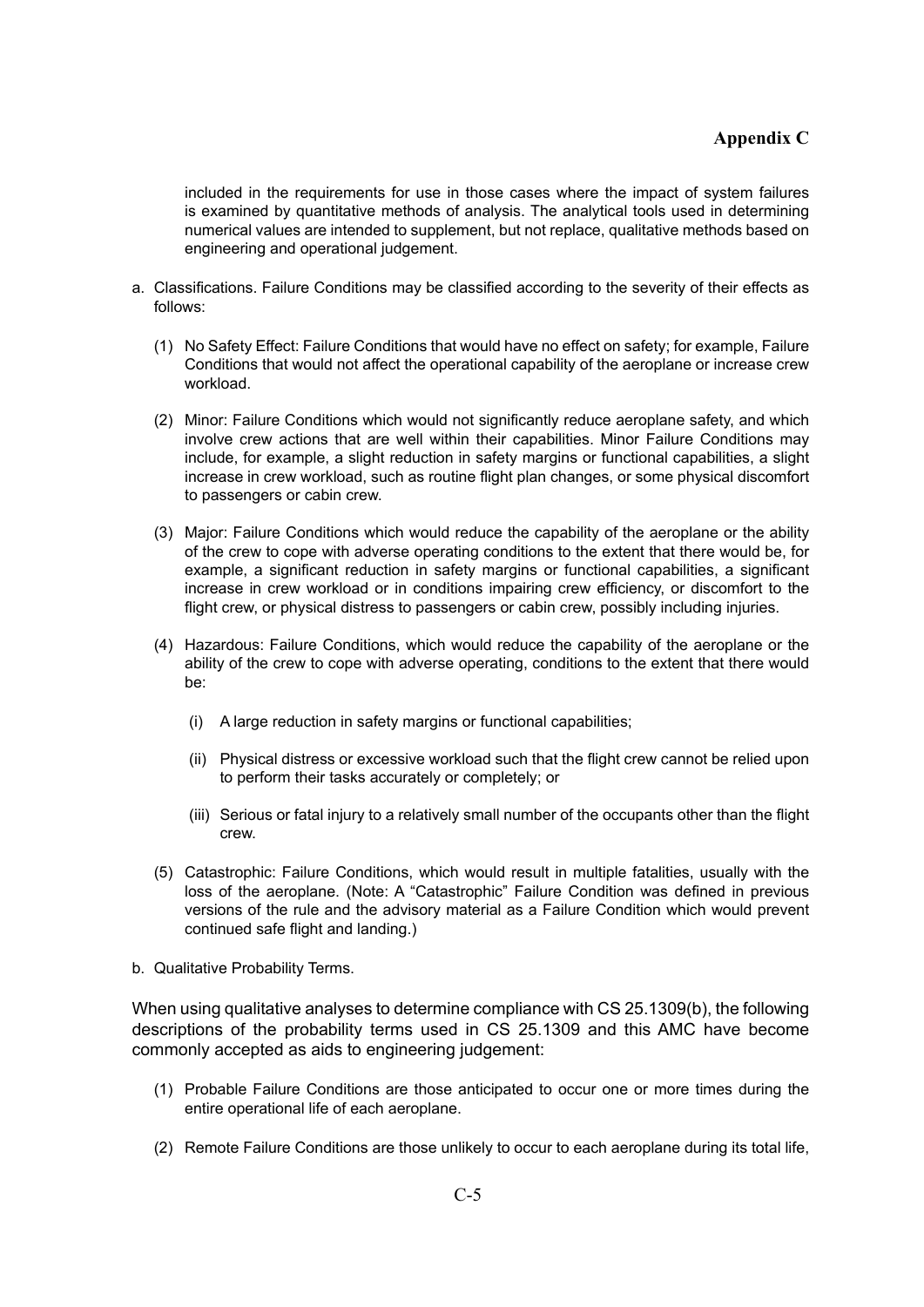but which may occur several times when considering the total operational life of a number of aeroplanes of the type.

- (3) Extremely Remote Failure Conditions are those not anticipated to occur to each aeroplane during its total life but which may occur a few times when considering the total operational life of all aeroplanes of the type.
- (4) Extremely Improbable Failure Conditions are those so unlikely that they are not anticipated to occur during the entire operational life of all aeroplanes of one type.
- c. Quantitative Probability Terms.

When using quantitative analyses to help determine compliance with CS 25.1309(b), the following descriptions of the probability terms used in this requirement and this AMC have become commonly accepted as aids to engineering judgement. They are expressed in terms of acceptable ranges for the Average Probability Per Flight Hour.

- (1) Probability Ranges.
	- (i) Probable Failure Conditions are those having an Average Probability Per Flight Hour greater than of the order of 1 x 10<sup>-5</sup>.
	- (ii) Remote Failure Conditions are those having an Average Probability Per Flight Hour of the order of 1x 10<sup>5</sup> or less, but greater than of the order of 1 x 10<sup>7</sup>.
	- (iii) Extremely Remote Failure Conditions are those having an Average Probability Per Flight Hour of the order of 1x 10<sup>-7</sup> or less, but greater than of the order of 1 x 10<sup>9</sup>.
	- (iv) Extremely Improbable Failure Conditions are those having an Average Probability Per Flight Hour of the order of 1x 10 $^{\circ}$  or less.

#### **8. SAFETY OBJECTIVE.**

- a. The objective of CS 25.1309 is to ensure an acceptable safety level for equipment and systems as installed on the aeroplane. A logical and acceptable inverse relationship must exist between the Average Probability per Flight Hour and the severity of Failure Condition effects, as shown in Figure 1, such that:
	- (1) Failure Conditions with No Safety Effect have no probability requirement.
	- (2) Minor Failure Conditions may be Probable.
	- (3) Major Failure Conditions must be no more frequent than Remote.
	- (4) Hazardous Failure Conditions must be no more frequent than Extremely Remote.
	- (5) Catastrophic Failure Conditions must be Extremely Improbable.
		- b. The safety objectives associated with Failure Conditions are described in Figure 2.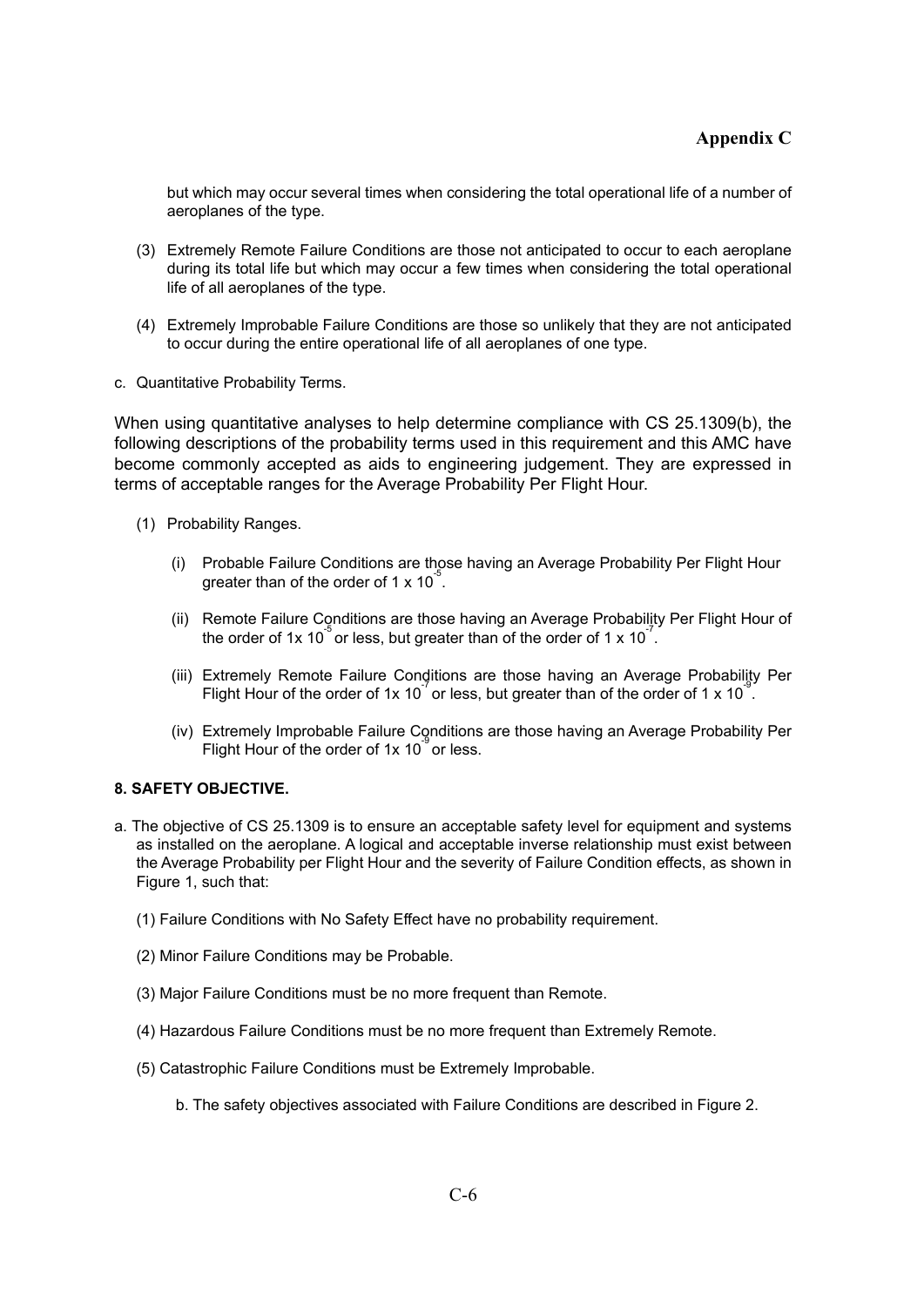# **Appendix C**



Figure 1: Relationship between Probability and Severity of Failure Condition Effects

Figure 2: Relationship Between Probability and Severity of Failure Condition

| Effect<br>on                                                                                                      | No effect on     | Slight reduction                | Significant                | Large reduction                       | Normally with  |
|-------------------------------------------------------------------------------------------------------------------|------------------|---------------------------------|----------------------------|---------------------------------------|----------------|
| Aeroplane                                                                                                         | operational      | in functional                   | reduction in               | in functional                         | hull loss      |
|                                                                                                                   | capabilities or  | capabilities or                 | functional                 | capabilities or                       |                |
|                                                                                                                   | safety           | safety margins                  | capabilities or            | safety margins                        |                |
|                                                                                                                   |                  |                                 | safety margins             |                                       |                |
| Effect<br>on                                                                                                      | Inconvenience    | Physical                        | Physical                   | Serious or fatal                      | Multiple       |
| Occupants                                                                                                         |                  | discomfort                      | distress.                  | injury to a small                     | fatalities     |
| excluding Flight                                                                                                  |                  |                                 | possibly                   | number of                             |                |
| Crew                                                                                                              |                  |                                 | including                  | passengers or                         |                |
|                                                                                                                   |                  |                                 | injuries                   | cabin crew                            |                |
|                                                                                                                   |                  |                                 |                            |                                       |                |
| Effect on Flight                                                                                                  | No effect on     | Slight increase                 | Physical                   | Physical                              | Fatalities or  |
| Crew                                                                                                              | flight crew      | in workload                     | discomfort or a            | distress or                           | incapacitation |
|                                                                                                                   |                  |                                 | significant<br>increase in | excessive<br>workload                 |                |
|                                                                                                                   |                  |                                 | workload                   | impairs ability to                    |                |
|                                                                                                                   |                  |                                 |                            | perform tasks                         |                |
|                                                                                                                   |                  |                                 |                            |                                       |                |
| Allowable                                                                                                         | No Probability   | <---Probable----                | <----Remote----            | Extremely                             | Extremely      |
| Qualitative                                                                                                       | Requirement      | $\geq$                          | $\geq$                     | <------------------->                 | Improbable     |
| Probability                                                                                                       |                  |                                 |                            | Remote                                |                |
|                                                                                                                   |                  |                                 |                            |                                       |                |
| Allowable                                                                                                         | No Probability   | $\langle$ --------------------> |                            | $\left\langle$ ---------------------> |                |
| Quantitative                                                                                                      | Requirement      |                                 |                            |                                       |                |
| Probability:                                                                                                      |                  | $< 10^{-3}$                     | $< 10^{-5}$                | $< 10^{-7}$                           | $< 10^{-9}$    |
| Average                                                                                                           |                  |                                 |                            |                                       |                |
| Probability<br>per                                                                                                |                  | Note 1                          |                            |                                       |                |
| Flight Hour on                                                                                                    |                  |                                 |                            |                                       |                |
| the Order of:                                                                                                     |                  |                                 |                            |                                       |                |
| Classification of                                                                                                 | No Safety Effect | <------Minor------              | <------Major------         | <--Hazardous-->                       | Catastrophic   |
| Failure                                                                                                           |                  | $\geq$                          | $\geq$                     |                                       |                |
| Conditions                                                                                                        |                  |                                 |                            |                                       |                |
| Note 1: A numerical probability range is provided here as a reference. The applicant is not required to perform a |                  |                                 |                            |                                       |                |
| quantitative analysis, nor substantiate by such an analysis, that this numerical criteria has been met for Minor  |                  |                                 |                            |                                       |                |
| Failure Conditions. Current transport category aeroplane products are regarded as meeting this standard simply    |                  |                                 |                            |                                       |                |
| by using current commonly-accepted industry practice.                                                             |                  |                                 |                            |                                       |                |